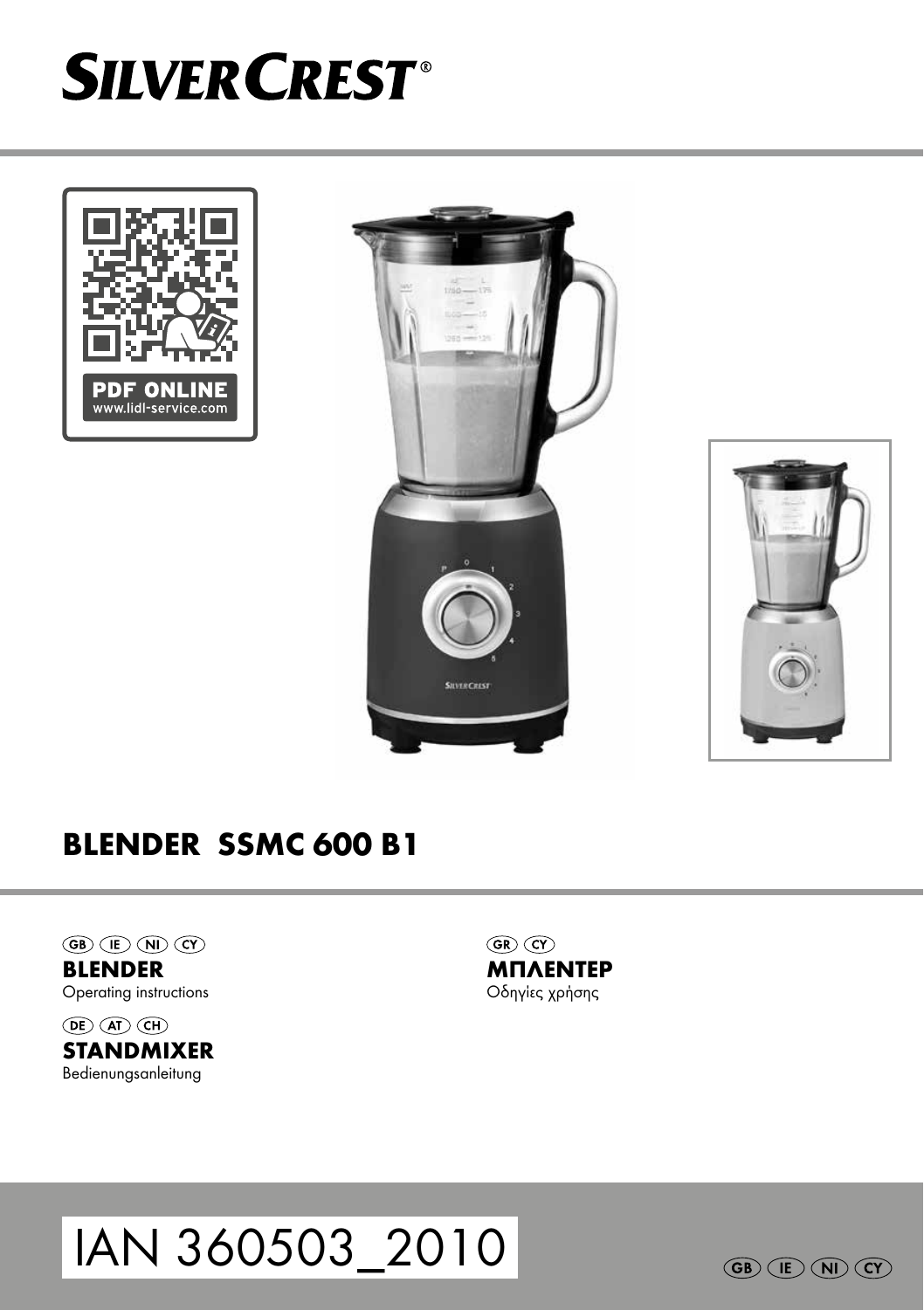![](_page_1_Picture_0.jpeg)

 $\times$  (E) (N)  $\times$ 

Before reading, unfold the page containing the illustrations and familiarise yourself with all functions of the device.

#### $\overline{GR}$   $\overline{CY}$

Πριν ξεκινήσετε την ανάγνωση, ανοίξτε τη σελίδα με τις εικόνες και εξοικειωθείτε με όλες τις λειτουργίες της συσκευής.

#### $\circledR$   $\circledR$

Klappen Sie vor dem Lesen die Seite mit den Abbildungen aus und machen Sie sich anschließend mit allen Funktionen des Gerätes vertraut.

| GB/IE/NI/CY | Operating instructions | Page      |  |
|-------------|------------------------|-----------|--|
| GR/CY       | Οδηγίες χρήσης         | Σελίδα 19 |  |
| DE/AT/CH    | Bedienungsanleitung    | Seite     |  |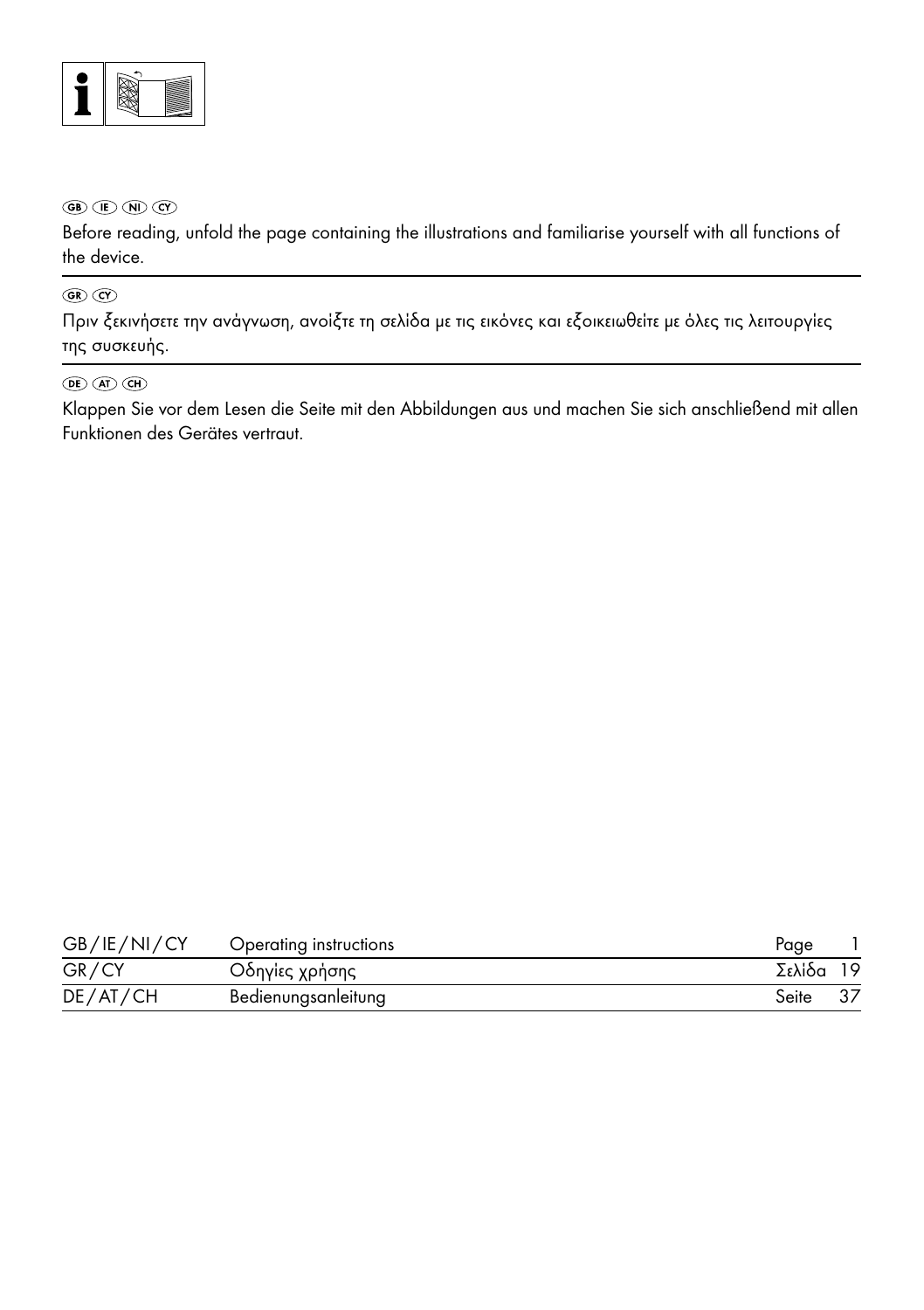![](_page_2_Figure_0.jpeg)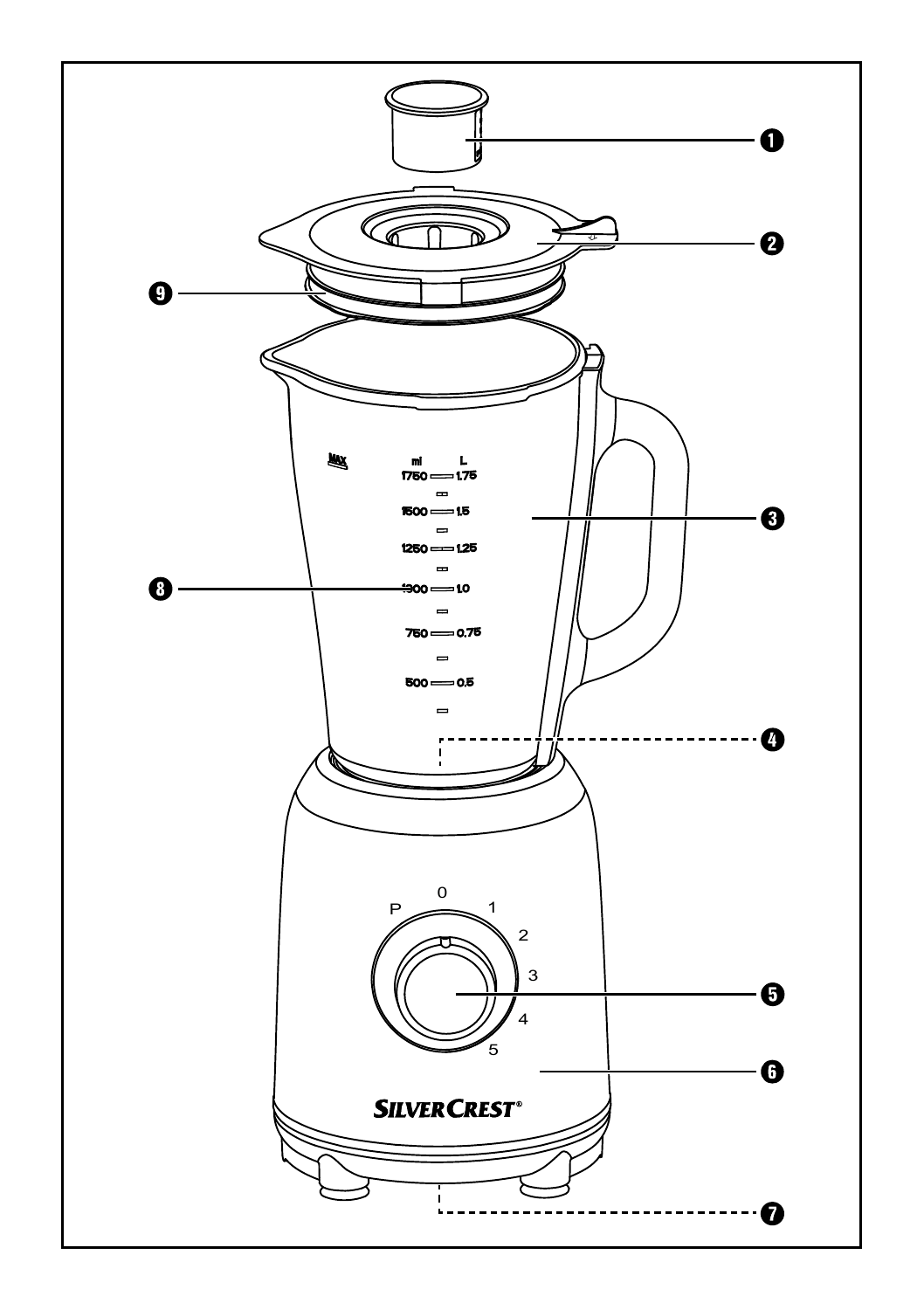### **Content**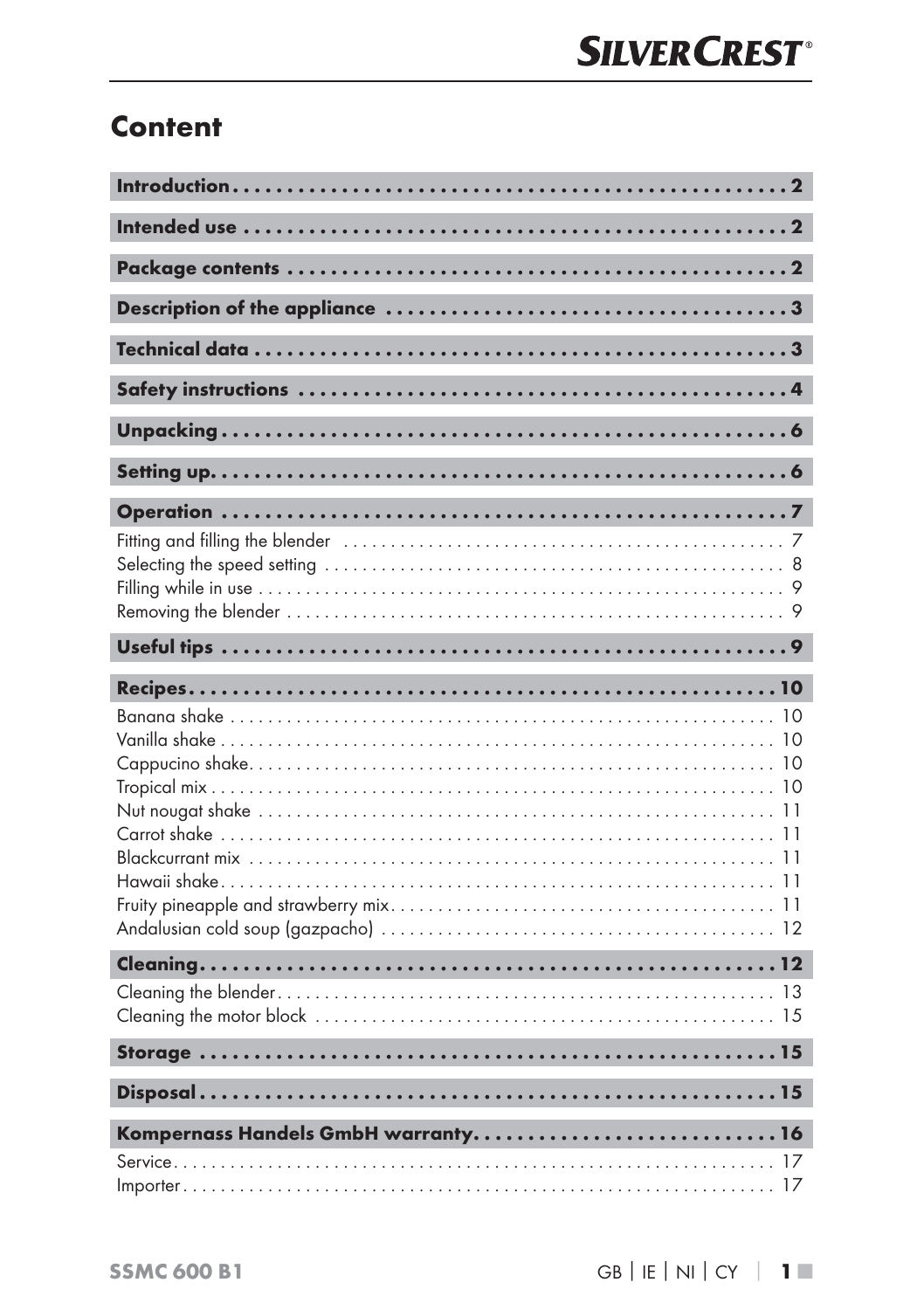### Introduction

Congratulations on the purchase of your new appliance.

You have selected a high-quality product. These operating instructions are a part of this product. They contain important information on safety, usage and disposal. Before using the product, familiarise yourself with all operating and safety instructions. Use the product only as described and only for the specified areas of application. In addition, pass these documents on, together with the product, to any future owner.

### Intended use

This appliance is intended exclusively for …

- mixing, puréeing and stirring foods as well as crushing ice cubes,
- use exclusively in normal domestic amounts and only for private use in a domestic environment in dry rooms.

This appliance is not intended for …

- chopping herbs, onions, meat and hard food components such as nuts, pits, large seeds or stalks,
- making nut puree,
- the processing of materials that are not foodstuffs,
- $\blacksquare$  commercial or industrial use.
- for use in damp environments or outdoors,
- processing hot/boiling liquids.

Use only the accessories and spare parts that are specified for this appliance. Other parts may not be adequately suitable or safe!

### Package contents

After unpacking, check to ensure all items are available. The package contains:

- Motor block, with power cable and plug
- Blender
- ▯ Lid
- Measuring cap
- Operating instructions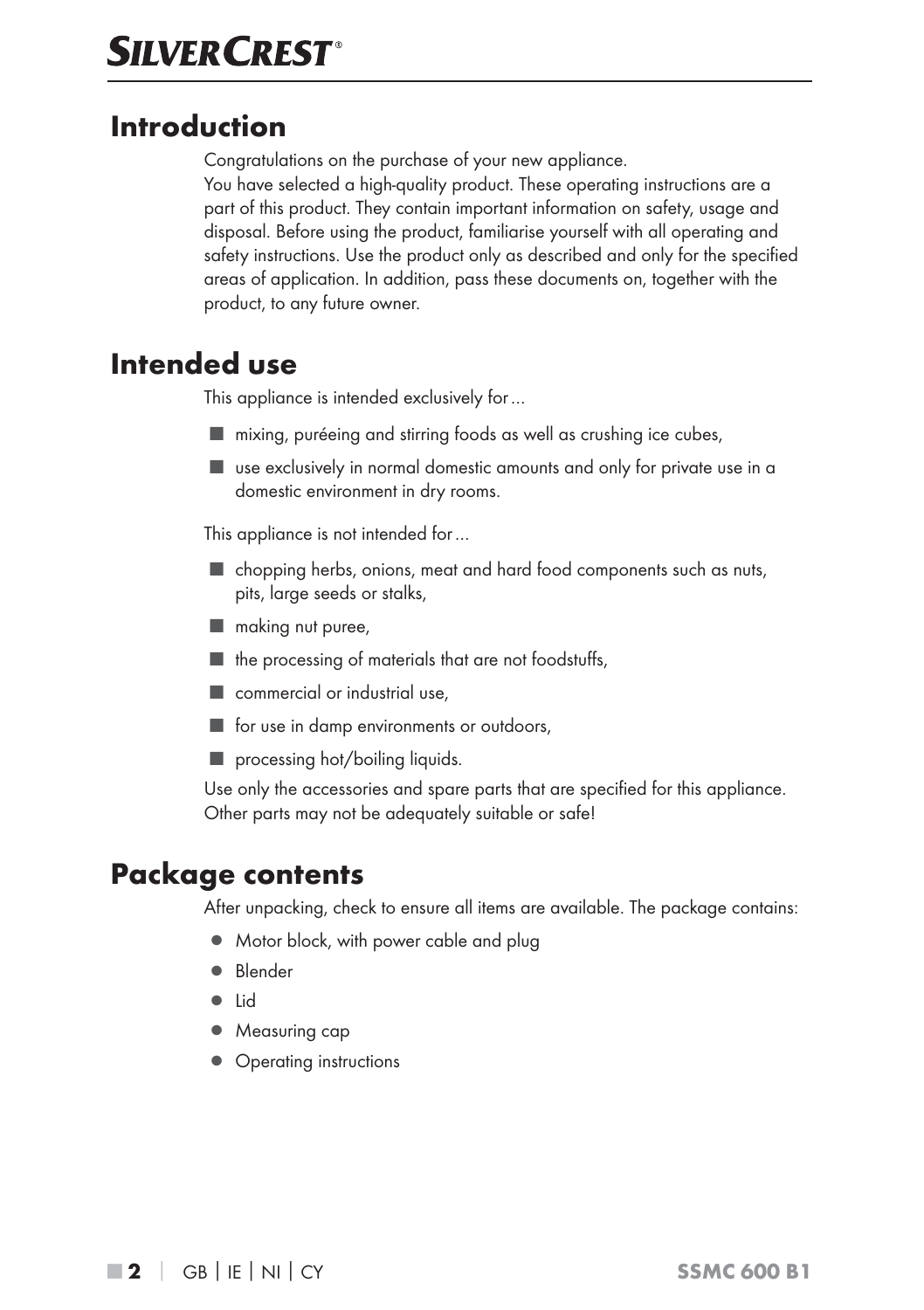### Description of the appliance

- **1** Measuring cap
- 2 Lid
- **8** Blender
- **4** Cutting blades
- **6** Switch
- **6** Motor block
- **2** Cable retainer
- **8** Scale
- **9** Rubber lid seal

## Technical data

| Nominal voltage                 | 220 - 240 V ~ (alternating current), 50 - 60 Hz                                       |  |  |
|---------------------------------|---------------------------------------------------------------------------------------|--|--|
| Nominal power consumption 600 W |                                                                                       |  |  |
| Storage capacity                | approx. 2.3 litres                                                                    |  |  |
| Max. fill capacity              | 1.75 litres                                                                           |  |  |
| <b>Protection Class</b>         | $II / \Box$ (double insulation)                                                       |  |  |
| CO time                         | 3 Minuten                                                                             |  |  |
|                                 | All of the parts of this appliance that come into<br>contact with food are food-safe. |  |  |

The CO time (continuous operation time) is the amount of time an appliance can be operated without the motor overheating and becoming damaged. When the specified CO time has been reached, the appliance must be switched off until the motor has cooled down to room temperature.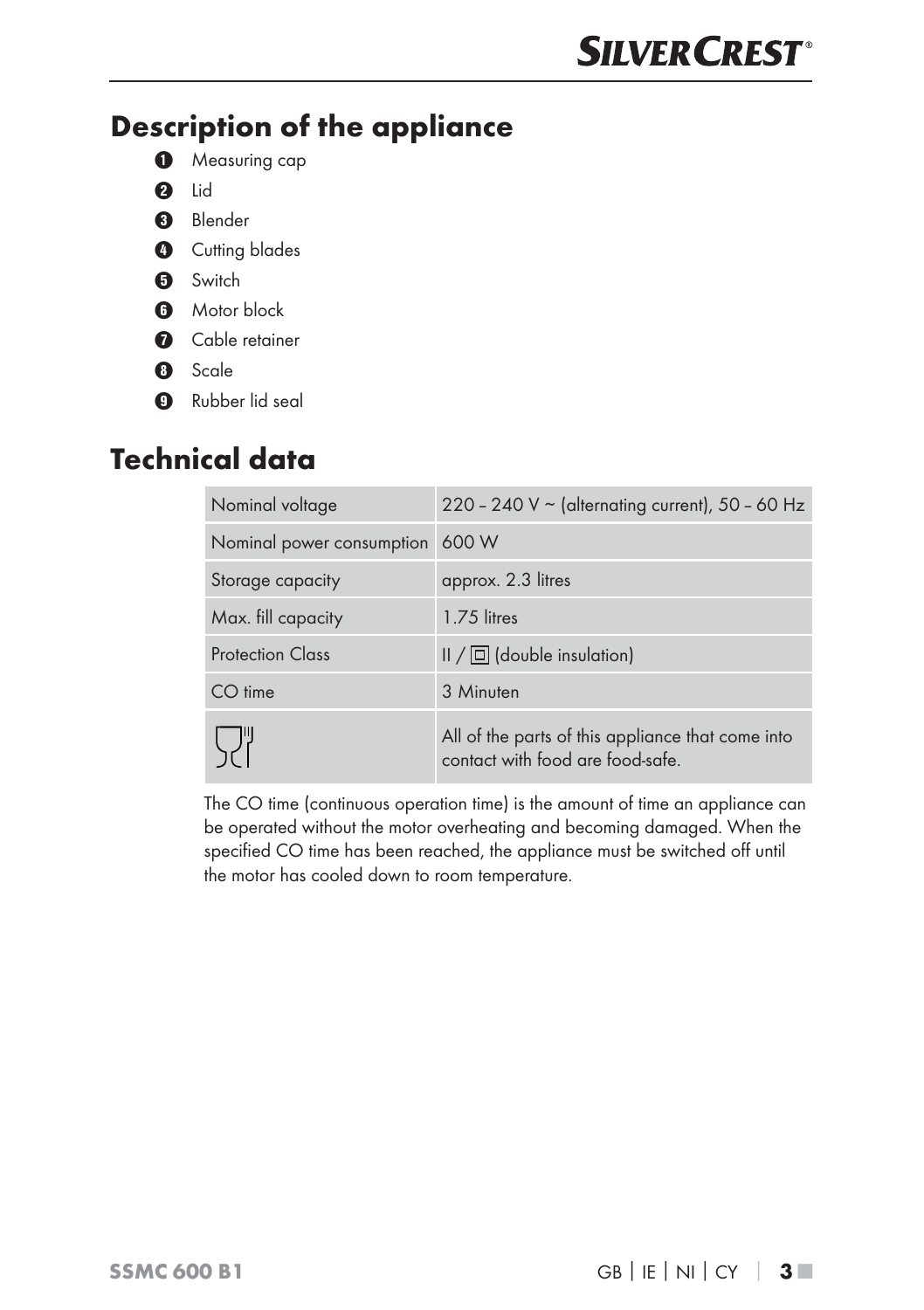## Safety instructions

## DANGER! ELECTRIC SHOCK!

- ► Ensure that the appliance, the power cable and the power plug are never immersed in water or other liquids.
- ► Use the appliance only in dry rooms; never use it outdoors or in damp environments.
- ► Ensure that the power cable never becomes wet or damp during operation. Route the power cable in such a way that it cannot become trapped or damaged in any way.
- ► Arrange for defective power plugs and/or cables to be replaced as soon as possible by a qualified technician or by our Customer Service Department to avoid the risk of injury.
- ► Always remove the plug from the power socket after use. Switching off the appliance is not sufficient because the appliance receives power as long as the power plug is connected to the socket.
- ► Check to ensure that the appliance is in a serviceable condition before use. The appliance may not be used if it shows signs of damage, especially to the motor block or the blender attachment.
- ► Remove the plug from the socket immediately if you notice unexpected smells or noises coming from the appliance while it is in use or if there is an evident malfunction.

## WARNING! RISK OF INJURY!

- ► NEVER insert your hand or fingers into the blender, especially when it is in use. The cutting blades are extremely sharp!
- ► DO NOT remove the lid when the appliance is in operation.
- ► To ensure you can react immediately in the event of danger, never leave the appliance running unattended.
- ► Do not insert cutlery items or mixing tools into the blender while the appliance is in use. There is a considerable risk of injury if these come into contact with the swiftly rotating cutting blades!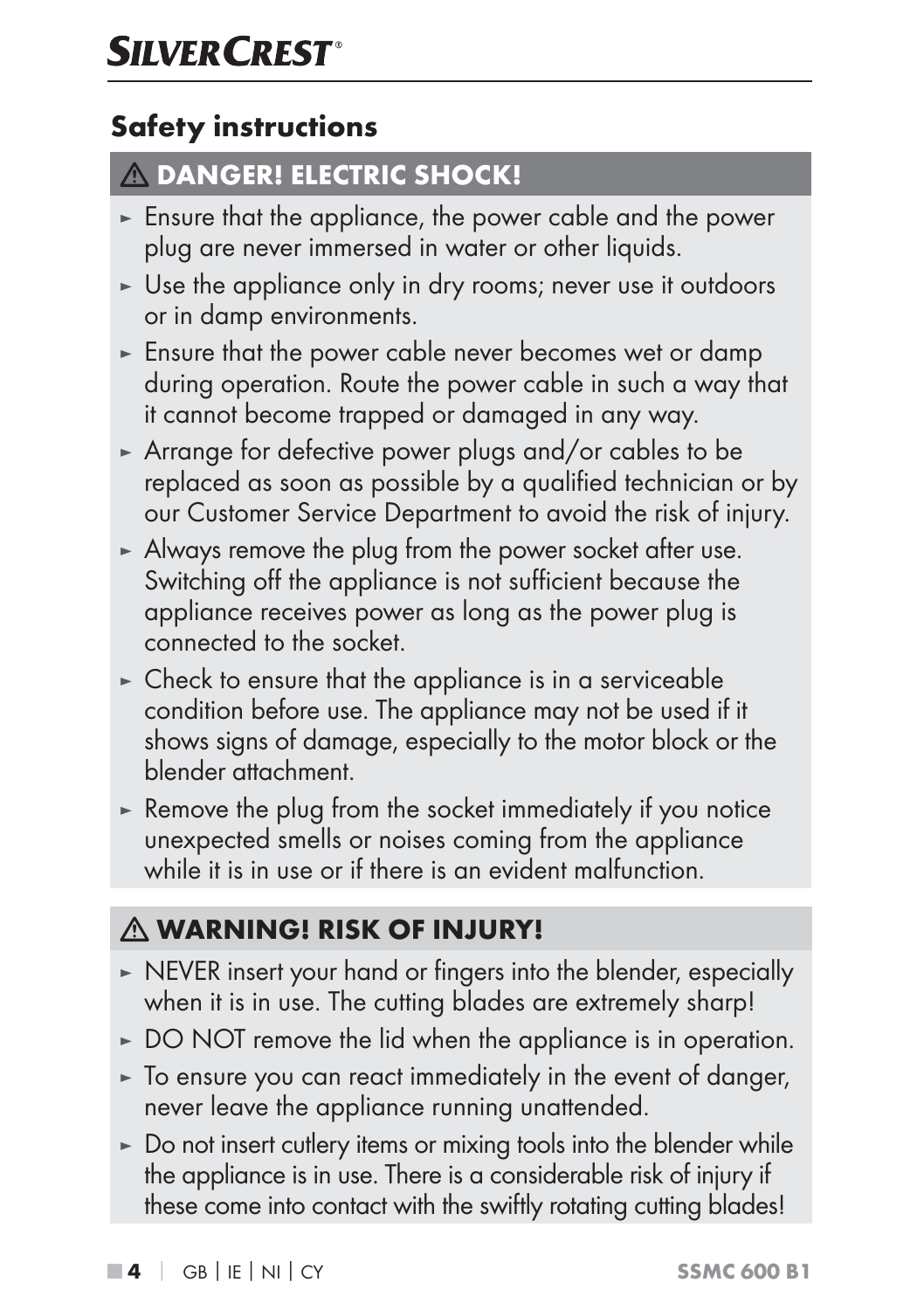## WARNING! RISK OF INJURY!

- ► Children should be supervised to ensure that they do not play with the appliance.
- ► Never use the appliance for purposes other than those described in these instructions.
- ► Risk of injury if appliance is misused.
- ► The appliance should always be disconnected from the mains when not supervised and before assembly, disassembly or cleaning.
- ► This appliance is not to be used by children.
- ► The appliance and its mains cable must be kept away from children.
- ► This appliance can be used by persons with reduced physical, sensory or mental capabilities or lack of experience and knowledge if they have been given supervision or instruction concerning safe use of the appliance, and if they are aware of the potential risks.
- ► Do not allow children to play with the appliance.
- ► Be careful when handling the appliance. The cutting blades are extremely sharp!
- ► Take care when emptying the blender! The cutting blades are extremely sharp!
- ► Take care when cleaning the appliance! The cutting blades are extremely sharp!
- ► Switch the appliance off and disconnect the plug from the power supply before changing accessories or getting hold of parts that move during operation.
- ► Always make sure that the blender is switched off before removing the jug from the motor block!
- ► Use the blender only with the supplied motor block!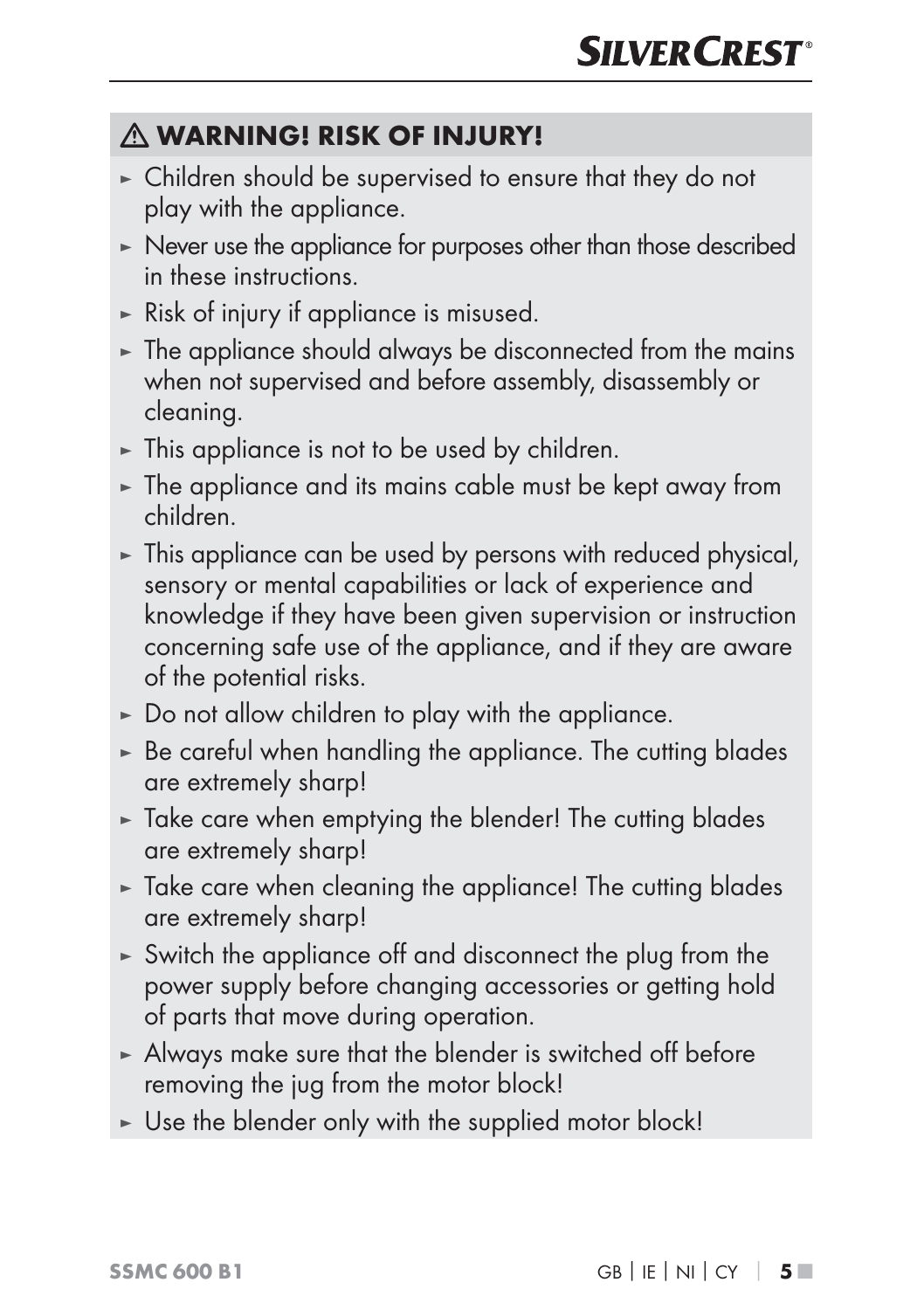### CAUTION! MATERIAL DAMAGE!

- ► Do not use the appliance in direct sunlight or near any heatgenerating appliances.
- ► NEVER fill the blender with boiling liquids or other foods! Allow these to cool to a lukewarm temperature.
- ► NEVER operate the appliance when it is empty, i.e. without ingredients in the blender attachment.

## Unpacking

- Remove all packaging materials or protective films from the appliance. Retain the packaging, so that you can store the appliance safely or send it by post, e.g. if it needs to be repaired.
- Before using the appliance, check that it is free of damage; check also that the power cable and plug as well as all accessories and appliance parts are undamaged.
- Clean all components carefully before using the appliance for the first time (see "Cleaning").

## Setting up

Once all components have been cleaned as described in the section "Cleaning":

- Position the appliance so that, ...
	- that the mains cable passes through the recess at the rear of the appliance,
	- the power plug is immediately accessible, so that it can be quickly withdrawn in the event of danger,
	- that it is stable and not liable to slip, and so that the sucker feet can attach firmly and the appliance cannot tip over due to vibration,
	- that the mains cable is not in the working area and thus does not present a risk of being inadvertently snagged and tipping the appliance over.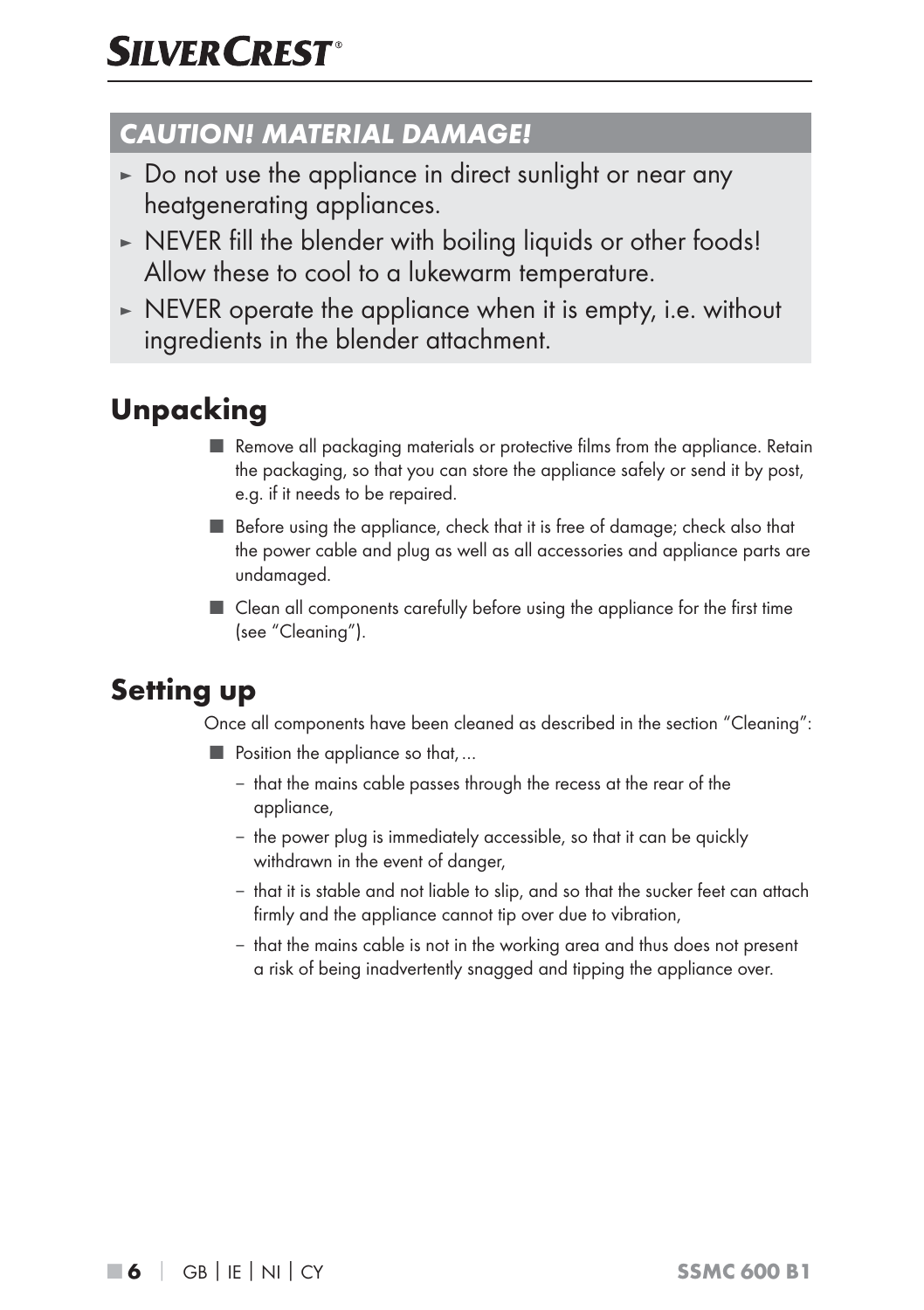### **Operation**

#### WARNING!

- $\blacktriangleright$  The motor switches off automatically as soon as the blender  $\Theta$  is removed from the motor block  $\bigcirc$  or the lid  $\bigcirc$  is opened. In such cases it may be easy to forget that the machine is still switched on. The motor will then start unexpectedly as soon as the blender attachment  $\Theta$  is fitted or the lid  $\Theta$  is closed again:
	- Therefore:
	- Do not insert the power plug into the wall socket until the blender  $\bigcirc$  is filled and mounted with its lid fitted and closed.
	- Before fitting the blender, always check to see that the appliance is switched off or that the power plug has been removed.
	- Switch the appliance off first, pull the plug out and wait until the motor has come to a standstill before removing the blender  $\bigcirc$  or opening the lid  $\bigcirc$ .

### Fitting and filling the blender

- 1) Remove the blender  $\Theta$  from the motor block  $\Theta$  in a vertical, upward motion.
- 2) Remove the lid  $\bullet$  by rotating it anticlockwise towards position  $\hat{\circ}$  (see Fig 1) until you can pull it upwards.
- 3) Fill the blender  $\bigcirc$  to at least to the lowest line of the scale  $\bigcirc$  and at most to the MAX mark. For optimum results, we recommend the following maximum filling quantities:

| Food                     | Max.<br>filling<br>quantity | Recom-<br>mended<br>level | Recommended<br>processing time |
|--------------------------|-----------------------------|---------------------------|--------------------------------|
| Liquids                  | 1750 ml                     | $1 - 3$                   | $60$ sec.                      |
| Yoghurt-based drinks     | 1250 ml                     | $2 - 5$                   | 90 sec.                        |
| Milkshakes/<br>smoothies | 1250 ml                     | $2 - 5$                   | $60 - 90$ sec.                 |
| Pancake mix              | 1250 ml                     | $3 - 5$                   | 90 sec.                        |
| <b>Baby food</b>         | 750 ml                      | .5                        | $3$ min.                       |
| Mayonnaise               | 2 eggs<br>250 ml oil        | $3 - 5$                   | $90 - 120$ sec.                |
| Vegetable soup           | 1500 ml                     | $3 - 5$                   | $3$ min.                       |
| Ice cubes                | 250 ml                      | P                         | 12x                            |

4) Press the lid  $\odot$  firmly down onto the blender  $\odot$ . Close the lid  $\odot$  by turning it clockwise to position  $\mathcal{L}$  until it audibly engages (see Fig. 2). Ensure that the pouring spout on the blender  $\bigcirc$  is closed. The motor cannot start until the lid  $\bullet$  is fitted flush.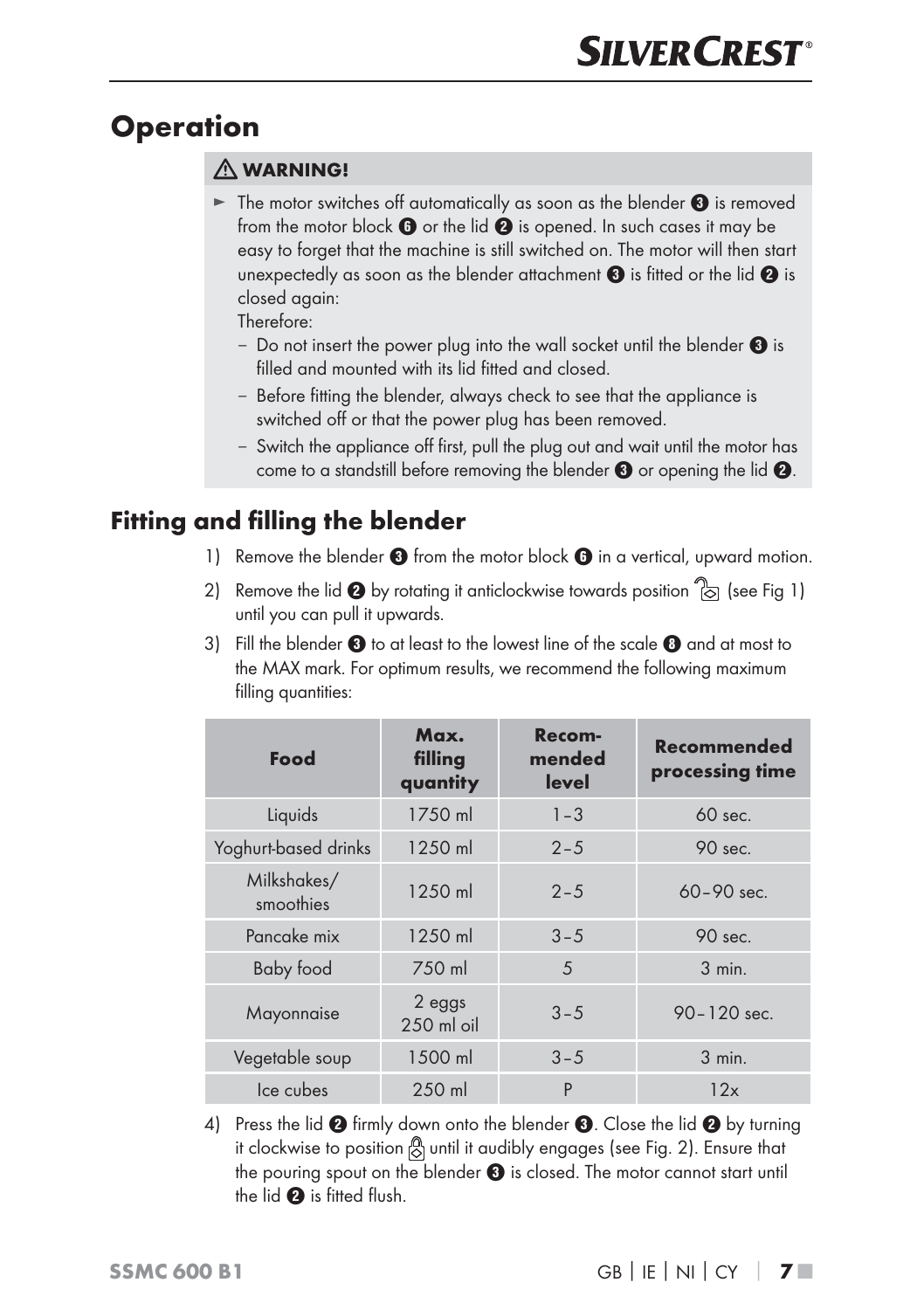## **SILVER CREST®**

![](_page_10_Figure_1.jpeg)

- 5) Press the measuring cap  $\bullet$  into the lid as far as the stop.
- 6) Place the completely filled and closed blender  $\bigcirc$  with the handle to the right on the motor block  $\mathbf 6$ . Make sure that the arrow  $\mathbf \nabla$  on the blender  $\mathbf 6$ points to the  $\blacktriangle$  arrow on the motor block  $\Theta$ . Turn the blender  $\Theta$  slightly back and forth if it does not immediately sit properly. The motor cannot start until the blender  $\bigcirc$  is fitted flush to the motor unit.

### Selecting the speed setting

Once the blender  $\bigodot$  is filled and sitting completely closed on the motor block  $\bigodot$ , you can switch on the appliance.

Set the switch  $\bullet$  to ...

```
\blacksquare Level 1 – 3
```
for liquids or soft foodstuffs, for mixing, blending and stirring

 $\blacksquare$  Level  $3 - 5$ 

for more solid foods or for chopping

#### ■ Level P (pulse function)

for short, powerful impulse operation, e.g. for crushing ice cubes or when cleaning. To prevent overloading the motor, the switch  $\bigcirc$  does not lock in this position. Therefore, hold the switch  $\bigoplus$  in this position for short periods only.

#### **NOTE**

 $\blacktriangleright$  Fill the blender  $\bigcirc$  with a maximum of 250 ml of ice cubes. Otherwise, the ice cubes will not be crushed optimally.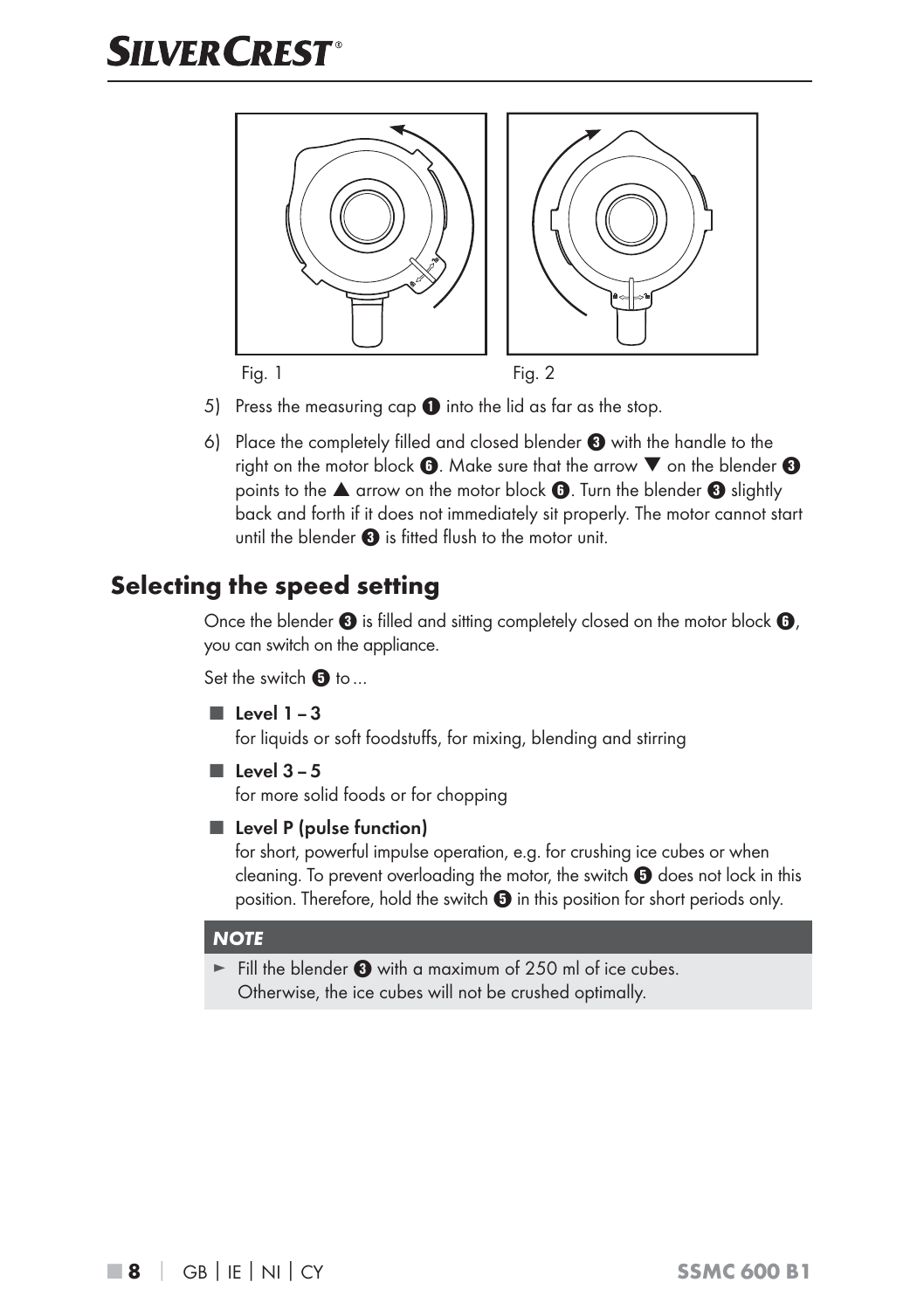### Filling while in use

#### WARNING!

- ► If you want to add additional foods during operation, use only the measuring cap  $\bullet$  provided for this purpose. Do NOT open the lid  $\bullet$ .
- ► Do not insert cutlery items or mixing tools into the blender  $\bigcirc$  while the appliance is in use. There is a considerable risk of injury if these come into contact with the swiftly rotating cutting blades  $\bigcirc$  !

To add more food while the appliance is in use, …

- 1) Remove the measuring cap  $\bullet$  from the lid  $\bullet$ .
- 2) Add the ingredients.
- 3) Press the measuring cap  $\bullet$  back into the lid.

### Removing the blender

If you want to remove the blender  $\bigcirc$  from the motor block  $\bigcirc$ :

- 1) Always start by setting switch  $\bigoplus$  to the off position ("0") and pulling out the mains plug.
- 2) Wait until the motor has come to a complete standstill before lifting the blender  $\bigcirc$  off the motor block  $\bigcirc$ . Remove the blender  $\bigcirc$  from the motor block  $\boldsymbol{\Theta}$  in a vertical, upward motion.

## Useful tips

- To achieve the best results when puréeing firm ingredients, add small amounts one after the other into the blender  $\bigcirc$  rather than a single large portion.
- When processing firm ingredients, cut them into small pieces (2 3 cm).
- Add at least 50 ml of liquid when pureeing fruit or vegetables.
- $\blacksquare$  Add thicker ingredients (such as yoghurt) into the blender  $\boldsymbol{\Theta}$  first. If any of ingredients are not picked up during mixing, remove the blender  $\bigcirc$  from the motor block  $\mathbf \Theta$ , remove the lid  $\mathbf \Theta$  and stir the ingredients with a suitable implement, such as a spoon. Replace the blender  $\bigcirc$  back on the motor block **6** with the lid **2** closed and continue mixing.
- When mixing liquid ingredients, start off with a small amount of liquid. Gradually add more liquids to the mixture through the measuring cap.
- The appliance can be stabilised by placing your hand on top of the closed blender during operation.
- When stirring firm or very viscous foods, it can be helpful to use the level **P** to avoid a blocking of the cutting blades  $\bullet$ .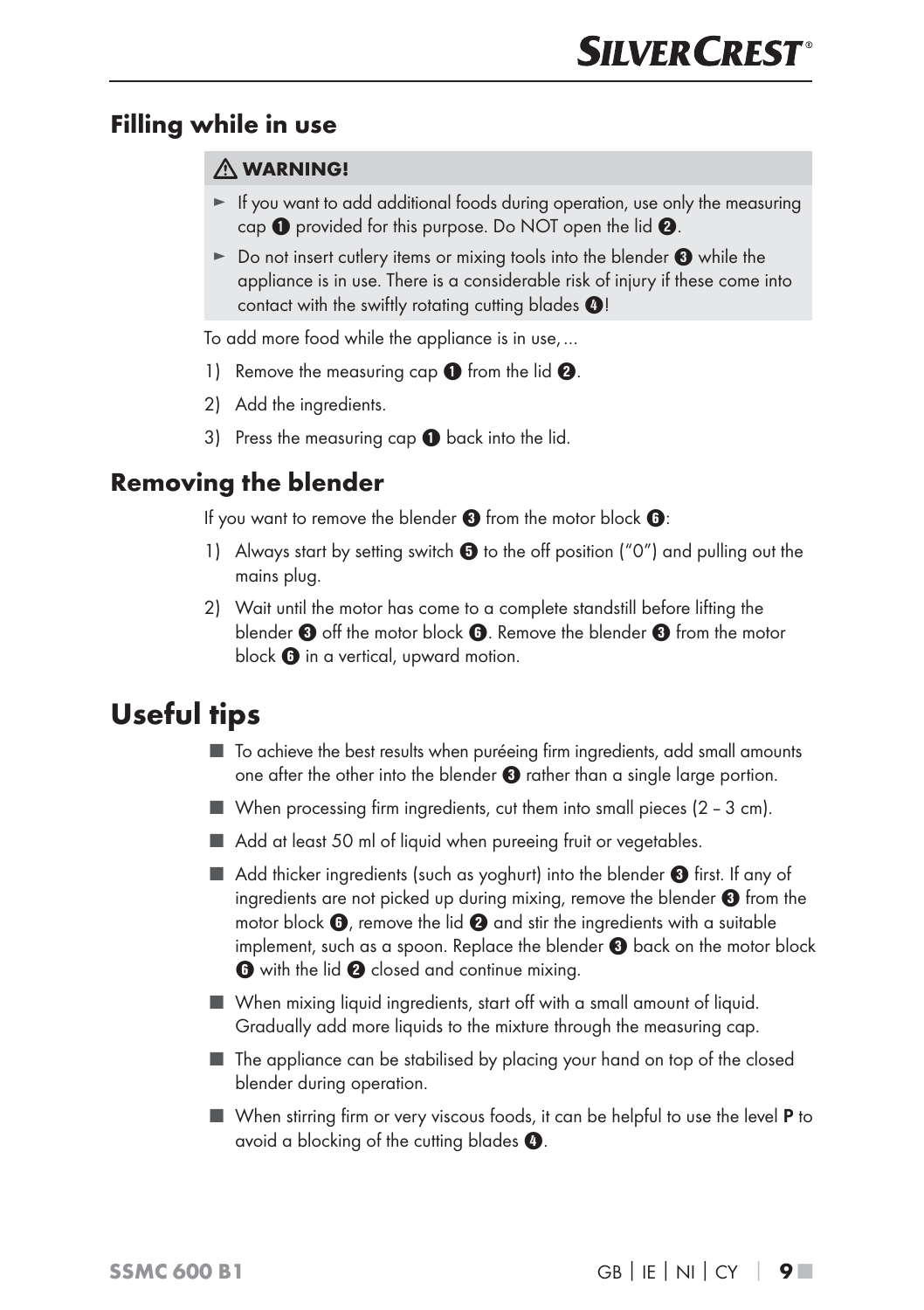#### **NOTE**

► Do not use the appliance to grind crystals of cooking salt, refined sugar or white sugar. For example, to make powdered sugar.

### Recipes

### Banana shake

- 2 bananas
- approx. 2 tbsp. sugar (depending on the ripeness of the bananas and personal taste)
- $\bullet$  ½  $\mid$  milk
- 1 dash of lemon juice

Peel the bananas and liquidise them at level 2. Gradually add the milk, then the sugar and the lemon juice. Keep mixing everything until you have a smooth and uniform liquid. Serve the shake chilled.

### Vanilla shake

- $\bullet$  1/4 | milk
- 250 g vanilla ice cream
- 125 g ice cubes
- $\bullet$  1½ tsp. sugar

Crush the ice cubes using the level P. Place the remaining ingredients into the mixer. Mix everything at Level 2 until the liquid has a smooth consistency.

### Cappucino shake

- 65 ml cold espresso (or a very strong coffee)
- $65$  ml milk
- $\bullet$  15 g sugar
- 65 g vanilla ice cream
- 100 g ice cubes

Crush the ice cubes using the level P. Add the espresso, milk and sugar. Mix everything together at level 2 until the sugar has dissolved. Finally, add the vanilla ice cream and then briefly mix everything together at level 1.

### Tropical mix

- 125 ml pineapple juice
- 60 ml papaya juice
- 50 ml orange juice
- $\bullet$   $\frac{1}{2}$  small tin of peaches with juice
- 125 g ice cubes

Crush the ice cubes using the level P. Place all ingredients into the mixer and blend them together at level 3.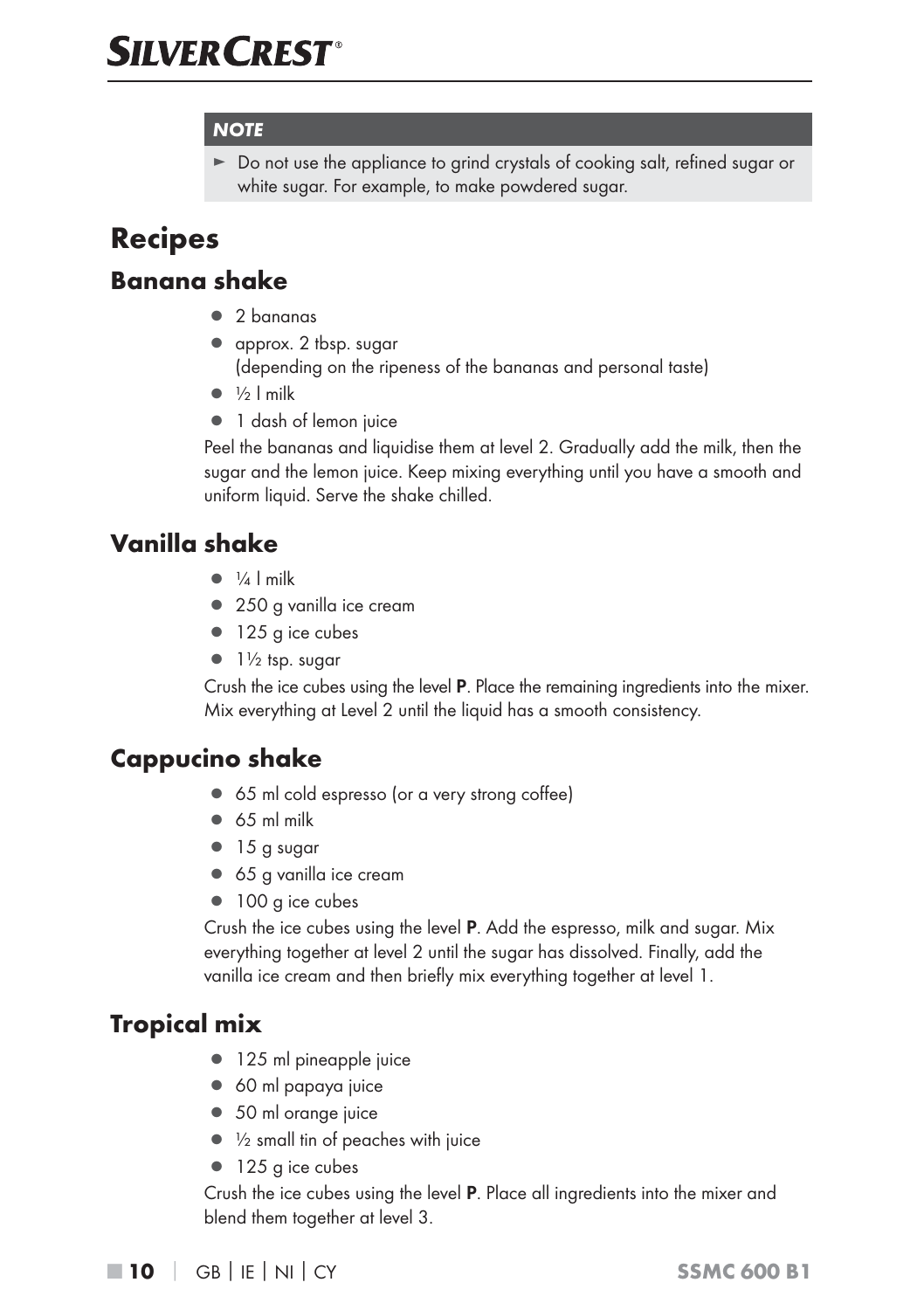### Nut nougat shake

- $\bullet$  ½ | milk
- 200 g nut nougat spread
- 1 scoop of vanilla ice cream
- $\bullet$  50 ml cream

Add all the ingredients to the blender and mix at level 3 until everything is evenly blended together.

### Carrot shake

- 300 ml apple juice
- 500 ml carrot juice
- 4 tbsp. cooking oil (wheatgerm oil or rapeseed oil)
- 4 tbsp. of lemon juice
- Powdered ginger
- Pepper

Add the apple juice, cooking oil and lemon juice into the blender and mix everything together at level 2. Then add the carrot juice and mix everything together at level 2. To finish, add the powdered ginger and pepper to taste.

### Blackcurrant mix

- 2 tsp. honey
- 2 bananas
- $\bullet$  1/4 | buttermilk
- ¼ I blackcurrant juice

Place all ingredients into the mixer and blend them together at level 3.

### Hawaii shake

- 4 bananas
- ¼ l pineapple juice
- $\bullet$  1/2 | milk
- 2 tbsp. honey
- $\bullet$   $\frac{1}{4}$  l rum

Peel the bananas and liquidise them at level 2. Then add the other ingredients and mix everything together at level 1.

### Fruity pineapple and strawberry mix

- 250 ml pineapple juice
- 200 g strawberries
- 300 ml apple juice
- 4 ice cubes

Wash the strawberries and remove the green parts. Crush the ice cubes using the level P. Liquidise them at level 2. Then add the other ingredients and mix everything together at level 1.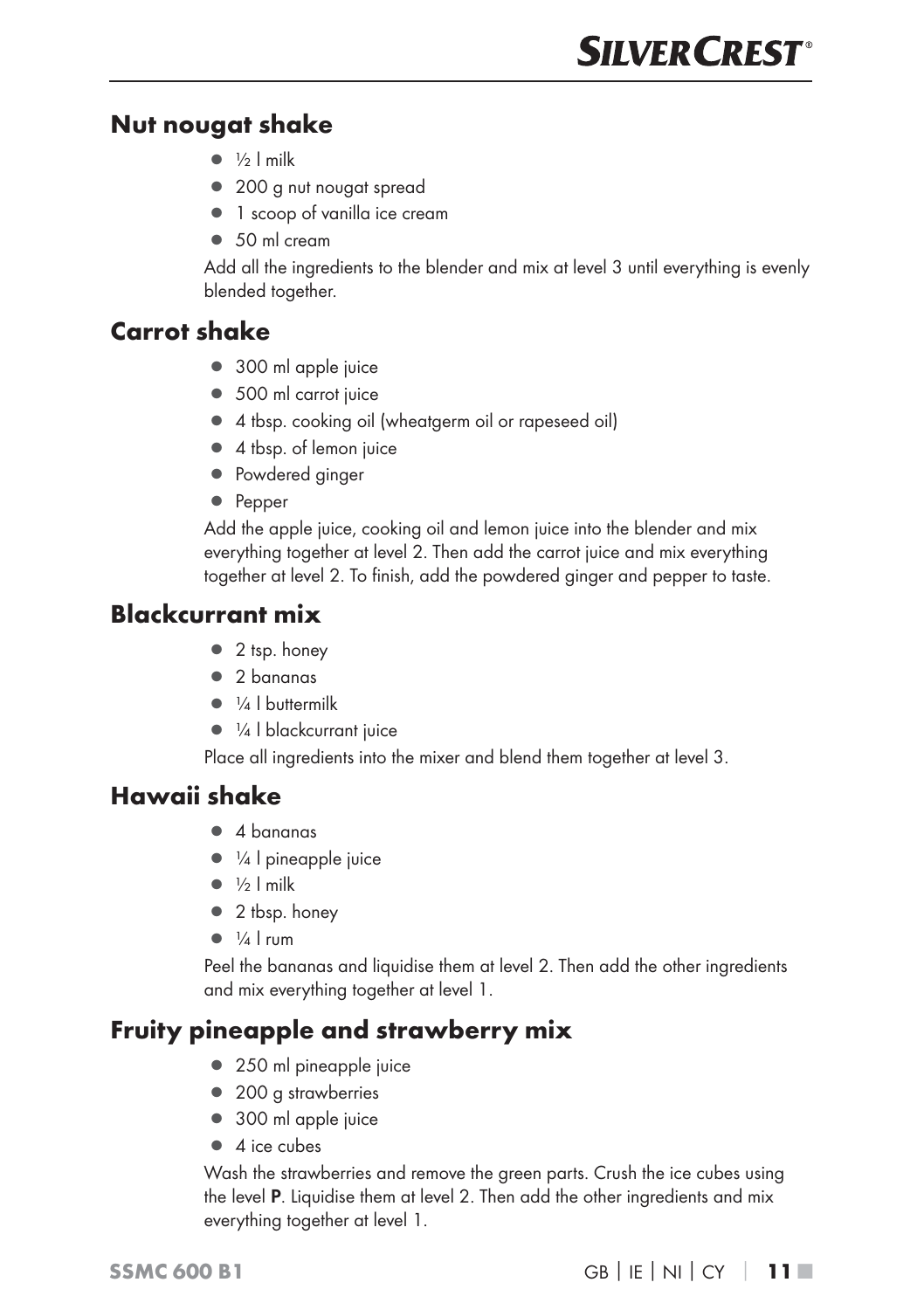### Andalusian cold soup (gazpacho)

- $\bullet$  ½ cucumber
- 1 large tomato
- l green pepper
- $\frac{1}{2}$  onion
- 1 garlic clove
- 1/<sub>2</sub> white bread roll
- $\bullet\quad$  1/2 tsp. salt
- 1 tsp. red wine vinegar
- 1 tbsp. olive oil

Cut the vegetables into pieces approx. 2 cm in size. Start by adding the first the tomatoes and then the cucumber to the blender. Liquidise them at level 3. Add the remaining ingredients and then liquidise/blend them all together at level 3 until a smooth soup is created. Serve the soup with bread.

#### **NOTE**

► These recipes are provided subject to change. All ingredients and preparation information are guiding values. Adapt these recipe suggestions based on your personal experience.

#### **NOTE**

► In cases of lactose intolerance, we recommend you use a lactose-free milk. Keep in mind, however, that lactose-free milk is a little sweeter.

## Cleaning

#### **A DANGER! ELECTRIC SHOCK!**

Before starting to clean the blender and its components:

► Ensure that the motor is switched off and the power plug removed from the socket.

![](_page_14_Picture_20.jpeg)

 $\bigotimes$  Do not immerse the motor block  $\bigcirc$  in water or other liquids. This could result in you receiving a fatal electric shock and cause damage to the appliance.

► Never open the housing of the appliance. Otherwise, there is a risk of a fatal electric shock.

#### WARNING! RISK OF INJURY!

► Handle the cutting blades ● with extreme caution. They are extremely sharp!

#### CAUTION! PROPERTY DAMAGE!

► Do not use solvents or abrasive cleaners on the plastic surfaces, they could be damaged by them.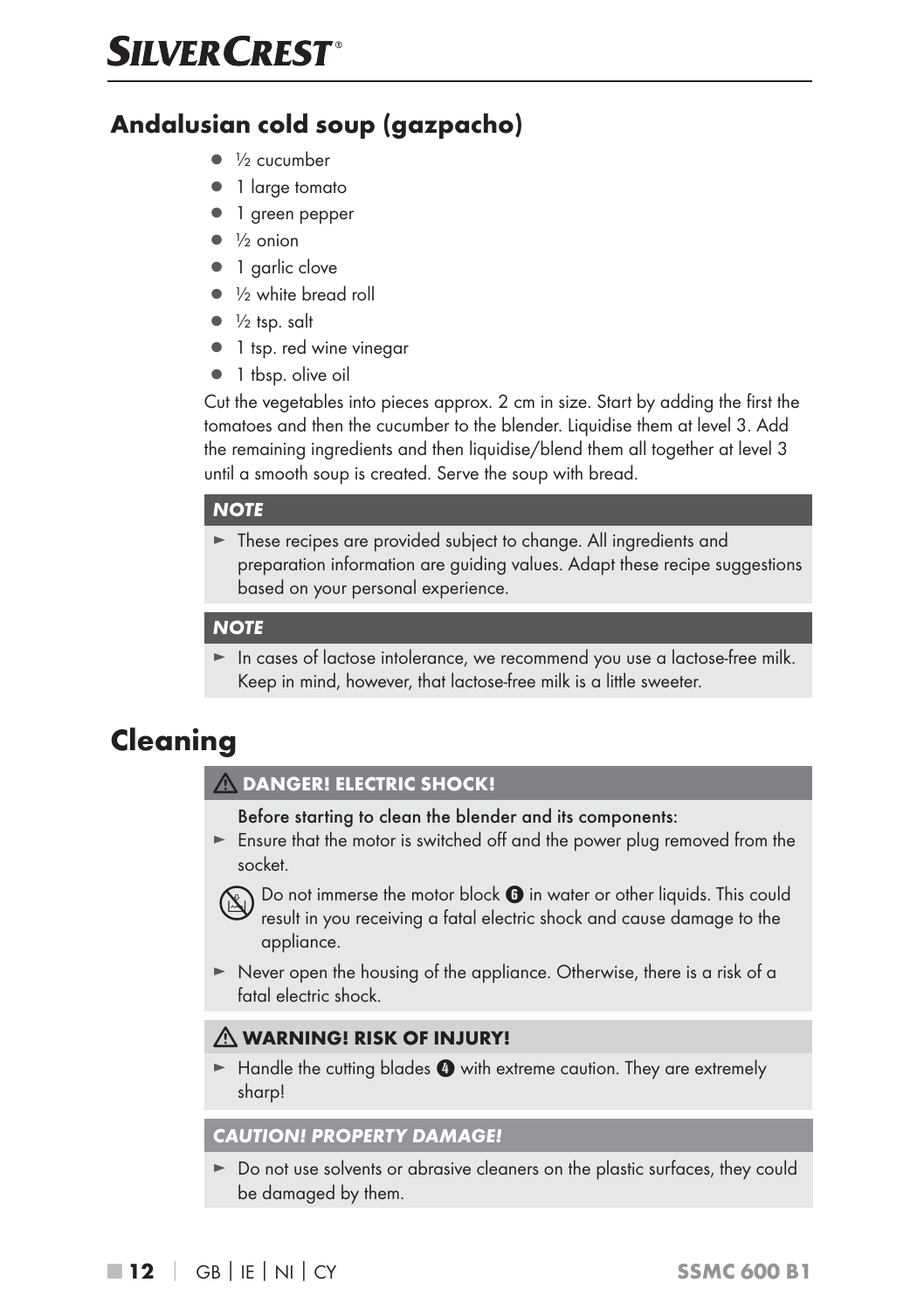### Cleaning the blender

- $\blacksquare$  To prevent injuring yourself on the cutting blades  $\spadesuit$ , clean the blender  $\spadesuit$  only with a long-handled washing-up brush.
- $\blacksquare$  Clean the measuring cap  $\blacksquare$  and the lid  $\clubsuit$  in a mild soap solution. You can remove the rubber seal  $\bigcirc$  to clean the blender lid by hand. Make sure that the rubber seal  $\bigoplus$  is correctly reattached before you use the lid  $\bigoplus$  again (Fig. 3).

![](_page_15_Figure_4.jpeg)

![](_page_15_Figure_5.jpeg)

#### **NOTE**

measuring cap  $\bullet$  and the blender attachment  $\bullet$  in the dishwasher along with the cutting blades  $\bullet$ . We recommend not removing the rubber seal  $\bullet$  when cleaning in the dishwasher, as it might otherwise deform. If possible, place the plastic parts in the upper basket of the dishwasher and make sure that they are not jammed. Otherwise, they could become misshapen or suffer from stress cracks.

You can also clean the lid  $\bullet$  together with the rubber seal  $\bullet$ , the

- If you clean the blender directly after use, you can often achieve a satisfactory and hygienic level of cleaning by doing the following: Fill the blender attachment  $\bigcirc$  with 750 ml of water and add a drop of washing up liquid. Close the lid  $\bullet$  and fit the blender attachment  $\bullet$  onto the motor unit  $\mathbf \Theta$ . Insert the mains plug into the socket and activate the pulse function a few times so that the cutting blades  $\bullet$  plough through the water at maximum speed. Afterwards, rinse the blender attachment  $\bigoplus$  with plenty of clean water to remove any washing up liquid residues.
- Dry all parts thoroughly before reusing or storing them.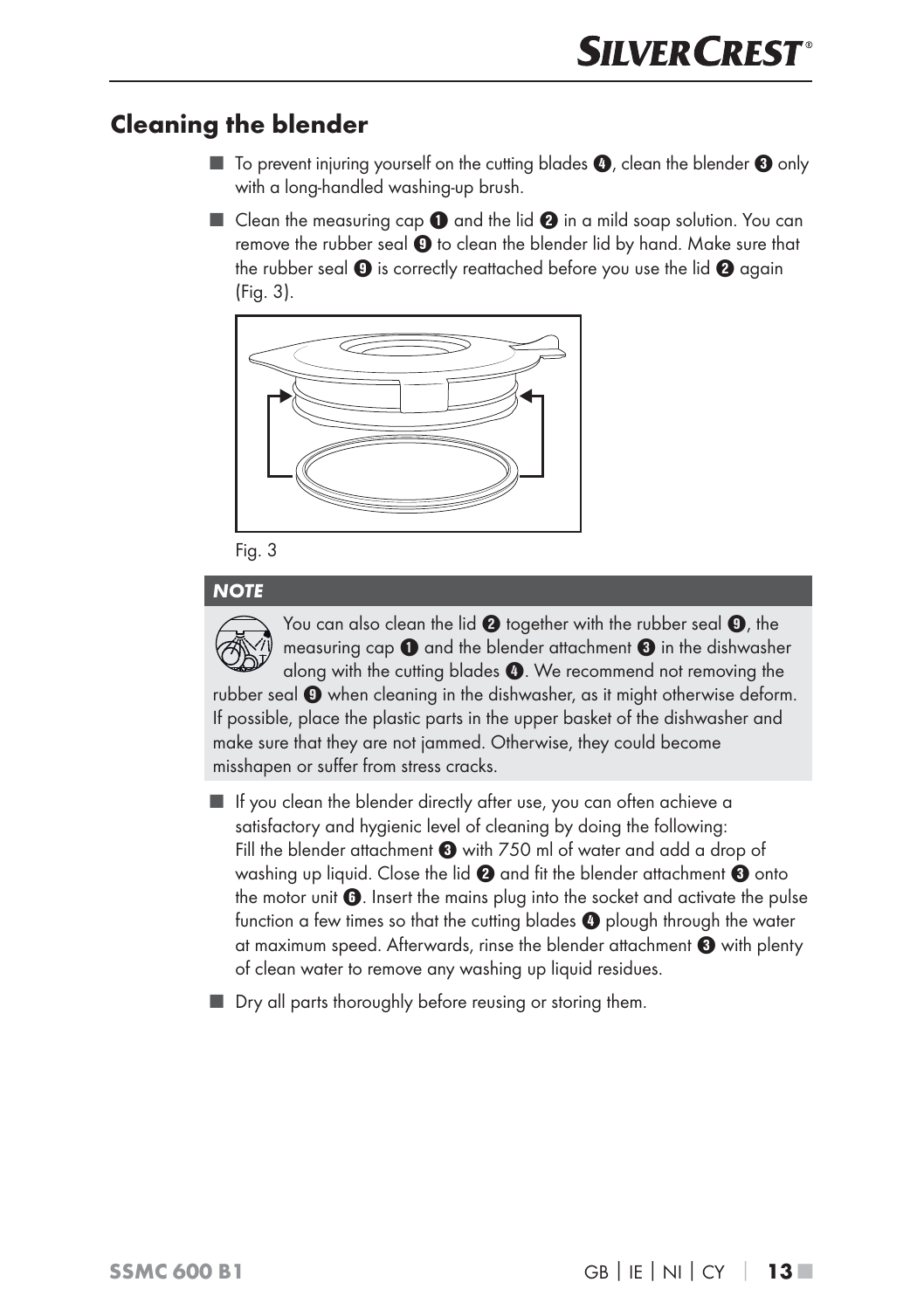■ If this does not remove the dirt, you can remove the lower plastic part of the blender attachment  $\bigcirc$  with the cutting blades  $\bigcirc$  from the glass part of the blender **8:** 

![](_page_16_Figure_2.jpeg)

![](_page_16_Figure_3.jpeg)

- A Glass part
- **B** Sealing ring
- C Plastic part with blades
- 1) Remove the blender  $\bigcirc$  from the motor unit  $\bigcirc$ . For better stability, remove the lid  $\bullet$  by turning it anticlockwise towards position  $\bullet$  (see Fig 1) until you can pull it off upwards.
- 2) Turn the appliance upside down and turn the plastic part  $\bigcirc$  of the blender  $\boldsymbol{\Theta}$  anticlockwise so that it can be detached from the glass part  $\boldsymbol{\Theta}$ of the blender attachment  $\bigcirc$  (see fig. 4).
- 3) Clean both parts in a mild soap solution or in the dishwasher.
- 4) You can carefully remove the sealing ring  $\Theta$  from the plastic part  $\Theta$  if necessary. Clean in mild soapy water and rinse with clear water.
- 5) Dry all parts thoroughly before reassembling them.
- 6) If necessary, reinsert the sealing ring  $\Theta$  into the plastic part  $\Theta$  correctly. Then place the plastic part  $\Theta$  of the blender  $\Theta$  back on the glass part  $\Omega$ of the blender  $\bigcirc$  and turn the plastic part  $\bigcirc$  clockwise.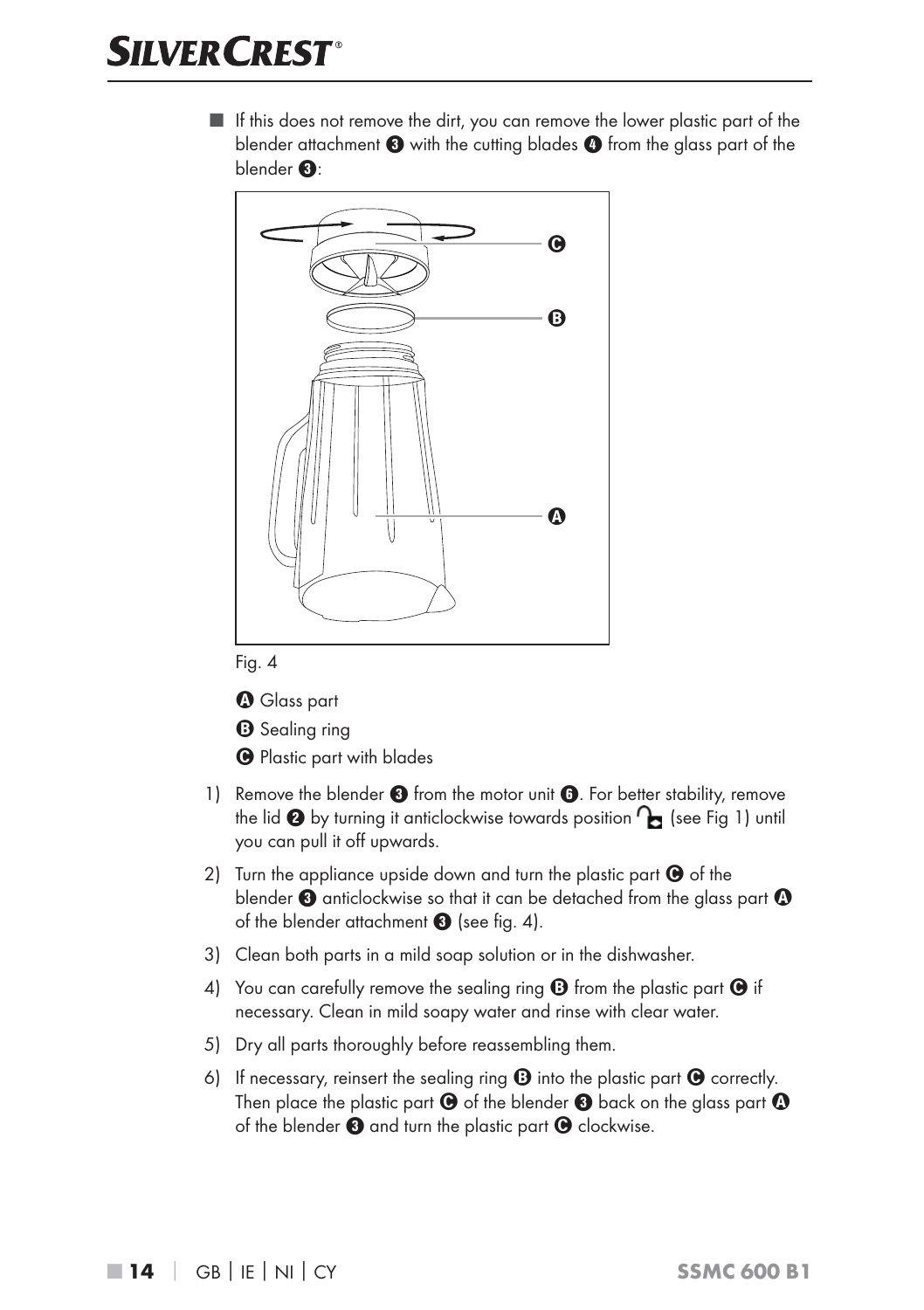### Cleaning the motor block

- $\blacksquare$  If necessary, clean the motor unit  $\blacksquare$  and its mains cable with a damp cloth. For stubborn stains, apply a mild detergent to the cloth and wipe off with a cloth moistened only with water. Dry everything well afterwards.
- When cleaning, always check that the contact switch in the fitting for the blender  $\bigoplus$  is not blocked by soiling residues. If you cannot dislodge any blockages with the corner of a piece of paper, make contact with Customer Services. Do not use any hard objects, these could damage the contact switch.

### Storage

- 1) If you do not intend to use the blender for an extended period, clean it thoroughly (see chapter "Cleaning").
- 2) Wrap the power cable around the cable retainer  $\bullet$  on the base of the motor block  $\mathbf{\Omega}$ .
- 3) Store the blender in a cool and dry location.

## **Disposal**

![](_page_17_Picture_9.jpeg)

#### Do not dispose of the appliance in your normal domestic waste. This product is subject to the provisions of European Directive 2012/19/EU.

Dispose of the appliance via an approved waste disposal company or your municipal waste disposal facility. Please comply with all applicable regulations. Please contact your waste disposal facility if you are in any doubt.

![](_page_17_Picture_12.jpeg)

Your local community or municipal authorities can provide information on how to dispose of the worn-out product.

![](_page_17_Picture_14.jpeg)

 Note the labelling on the packaging and separate the packaging material components for disposal if necessary. The packaging material is labelled with abbreviations (a) and numbers (b) with the following meanings: 1–7: Plastics, 20–22: Paper and cardboard,

80–98: Composites.

![](_page_17_Picture_17.jpeg)

The packaging is made from environmentally friendly material and can be disposed of at your local recycling plant.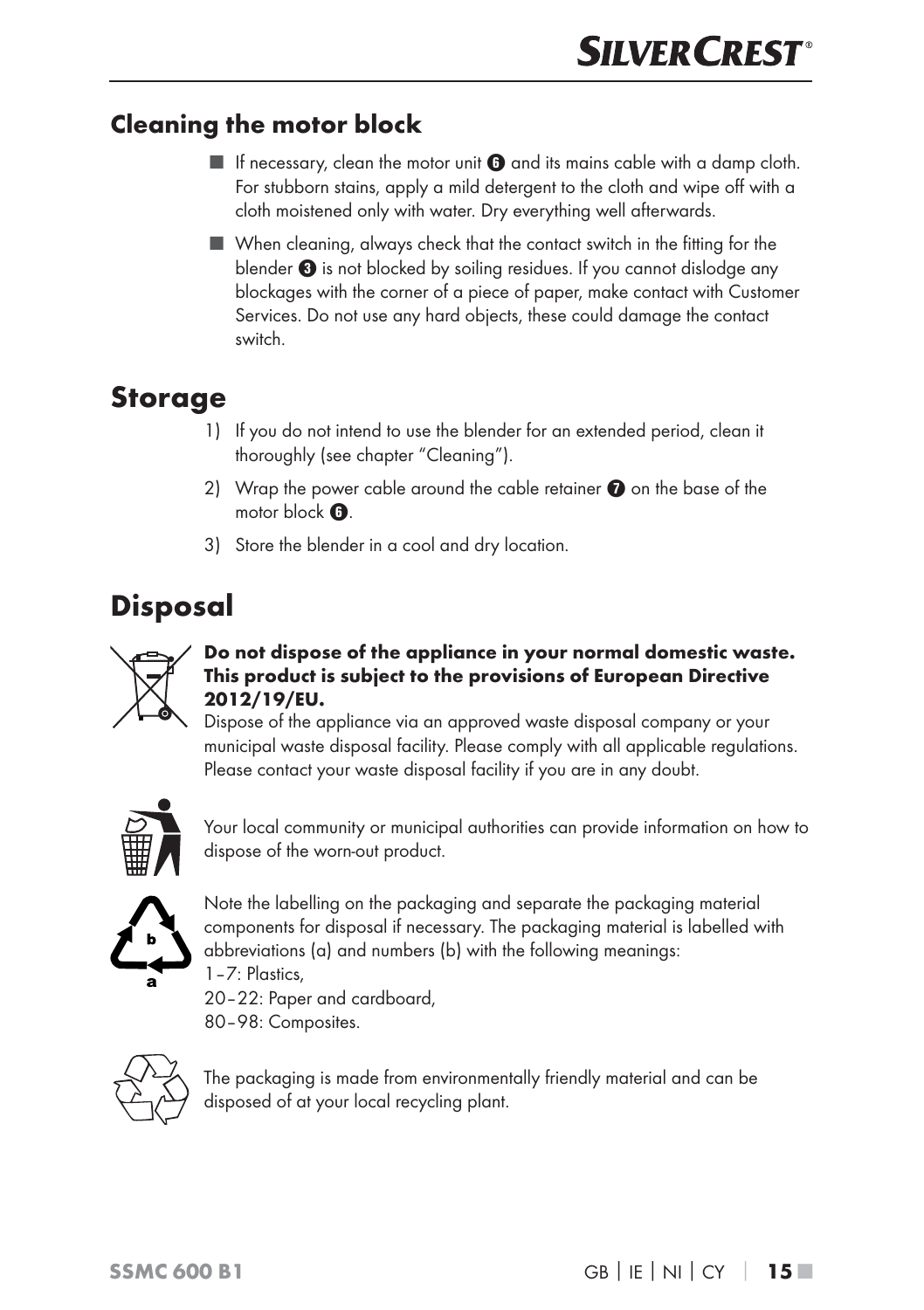### Kompernass Handels GmbH warranty

Dear Customer,

This appliance has a 3-year warranty valid from the date of purchase. If this product has any faults, you, the buyer, have certain statutory rights. Your statutory rights are not restricted in any way by the warranty described below.

#### Warranty conditions

The warranty period starts on the date of purchase. Please keep your receipt in a safe place. This will be required as proof of purchase.

If any material or manufacturing fault occurs within three years of the date of purchase of the product, we will either repair or replace the product for you or refund the purchase price (at our discretion). This warranty service requires that you present the defective appliance and the proof of purchase (receipt) within the three-year warranty period, along with a brief written description of the fault and of when it occurred.

If the defect is covered by the warranty, your product will either be repaired or replaced by us. The repair or replacement of a product does not signify the beginning of a new warranty period.

#### Warranty period and statutory claims for defects

The warranty period is not prolonged by repairs effected under the warranty. This also applies to replaced and repaired components. Any damage and defects present at the time of purchase must be reported immediately after unpacking. Repairs carried out after expiry of the warranty period shall be subject to a fee.

#### Scope of the warranty

This appliance has been manufactured in accordance with strict quality guidelines and inspected meticulously prior to delivery.

The warranty covers material faults or production faults. The warranty does not extend to product parts subject to normal wear and tear or to fragile parts which could be considered as consumable parts such as switches, batteries or parts made of glass.

The warranty does not apply if the product has been damaged, improperly used or improperly maintained. The directions in the operating instructions for the product regarding proper use of the product are to be strictly followed. Uses and actions that are discouraged in the operating instructions or which are warned against must be avoided.

This product is intended solely for private use and not for commercial purposes. The warranty shall be deemed void in cases of misuse or improper handling, use of force and modifications / repairs which have not been carried out by one of our authorised Service centres.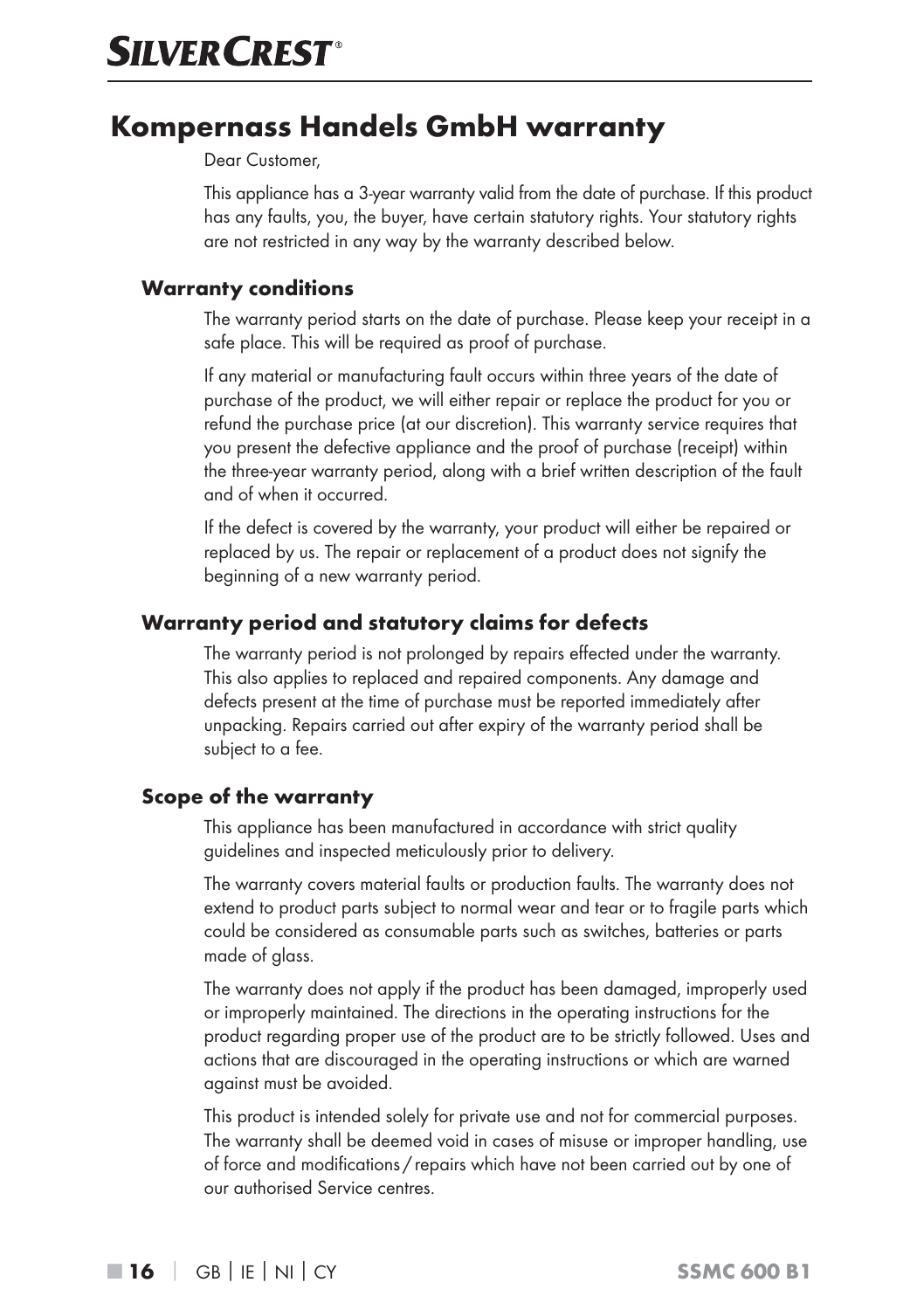#### Warranty claim procedure

To ensure quick processing of your case, please observe the following instructions:

- Please have the till receipt and the item number (e.g. IAN 123456 7890) available as proof of purchase.
- You will find the item number on the type plate on the product, an engraving on the product, on the front page of the operating instructions (below left) or on the sticker on the rear or bottom of the product.
- If functional or other defects occur, please contact the service department listed either by **telephone** or by **e-mail**.
- You can return a defective product to us free of charge to the service address that will be provided to you. Ensure that you enclose the proof of purchase (till receipt) and information about what the defect is and when it occurred.

![](_page_19_Picture_7.jpeg)

 You can download these instructions along with many other manuals, product videos and installation software at www.lidl-service.com.

 This QR code will take you directly to the Lidl service page (www.lidl-service.com) where you can open your operating instructions by entering the item number (IAN) 360503\_2010.

### Service

#### (GB) Service Great Britain

Tel.: 0800 404 7657 E-Mail: kompernass@lidl.co.uk

#### Service Ireland

Tel.: 1890 930 034 (0,08 EUR / Min., (peak)) (0,06 EUR / Min., (off peak)) E-Mail: kompernass@lidl.ie

#### (CY) Service Cyprus

Tel.: 8009 4409 E-Mail: kompernass@lidl.com.cy

IAN 360503\_2010

### Importer

Please note that the following address is not the service address. Please use the service address provided in the operating instructions.

KOMPERNASS HANDELS GMBH

BURGSTRASSE 21 • 44867 BOCHUM

**GFRMANY** 

www.kompernass.com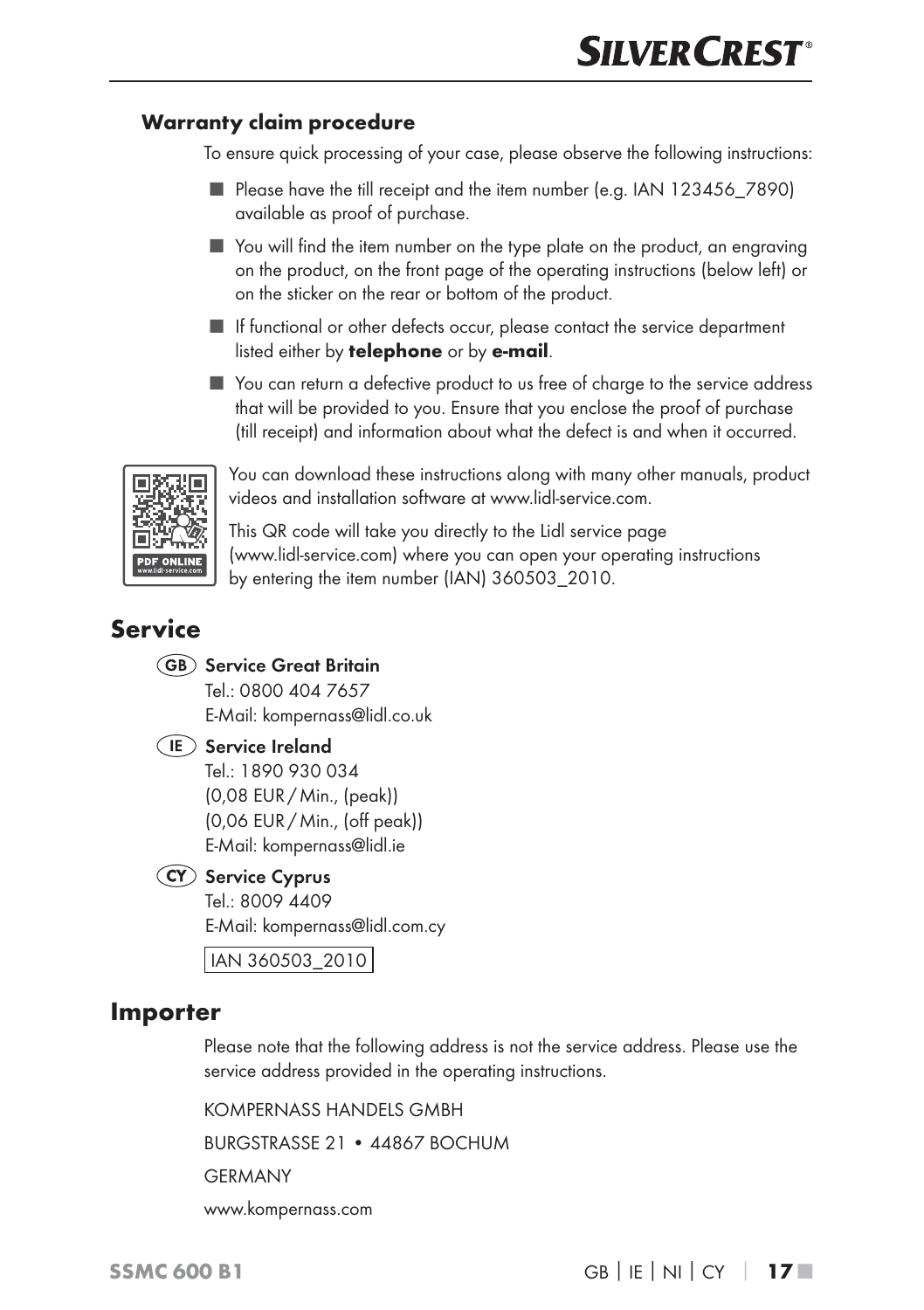■ 18 │ GB│IE│NI│CY SSMC 600 B1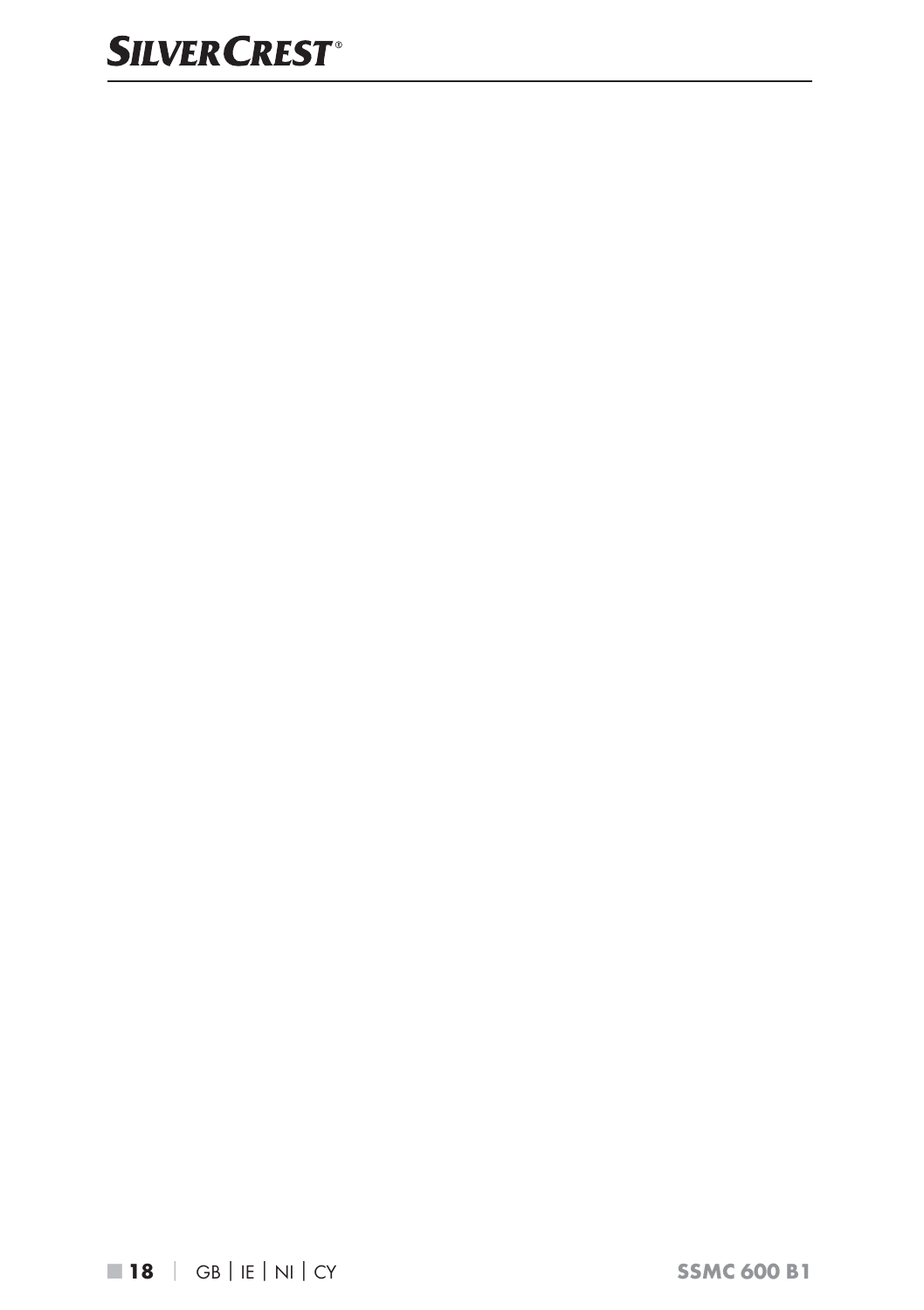## Περιεχόμενα

| Eyyunan The Kompernass Handels GmbH 35 |
|----------------------------------------|
|                                        |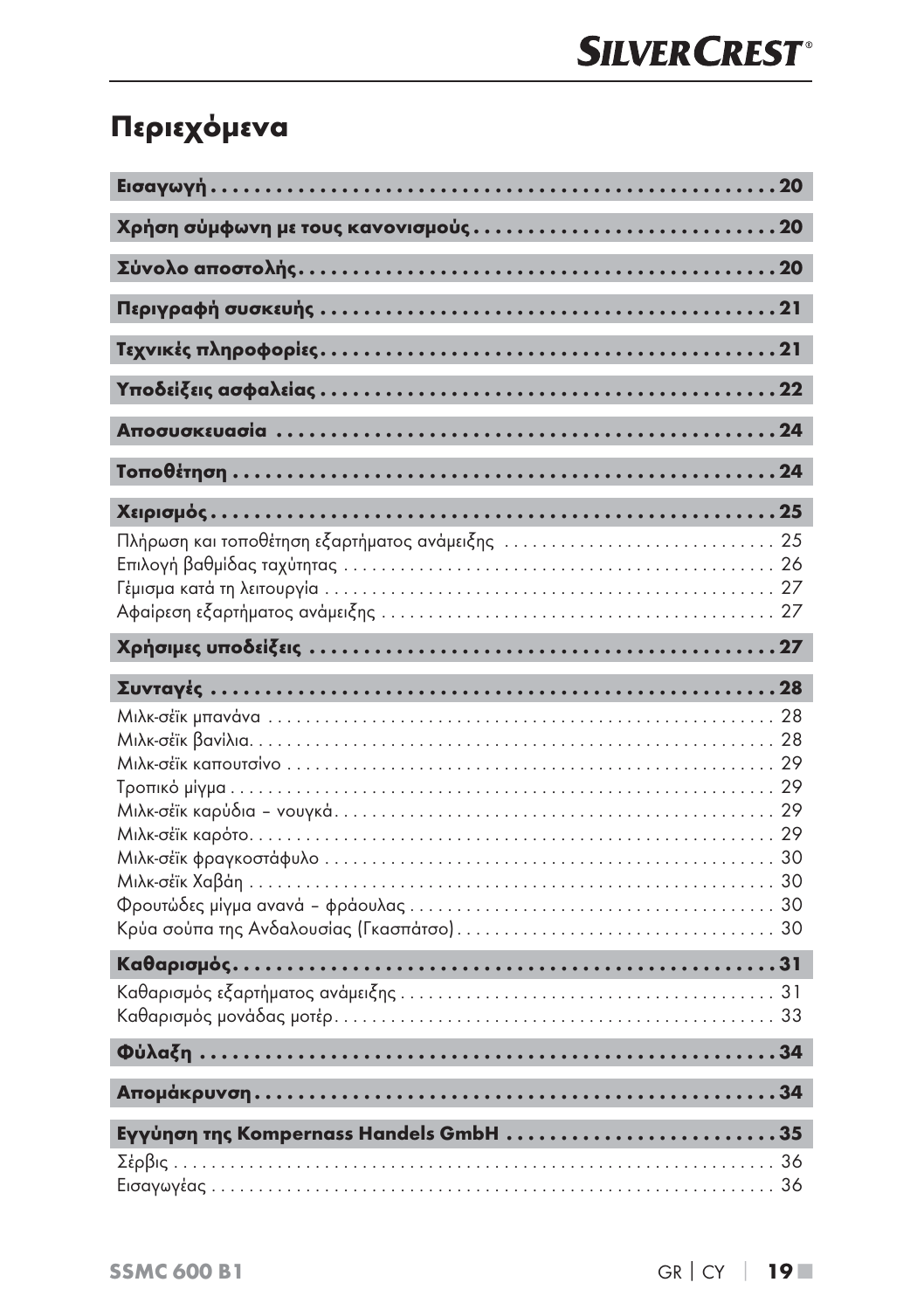## Εισαγωγή

Συγχαρητήρια για την αγορά της νέας σας συσκευής. Αποφασίσατε έτσι την απόκτηση ενός προϊόντος υψηλής ποιότητας. Οι οδηγίες χειρισμού είναι τμήμα αυτού του προϊόντος. Περιέχουν σημαντικές υποδείξεις για την ασφάλεια, τη χρήση και την απόρριψη. Πριν από τη χρήση του προϊόντος εξοικειωθείτε με όλες τις υποδείξεις χειρισμού και ασφάλειας. Χρησιμοποιείτε το προϊόν μόνο όπως περιγράφεται και για τα αναφερόμενα πεδία χρήσης. Σε περίπτωση παράδοσης του προϊόντος σε τρίτους, παραδίδετε και όλα τα έγγραφα.

## Χρήση σύμφωνη με τους κανονισμούς

Αυτή η συσκευή προορίζεται αποκλειστικά για …

- την ανάδευση, πολτοποίηση και ανάμειξη τροφίμων, καθώς και για τον θρυμματισμό πάγου,
- αποκλειστικά για οικιακές ποσότητες και μόνο για την ιδιωτική οικιακή χρήση σε στεγνούς χώρους.

Αυτή η συσκευή δεν προορίζεται για …

- το κομμάτιασμα βοτάνων, κρεμμυδιών, κρεάτων και σκληρών τροφίμων, όπως π.χ. ξηροί καρποί, πυρήνες, μεγάλοι σπόροι ή κοτσάνια,
- την παρασκευή βουτύρων ξηρών καρπών,
- επεξεργασία υλικών τα οποία δεν είναι τρόφιμα,
- τη χρήση για επαγγελματικούς ή βιομηχανικούς σκοπούς,
- τη χρήση σε υγρό περιβάλλον ή σε εξωτερικό χώρο,
- την επεξεργασία καυτών υγρών/υγρών που βράζουν.

Χρησιμοποιείτε μόνο αξεσουάρ ή ανταλλακτικά τα οποία προορίζονται για αυτή τη συσκευή. Άλλα εξαρτήματα είναι πιθανώς ανεπαρκή ή επισφαλή!

## Σύνολο αποστολής

Ελέγχετε μετά την αποσυσκευασία την αποστολή για την πληρότητά της. Στο σύνολο αποστολής περιλαμβάνονται:

- Μονάδα μοτέρ με καλώδιο δικτύου και βύσμα
- Εξάρτημα ανάμειξης
- ▯ Καπάκι
- ▯ Καπάκι τροφοδοσίας
- Οδηγία χρήσεως

■ 20 │ GR│CY SSMC 600 B1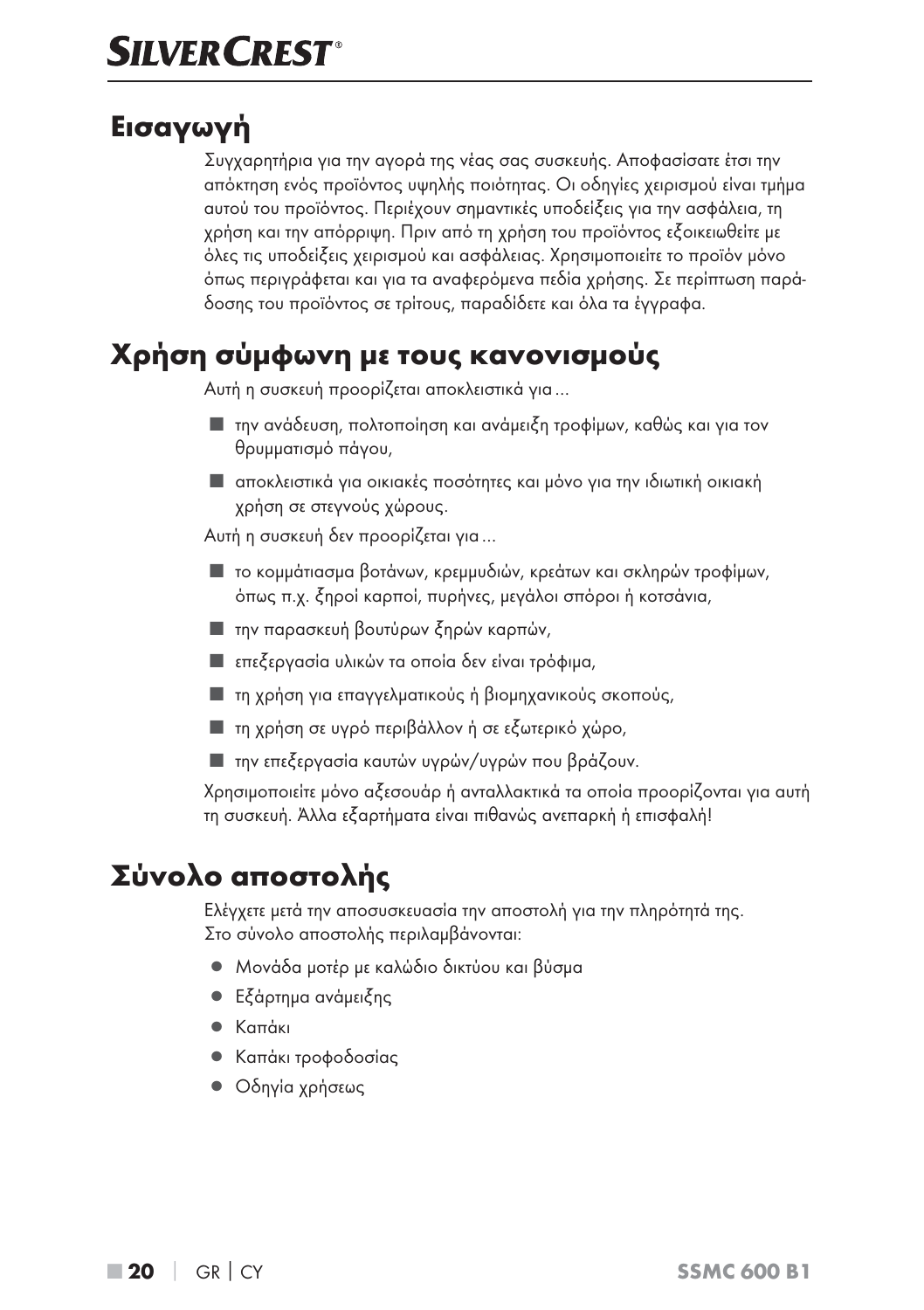### Περιγραφή συσκευής

- 1 Καπάκι τροφοδοσίας
- 2 Καπάκι
- 3 Εξάρτημα ανάμειξης
- 4 Λεπίδα κοπής
- 5 Διακόπτης
- 6 Μονάδα μοτέρ
- 7 Τύλιξη καλωδίου
- 8 Διαβάθμιση
- 9 Στεγανοποιητικό λάστιχο καπακιού

## Τεχνικές πληροφορίες

| Ονομαστική τάση                     | 220 - 240 V ~ (εναλλασσόμενο ρεύμα),<br>$50 - 60$ Hz                                                                             |
|-------------------------------------|----------------------------------------------------------------------------------------------------------------------------------|
| Ονομαστική απόδοση                  | 600W                                                                                                                             |
| Χωρητικότητα                        | περ. 2,3 λίτρα                                                                                                                   |
| Μέγ. ποσότητα πλήρωσης              | 1,75 λίτρα                                                                                                                       |
| Κατηγορία προστασίας                | ΙΙ / □ (διπλή θωράκιση)                                                                                                          |
| Χρόνος ΚΒ<br>(σύντομης λειτουργίας) | 3 λεπτά                                                                                                                          |
|                                     | Όλα τα εξαρτήματα αυτής της συσκευής που<br>έρχονται σε επαφή με τρόφιμα μπορούν να<br>χρησιμοποιούνται με ασφάλεια στα τρόφιμα. |

Ο χρόνος σύντομης λειτουργίας δείχνει για πόσο χρόνο μπορεί κανείς να λειτουργεί μια συσκευή χωρίς να υπερθερμανθεί το μοτέρ και χωρίς να πάθει βλάβες. Μετά τον δοθέντα χρόνο ΚΒ (σύντομος χρόνος λειτουργίας) πρέπει η συσκευή να απενεργοποιηθεί τόσο έως ότου το μοτέρ φτάσει σε θερμοκρασία δωματίου.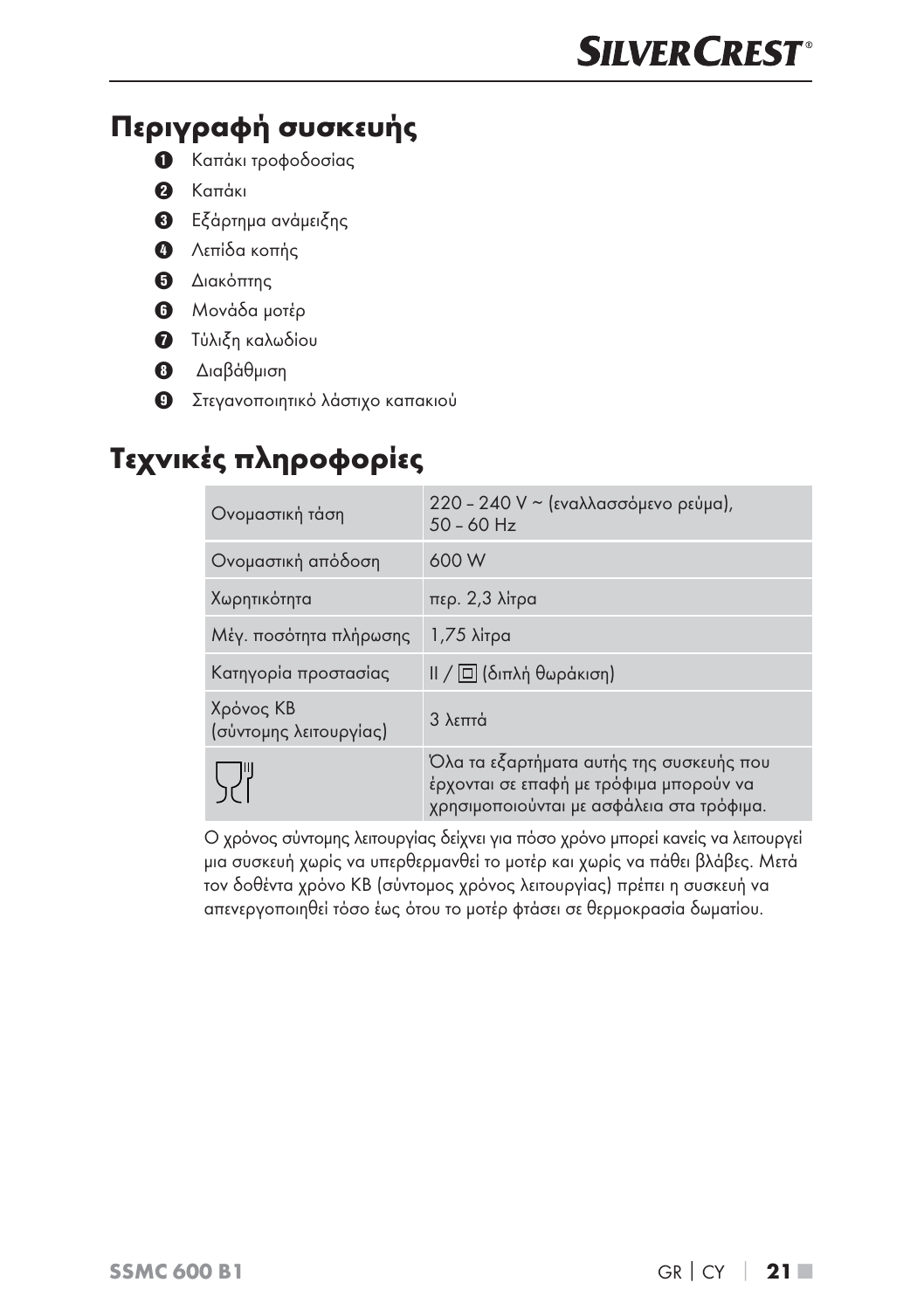## Υποδείξεις ασφαλείας

## ΚΙΝΔΥΝΟΣ! ΗΛΕΚΤΡΟΠΛΗΞΙΑ!

- ► Βεβαιώνεστε ότι η μονάδα μοτέρ, το καλώδιο δικτύου ή το βύσμα δεν βυθίζονται ποτέ σε νερό ή σε άλλα υγρά.
- ► Χρησιμοποιείτε τη συσκευή αποκλειστικά σε στεγνούς χώρους, ποτέ σε εξωτερικό χώρο ή σε υγρό περιβάλλον.
- ► Να προσέχετε το καλώδιο τροφοδοσίας να μην βρέχεται ή υγραίνεται ποτέ κατά τη διάρκεια λειτουργίας. Να το τοποθετείτε έτσι, ώστε να μην υφίσταται περίπτωση να μαγκωθεί ή να υποστεί άλλου είδους ζημιά.
- ► Τα βύσματα ή καλώδια δικτύου με βλάβη πρέπει να αντικαθίστανται αμέσως από εξουσιοδοτημένο ειδικό προσωπικό ή από το τμήμα εξυπηρέτησης πελατών, ώστε να αποφεύγονται κίνδυνοι.
- ► Τραβάτε πάντα μετά τη χρήση το βύσμα από την πρίζα. Η απενεργοποίηση δεν αρκεί διότι υπάρχει ακόμα τάση στη συσκευή, όσο το βύσμα βρίσκεται στην υποδοχή.
- ► Πριν από κάθε χρήση ελέγχετε τη συσκευή για την άψογή της κατάσταση. Η συσκευή δεν επιτρέπεται να χρησιμοποιείται εάν υπάρχουν ορατές ζημιές κυρίως στο μοτέρ ή στο εξάρτημα ανάμειξης.
- ► Τραβήξτε αμέσως το βύσμα δικτύου από την πρίζα όταν αντιλαμβάνεστε ασυνήθιστους θορύβους ή οσμές ή σε περίπτωση εμφανούς δυσλειτουργίας.

## ΠΡΟΕΙΔΟΠΟΙΗΣΗ! ΚΙΝΔΥΝΟΣ ΤΡΑΥΜΑΤΙΣΜΟΥ!

- ► Ποτέ μην πιάνετε στο εξάρτημα ανάμειξης, κυρίως όχι εν λειτουργία. Οι λεπίδες είναι εξαιρετικά αιχμηρές!
- ► Μην ανοίγετε το κάλυμμα όταν η συσκευή είναι εν λειτουργία.
- ► Όταν η συσκευή λειτουργεί μην την αφήνετε ανεπιτήρητη, ώστε να μπορείτε να αντιδράσετε αμέσως σε περίπτωση κινδύνου.
- ► Ποτέ μην εισάγετε μέσα στο εξάρτημα ανάμειξης τμήματα από μαχαιροπίρουνα ή εξαρτήματα ανάμειξης, όσο η συσκευή είναι σε λειτουργία. Υπάρχει αυξημένος κίνδυνος τραυματισμού όταν αυτά αγγίξουν τη λεπίδα που γυρνάει πολύ γρήγορα!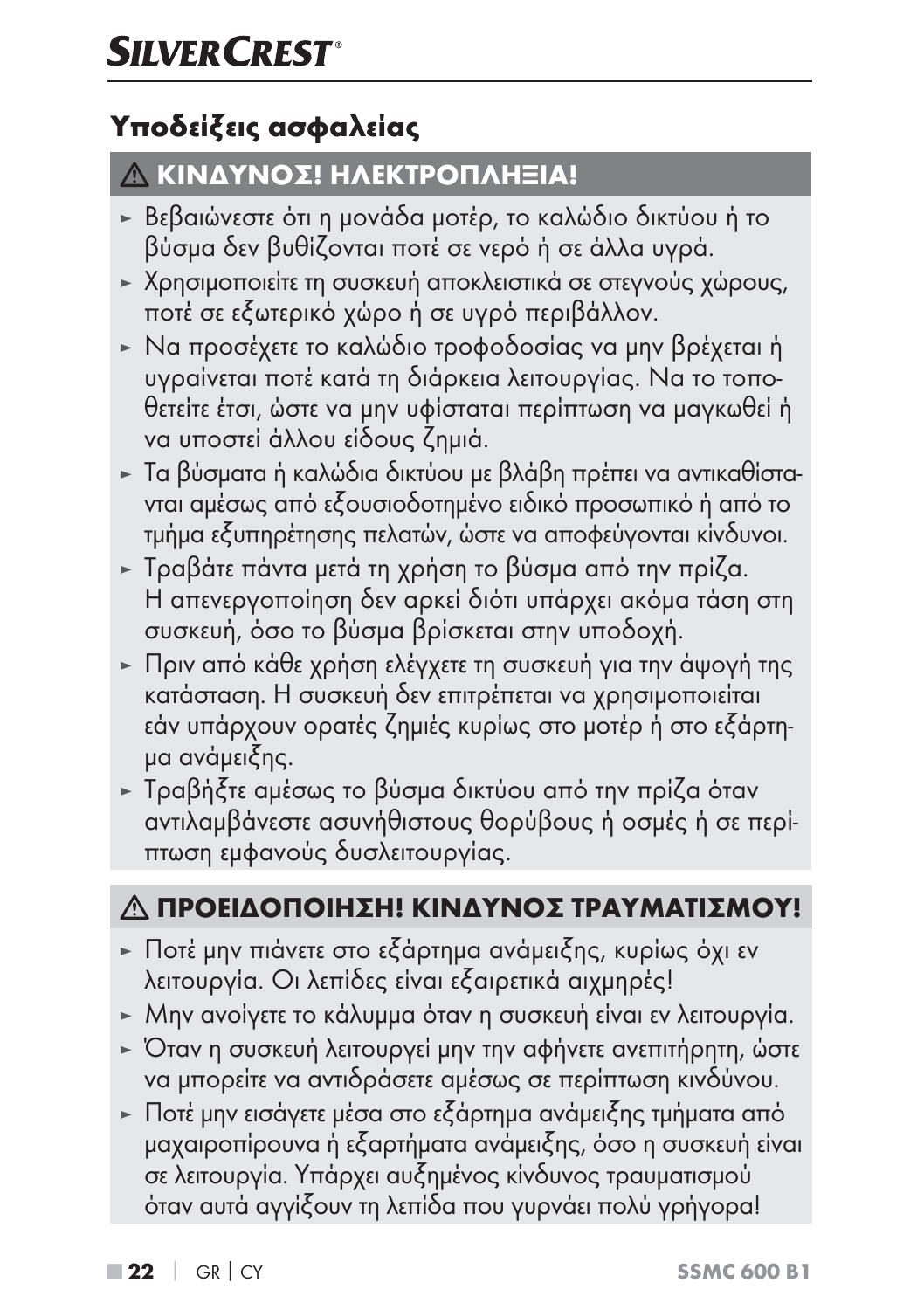## ΠΡΟΕΙΔΟΠΟΙΗΣΗ! ΚΙΝΔΥΝΟΣ ΤΡΑΥΜΑΤΙΣΜΟΥ!

- ► Τα παιδιά πρέπει να επιτηρούνται ώστε να εξασφαλίζεται ότι δεν παίζουν με τη συσκευή.
- ► Μη χρησιμοποιείτε τη συσκευή για άλλους σκοπούς από τους περιγραφόμενους στις παρούσες οδηγίες.
- ► Σε περίπτωση εσφαλμένης χρήσης της συσκευής υφίσταται κίνδυνος τραυματισμού.
- ► Η συσκευή πρέπει να αποσυνδέεται πάντα από το δίκτυο όταν δεν επιτηρείται και πριν από τη συναρμολόγηση, την αποσυναρμολόγηση ή τον καθαρισμό.
- ► Η συσκευή δεν επιτρέπεται να χρησιμοποιείται από παιδιά.
- ► Η συσκευή και το καλώδιο σύνδεσής της πρέπει να φυλάσσονται μακριά από παιδιά.
- ► Μπορεί να γίνεται χρήση αυτής της συσκευής από άτομα με μειωμένες φυσικές, αισθητηριακές ή νοητικές ικανότητες ή με έλλειψη εμπειρίας και/ή γνώσεων, εφόσον επιτηρούνται ή έχουν εκπαιδευτεί αναφορικά με την ασφαλή χρήση της συσκευής και έχουν κατανοήσει τους επακόλουθους κινδύνους.
- ► Τα παιδιά δεν επιτρέπεται να παίζουν με τη συσκευή.
- ► Να είστε προσεκτικοί κατά το χειρισμό της συσκευής. Οι λεπίδες είναι πολύ αιχμηρές!
- ► Να είστε προσεκτικοί κατά το άδειασμα του προσαρτήματος ανάμειξης! Οι λεπίδες είναι πολύ αιχμηρές!
- ► Να είστε προσεκτικοί κατά τον καθαρισμό της συσκευής! Οι λεπίδες είναι πολύ αιχμηρές!
- ► Απενεργοποιήστε τη συσκευή και αποσυνδέστε το βύσμα, προτού αλλάξετε εξαρτήματα ή πιάσετε μέρη που κινούνται κατά τη διάρκεια λειτουργίας.
- ► Εξασφαλίζετε ότι το μπλέντερ είναι πάντα απενεργοποιημένο προτού σηκώσετε το εξάρτημα ανάμειξης από τη μονάδα μοτέρ!
- ► Χρησιμοποιείτε το εξάρτημα ανάμειξης μόνο με την απεσταλμένη μονάδα μοτέρ!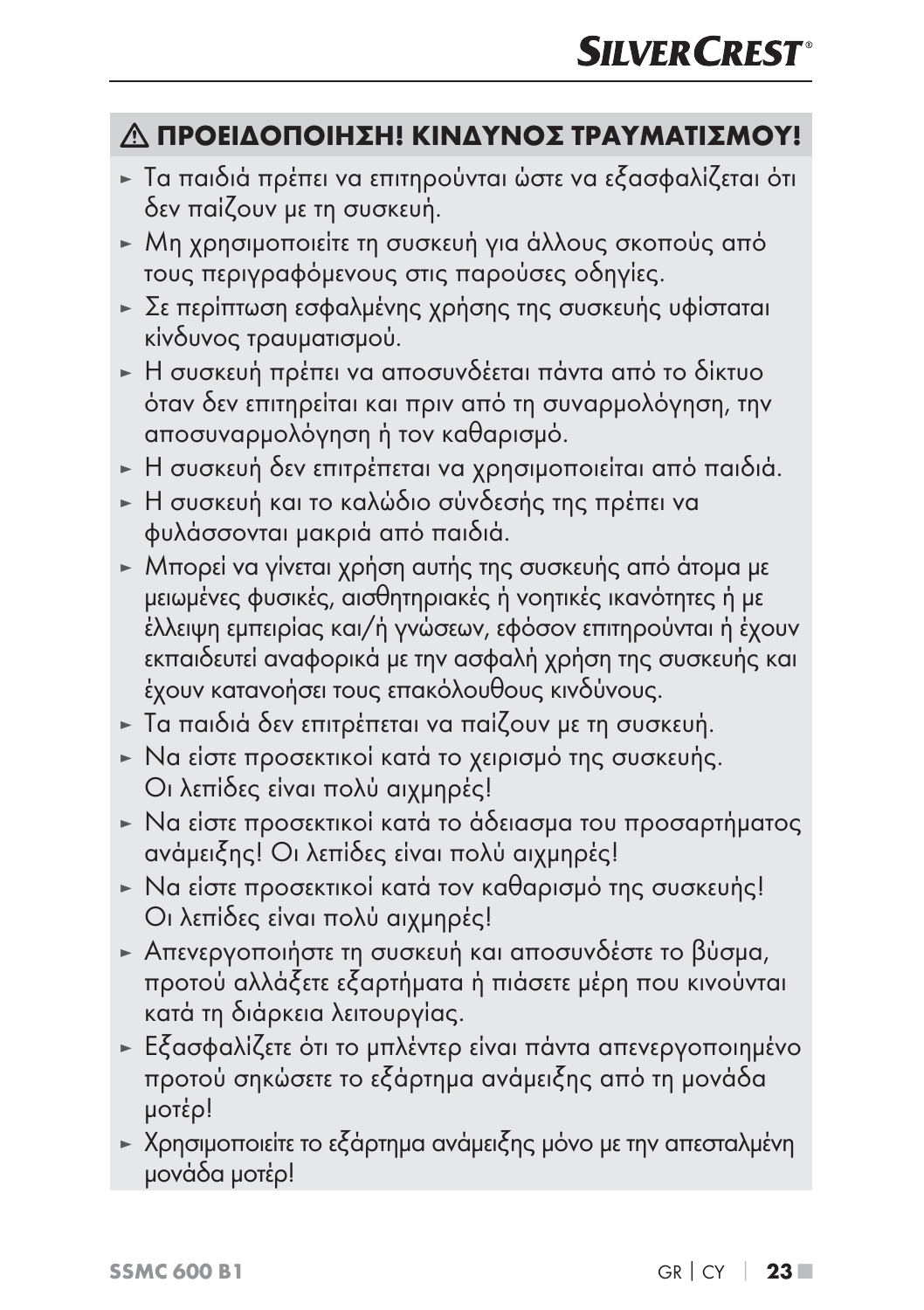### ΠΡΟΣΟΧΗ! ΥΛΙΚΕΣ ΖΗΜΙΕΣ!

- ► Μη χρησιμοποιείτε τη συσκευή σε σημεία με απευθείας ηλιακή ακτινοβολία ή δημιουργία θερμότητας συσκευών που παράγουν θερμότητα.
- ► Ποτέ μη γεμίζετε το εξάρτημα ανάμειξης με υγρά που βράζουν! Αφήστε πρώτα αυτά τα υγρά να φτάσουν σε θερμοκρασία σώματος.
- ► Μη λειτουργείτε τη συσκευή εάν είναι άδεια, δηλαδή χωρίς τα συστατικά στο εξάρτημα ανάμειξης.

### Αποσυσκευασία

- Απομακρύνετε όλα τα μέρη συσκευασίας ή τις μεμβράνες προστασίας από τη συσκευή. Φυλάτε τη συσκευασία για να αποθηκεύσετε τη συσκευή προστατευμένη ή για να μπορέσετε να την αποστείλετε π.χ. σε περίπτωση επισκευής.
- Προτού χρησιμοποιήσετε τη συσκευή βεβαιωθείτε ότι η συσκευή όπως επίσης και το καλώδιο δικτύου με το φις και όλα τα αξεσουάρ και μέρη της συσκευής δεν έχουν φθαρεί.
- Καθαρίζετε με προσοχή όλα τα μέρη της συσκευής πριν από την πρώτη χρήση του επιτραπέζιου μίξερ (βλέπε «Καθαρισμός»).

## Τοποθέτηση

Όταν έχετε καθαρίσει όλα τα εξαρτήματα, όπως περιγράφηκε στον "Καθαρισμός":

- Τοποθετήστε τη συσκευή έτσι, …
	- ώστε το καλώδιο δικτύου να μπορεί να οδηγηθεί μέσω της εσοχής στην πίσω πλευρά,
	- ώστε το βύσμα δικτύου να είναι άμεσα προσβάσιμο ώστε να μπορείτε να το τραβήξετε από την πρίζα σε περίπτωση κινδύνου,
	- ώστε να εδράζεται σταθερά χωρίς να γλιστρά και να ακουμπάνε καλά οι βεντούζες ώστε να μην αναποδογυρίσει η συσκευή σε περίπτωση κραδασμών,
	- ώστε το καλώδιο δικτύου να μην κρέμεται στο πεδίο εργασίας και να μην μπορεί να πέσει σε περίπτωση κατά λάθος τραβήγματος.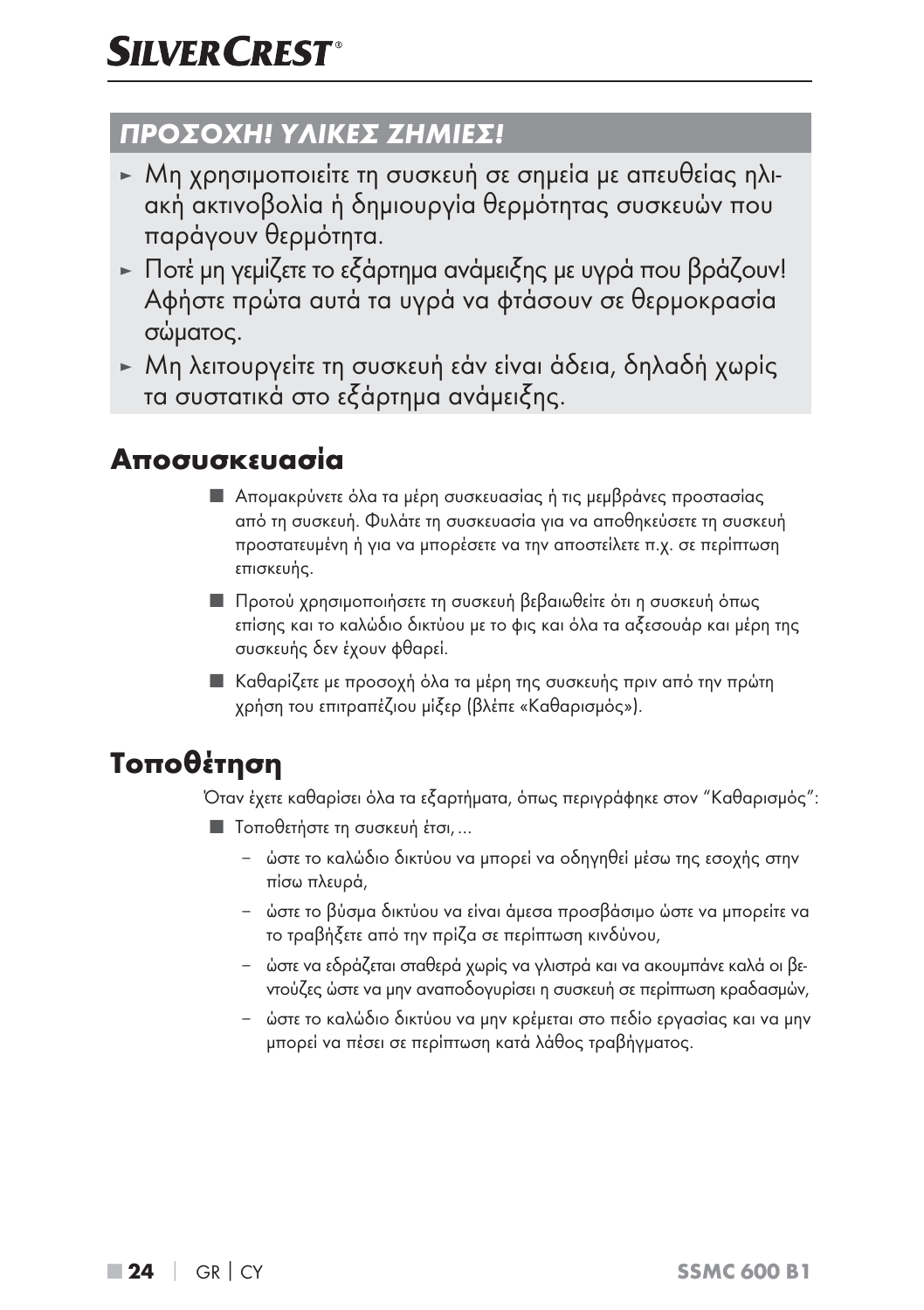## Χειρισμός

#### ΠΡΟΕΙΔΟΠΟΙΗΣΗ!

- ► Το μοτέρ απενεργοποιείται σε περίπτωση απομάκρυνσης του εξαρτήματος ανάμειξης  $\bigcirc$  από το μοτέρ  $\bigcirc$  ή ανοίγματος του καπακιού  $\bigcirc$ . Σε αυτή την περίπτωση, ενδέχεται να ξεχάσετε ότι το μηχάνημα είναι ακόμη ενεργοποιημένο. Το μοτέρ θα εκκινηθεί αναπάντεχα, μόλις τοποθετηθεί το εξάρτημα ανάμειξης  $\bigcirc$  ή κλείσει ξανά το καπάκι  $\bigcirc$ : Για το λόγο αυτό:
	- Εισάγετε το βύσμα στην πρίζα μόνο μόλις το εξάρτημα ανάμειξης  $\bigcirc$ είναι γεμάτο εντελώς και έχει μονταριστεί με ασφάλεια.
	- Βεβαιώνεστε πριν από το μοντάρισμα πάντα ότι η συσκευή είναι απενεργοποιημένη ή ότι έχει τραβηχτεί το βύσμα.
	- Πριν από την αφαίρεση του εξαρτήματος ανάμειξης  $\bigcirc$  ή το άνοιγμα του καπακιού 2, απενεργοποιείτε το μηχάνημα, αφαιρείτε το βύσμα δικτύου και περιμένετε μέχρι να ακινητοποιηθεί το μοτέρ.

### Πλήρωση και τοποθέτηση εξαρτήματος ανάμειξης

- 1) Αφαιρέστε το εξάρτημα ανάμειξης <sup>3</sup> ίσια προς τα επάνω από τη μονάδα μοτέρ 6.
- 2) Απομακρύνετε το καπάκι 2, περιστρέφοντάς το αριστερόστροφα στην κατεύθυνση της θέσης (βλ. Εικ. 1), μέχρι να μπορείτε να το αφαιρέσετε προς τα επάνω.
- 3) Γεμίστε το εξάρτημα ανάμειξης <sup>3</sup> τουλάχιστον έως την κατώτατη γραμμή της διαβάθμισης 8 και το πολύ έως τη σήμανση MAX. Για τα καλύτερα αποτελέσματα, συστήνουμε τις εξής μέγιστες ποσότητες πλήρωσης:

| Τρόφιμο                           | Μέγιστη<br>ποσότητα<br>πλήρωσης | Προτεινόμε-<br>νη βαθμίδα | Προτεινόμενος<br>χρόνος<br>επεξεργασίας |
|-----------------------------------|---------------------------------|---------------------------|-----------------------------------------|
| Υγρά                              | 1.750 ml                        | $1 - 3$                   | <b>60 δευτ.</b>                         |
| Ανάμεικτα ροφήματα<br>με γιαούρτι | 1.250 ml                        | $2 - 5$                   | 90 δευτ.                                |
| Mιλκσέικ/smoothie                 | 1.250 ml                        | $2 - 5$                   | 60-90 δευτ.                             |
| Υγρή ζύμη για<br>τηγανίτες        | 1.250 ml                        | $3 - 5$                   | 90 δευτ.                                |
| Αλεσμένη βρεφική<br>τροφή         | 750 ml                          | 5                         | 3 λεπτά                                 |
| Μαγιονέζα                         | 2 αβγά<br>250 ml λάδι           | $3 - 5$                   | 90-120 δευτ.                            |
| Σούπα λαχανικών                   | 1.500 ml                        | $3 - 5$                   | 3 λεπτά                                 |
| Παγάκια                           | 250 ml                          | P                         | 12x                                     |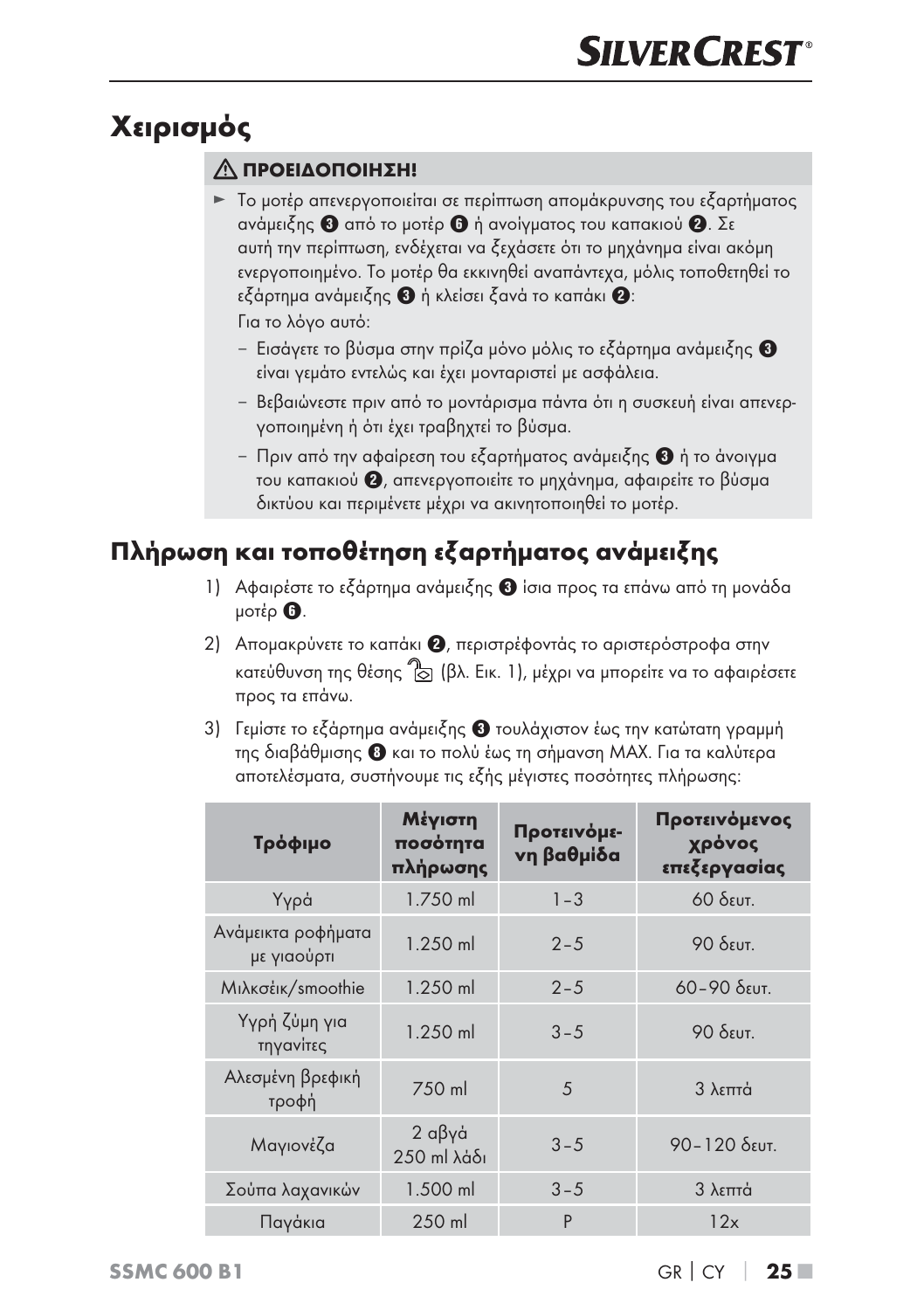4) Πιέστε πάλι το καπάκι 2 μετατοπισμένο σφιχτά επάνω στο εξάρτημα ανάμειξης  $\bigcirc$ . Κλείστε το καπάκι  $\bigcirc$  περιστρέφοντάς το δεξιόστροφα στη θέση  $\bigcirc$ , μέχρι να κουμπώσει με ήχο (βλ. Εικ. 2). Βεβαιωθείτε ότι έχει ασφαλίσει και το στόμιο έκχυσης στο εξάρτημα ανάμειξης 3. Η εκκίνηση του μοτέρ είναι δυνατή μόνο εάν τοποθετηθεί εφαρμοστά το καπάκι <sup>2</sup>.

![](_page_28_Figure_2.jpeg)

![](_page_28_Picture_3.jpeg)

- 5) Πιέστε το καπάκι τροφοδοσίας <sup>1</sup> έως τον αναστολέα στο άνοιγμα καπακιού.
- 6) Τοποθετήστε το γεμάτο και ασφαλισμένο εξάρτημα ανάμειξης  $\bigcirc$  με τη λαβή να έχει φορά προς τα δεξιά στη μονάδα μοτέρ 6. Φροντίστε ώστε το βέλος  $\blacktriangledown$  στο εξάρτημα ανάμειξης  $\Theta$  να έχει φορά προς το βέλος  $\blacktriangle$  στη μονάδα μοτέρ  $\mathbf 0$ . Γυρίστε το εξάρτημα ανάμειξης  $\mathbf 0$  ελαφρώς προς τη μία και την άλλη πλευρά εάν δεν εφαρμόσει αμέσως σωστά. Η εκκίνηση του μοτέρ είναι δυνατή μόνο εάν εφαρμόζει σωστά το εξάρτημα ανάμειξης  $\bigcirc$ .

### Επιλογή βαθμίδας ταχύτητας

Όταν το εξάρτημα ανάμειξης 3 εδράζεται έτοιμο και γεμάτο και καλά ασφαλισμένο επάνω στη μονάδα μοτέρ 6, μπορείτε να ενεργοποιήσετε τη συσκευή.

Θέστε το διακόπτη <sup>5</sup> στη ...

■ Bαθμίδα 1 – 3

για υγρά ή μεσαίας σκληρότητας τρόφιμα, για ανάμειξη, δημιουργία πολτών και ανακάτεμα

■ Bαθμίδα 3 – 5

για πιο σκληρά τρόφιμα ή για κομμάτιασμα

#### ■ Βαθμίδα P (Λειτουργία παλμού)

για σύντομη, δυνατή παλμική λειτουργία, π. χ. για θρυμματισμό κύβων πάγου ή για καθαρισμό. Ο διακόπτης  $\bigoplus$  κουμπώνει σε αυτή τη θέση, ώστε να μην υπερφορτωθεί το μοτέρ. Για αυτό κρατήστε το διακόπτη  $\bm{\Theta}$  μόνο για λίγο, σε αυτή τη θέση.

#### ΥΠΟΔΕΙΞΗ

► Γεμίστε το εξάρτημα ανάμειξης 3 με το μέγιστο 250 ml παγάκια. Αλλιώς η συσκευή δεν κομματιάζει τα παγάκια με τον καλύτερο τρόπο.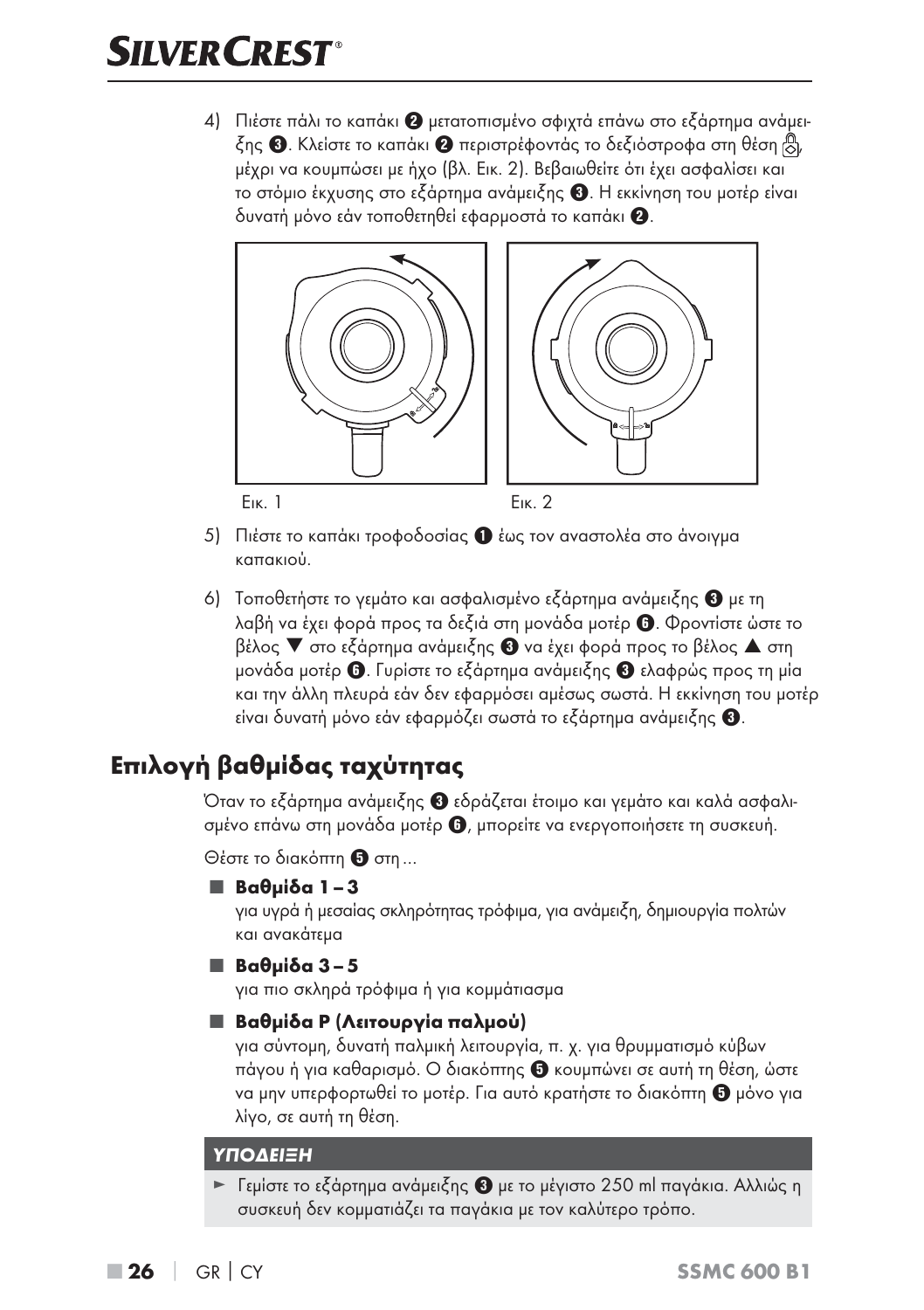### Γέμισμα κατά τη λειτουργία

### ΠΡΟΕΙΔΟΠΟΙΗΣΗ!

- ► Όταν θέλετε να γεμίσετε κατά τη διάρκεια της λειτουργίας, επιτρέπεται να ανοίξετε αποκλειστικά μόνο το για αυτή την εργασία, προβλεπόμενο καπάκι τροφοδοσίας  $\bigcirc$ . Σε καμία περίπτωση μην ανοίζετε το καπάκι  $\bigcirc$ .
- ► Ποτέ μην εισάγετε μέσα στο εξάρτημα ανάμειξης <sup>4</sup> τμήματα από μαχαιροπίρουνα ή εξαρτήματα ανάμειξης, όσο η συσκευή είναι σε λειτουργία. Υπάρχει αυξημένος κίνδυνος τραυματισμού όταν αυτά αγγίξουν τη λεπίδα κοπής 4 που γυρνάει πολύ γρήγορα!

Για να μπορείτε να γεμίσετε κάτι εν λειτουργία, ...

- 1) Αφαιρέστε το καπάκι τροφοδοσίας <sup>1</sup> από το καπάκι <sup>2</sup> τραβώντας το.
- 2) Συμπληρώστε τα συστατικά.
- 3) Στη συνέχεια, πιέστε πάλι το καπάκι τροφοδοσίας  $\bullet$  στο άνοιγμα καπακιού.

### Αφαίρεση εξαρτήματος ανάμειξης

Εάν επιθυμείτε να αφαιρέσετε το εξάρτημα ανάμειξης <sup>3</sup> από τη μονάδα μοτέρ  $\mathbf{O}$ :

- 1) Θέτετε πάντα πρώτα το διακόπτη **5 στη** θέση απενεργοποίησης («0») και τραβάτε το βύσμα δικτύου.
- 2) Περιμένετε πρώτα να σταματήσει το μοτέρ, προτού αφαιρέσετε το εξάρτημα ανάμειξης 3 από τη μονάδα μοτέρ 6. Αφαιρέστε το εξάρτημα ανάμειξης 3 ίσια προς τα επάνω από τη μονάδα μοτέρ 6.

## Χρήσιμες υποδείξεις

- Κατά την πολτοποίηση σφιχτών υλικών για να έχετε καλύτερα αποτελέσματα, βάζετε συνεχώς μόνο μικρές μερίδες στο εξάρτημα ανάμειξης 3 αντί για μεγάλη ποσότητα μια μόνο φορά.
- Όταν επεξεργάζεστε σφιχτά υλικά, κόψτε τα σε μικρά τεμάχια (2 3 εκ.).
- Προσθέστε τουλάχιστον 50 ml υγρού κατά την πολτοποίηση λαχανικών ή φρούτων.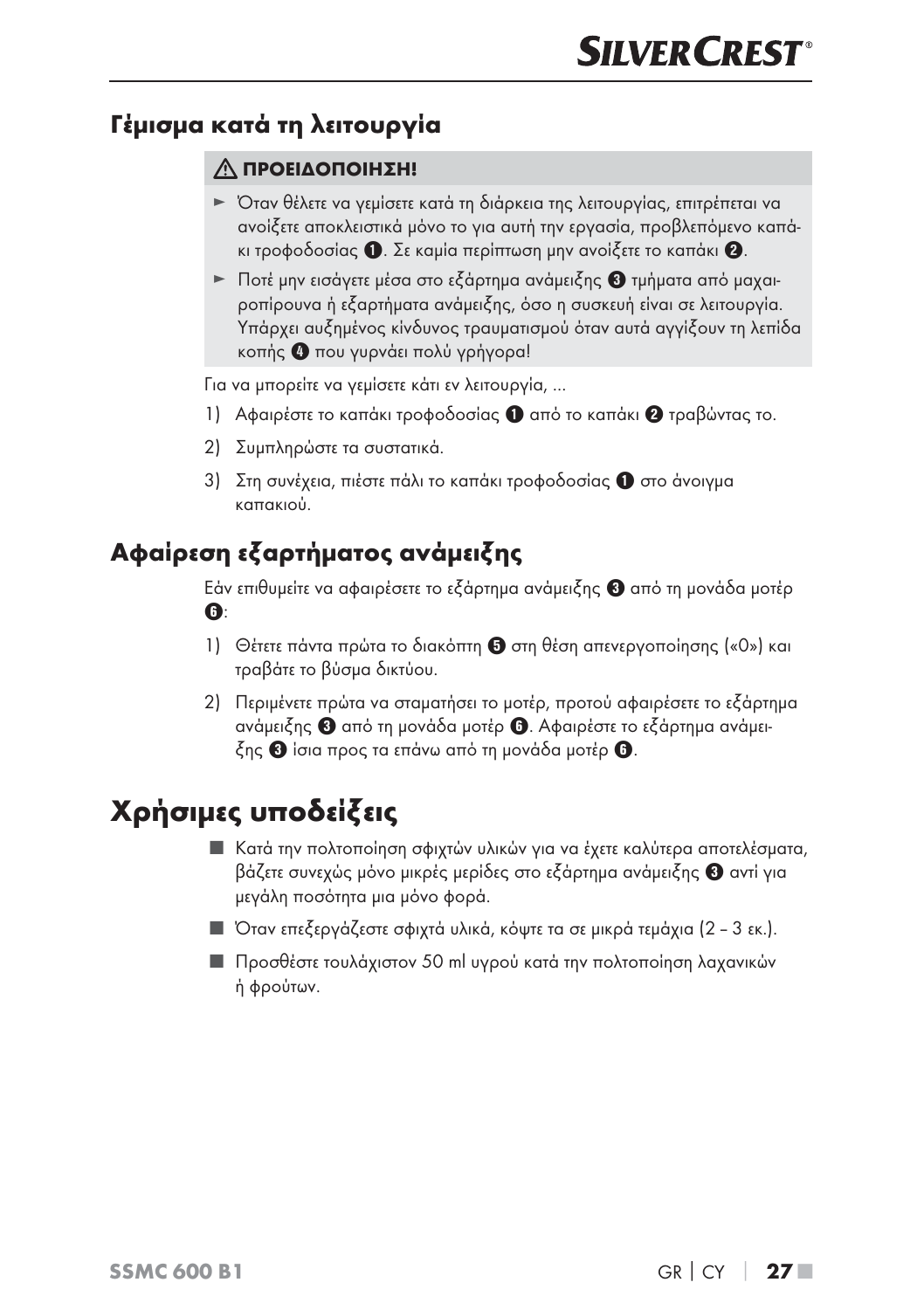- Τοποθετείτε τα παχύρρευστα συστατικά, όπως π.χ. γιαούρτι, πρώτα στο εξάρτημα ανάμειξης 3. Εάν δεν είναι δυνατή η επεξεργασία όλων των συστατικών κατά την ανάμειξη, αφαιρέστε το εξάρτημα ανάμειξης <sup>3</sup> από τη μονάδα μοτέρ 6, αφαιρέστε το καπάκι 2 και αναμείξτε τα συστατικά, π.χ. με ένα κουτάλι. Επαναφέρετε το εξάρτημα ανάμειξης <sup>3</sup> με κλειστό καπάκι <sup>3</sup> στη μονάδα μοτέρ 6 και συνεχίστε τη διαδικασία ανάμειξης.
- Κατά την ανάμειξη υγρών συστατικών ξεκινήστε πρώτα με μια ελάχιστη ποσότητα υγρού. Στη συνέχεια βάζετε λίγο-λίγο περισσότερο υγρό από το άνοιγμα του καπακιού.
- Όταν κατά τη λειτουργία θέτετε το χέρι σας πάνω από το κλειστό μπλέντερ, μπορείτε να σταθεροποιείτε καλά τη συσκευή.
- Για το ανακάτεμα σκληρών ή πολύ πηχτών τροφίμων ίσως είναι χρήσιμο να χρησιμοποιείτε τη βαθμίδα P, ώστε να εμποδίσετε κόλλημα της λεπίδας κοπής 4.

#### ΥΠΟΔΕΙΞΗ

► Μη χρησιμοποιείτε τη συσκευή για να μειώσετε την κόκκωση αλατιού μαγειρικής, ραφιναρισμένης ζάχαρης ή άσπρης ζάχαρης. Για να δημιουργήσετε π.χ. ζάχαρη άχνη.

## Συνταγές Μιλκ-σέϊκ μπανάνα

- ▯ 2 μπανάνες
- ▯ περ. 2 ΚΣ (κουταλιά σούπας) ζάχαρη (ανάλογα με το βαθμό ωρίμανσης των μπανανών και την προσωπική γεύση)
- ▯ ½ λίτρο γάλα
- 1 πρέζα χυμό λεμόνι

Καθαρίστε τις μπανάνες και πολτοποιήστε τις στη βαθμίδα 2. Προσθέτετε λίγο – λίγο το γάλα, στη συνέχεια τη ζάχαρη και το χυμό λεμόνι. Αναμείξτε τα όλα τόσο έως ότου δημιουργηθεί ένα ομοιόμορφο υγρό. Σερβίρετε το μιλκ-σέϊκ παγωμένο.

### Μιλκ-σέϊκ βανίλια

- ▯ ¼ λίτρο γάλα
- ▯ 250 γρ. παγωτό βανίλια
- $\bullet$  125 g παγάκια
- ▯ 1 ½ κγ (κουταλιά γλυκού) ζάχαρη

Θρυμματίστε τα παγάκια στη βαθμίδα P. Γεμίστε με τα υπόλοιπα υλικά το μίξερ. Ανακατεύετε τα πάντα στη βαθμίδα 2, έως ότου προκύψει ένα ομοιόμορφο υγρό.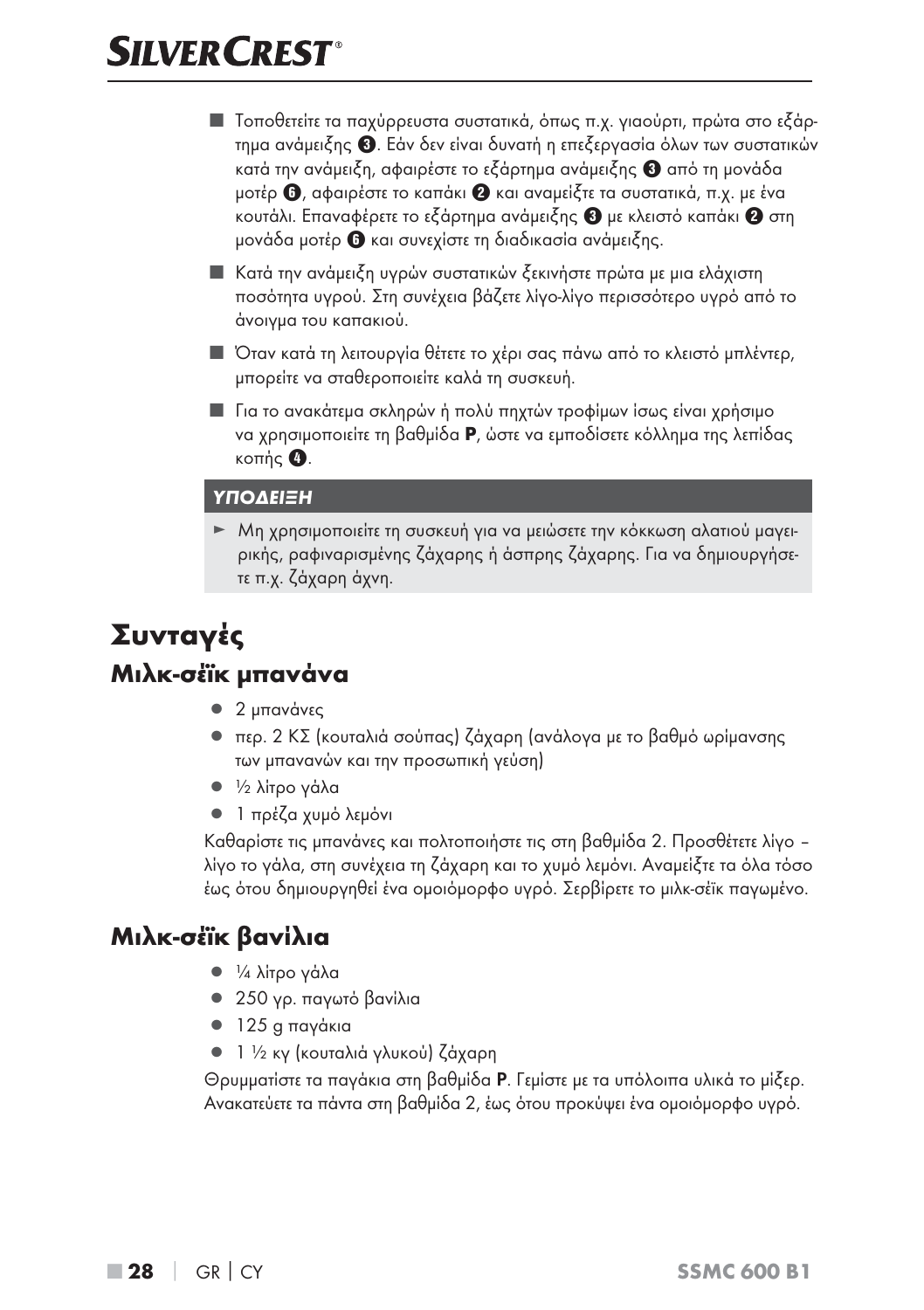### Μιλκ-σέϊκ καπουτσίνο

- ▯ 65 ml κρύο εσπρέσσο (ή πολύ δυνατό καφέ)
- 65 ml γάλα
- $\bullet$  15 γρ. ζάγαρη
- 65 g παγωτό βανίλια
- ▯ 100 g παγάκια

Θρυμματίστε τα παγάκια στη βαθμίδα P. Προσθέτετε τον εσπρέσσο, το γάλα και τη ζάχαρη. Αναμείξτε τα όλα στη βαθμίδα 2, έως ότου διαλυθεί η ζάχαρη. Προσθέστε τέλος το παγωτό βανίλια και αναμείξτε τα όλα για λίγο στη βαθμίδα 1.

### Τροπικό μίγμα

- ▯ 125 ml χυμός ανανά
- 60 ml χυμός παπάνια
- 50 ml χυμός πορτοκάλι
- ▯ ½ μικρή κονσέρβα ροδάκινα με χυμό
- $\bullet$  125 g παγάκια

Θρυμματίστε τα παγάκια στη βαθμίδα P. Βάλτε όλα τα υλικά στο μίξερ και αναμείξτε τα όλα στη βαθμίδα 3.

### Μιλκ-σέϊκ καρύδια – νουγκά

- ▯ ½ λίτρο γάλα
- ▯ 200 γρ. Κρέμα καρύδια νουγκά
- ▯ 1 μπάλα παγωτό βανίλια
- $\bullet$  50 ml κρέμα

Αναμείξτε όλα τα υλικά στο μίξερ στη βαθμίδα 3, έως ότου δημιουργηθεί μια ομοιόμορφη ποσότητα.

### Μιλκ-σέϊκ καρότο

- 300 ml χυμός μύλου
- 500 ml χυμός καρότων
- 4 ΚΣ λάδι (λάδι φύτρων σίτου ή κραμβέλαιο)
- 4 ΚΣ χυμού λεμονιού
- ▯ Σκόνη πιπερόριζας
- $\bullet$  πιπέρι

Βάλτε το χυμό μύλου, το λάδι και το χυμό λεμονιού στο μίξερ και αναμείξτε τα όλα στη βαθμίδα 2. Στη συνέχεια προσθέστε το χυμό καρότου και αναμείξτε τα όλα στη βαθμίδα 2. Στη συνέχεια προσθέστε σύμφωνα με την προτίμηση σας σκόνη πιπερόριζας και πιπέρι.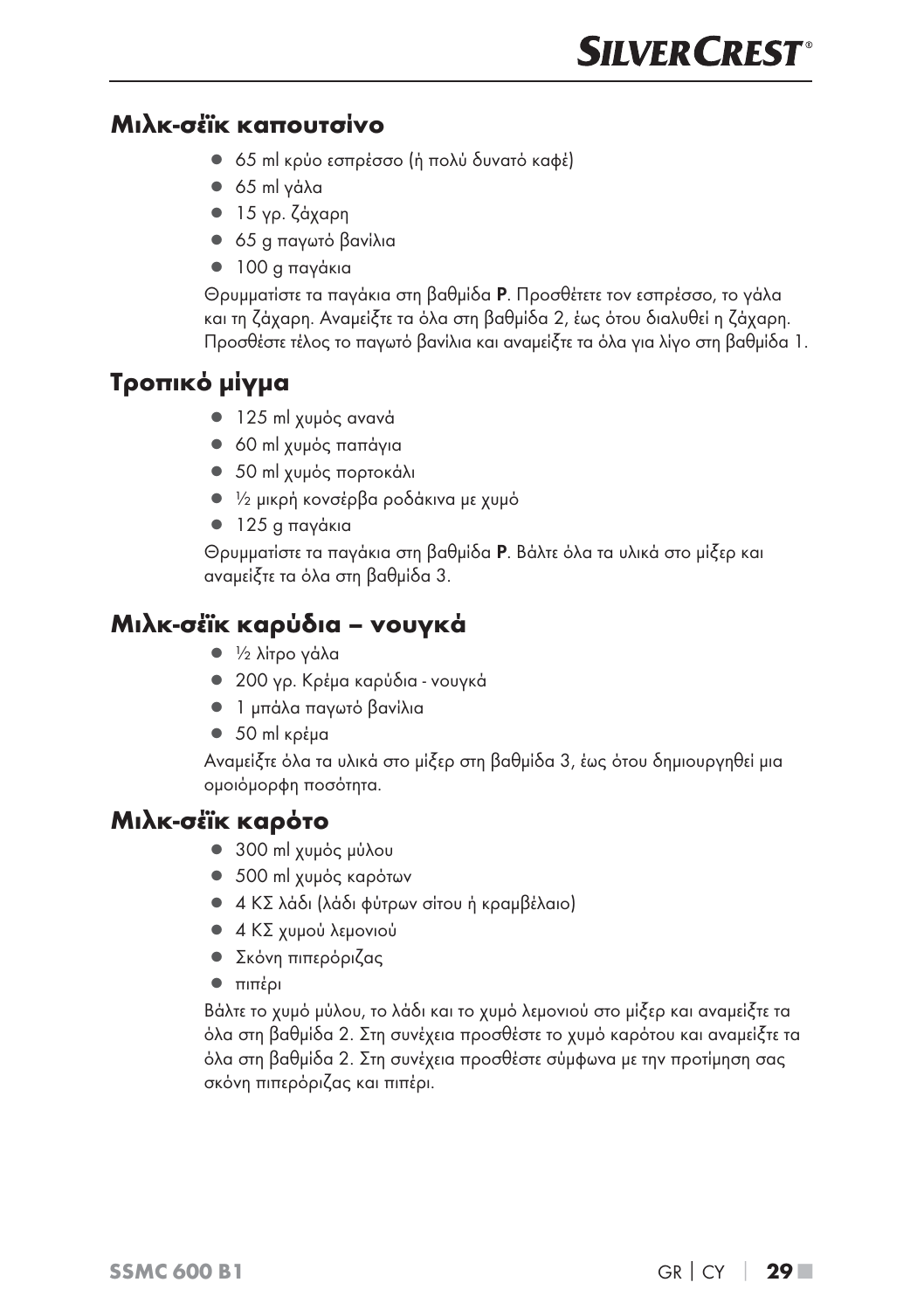### Μιλκ-σέϊκ φραγκοστάφυλο

- ▯ 2 κγ μέλι
- ▯ 2 μπανάνες
- ▯ ¼ λίτρου βουτυρόγαλα
- ▯ ¼ λίτρου χυμό φραγκοστάφυλου (μαύρα)

Βάλτε όλα τα υλικά στο μίξερ και αναμείξτε τα όλα στη βαθμίδα 3.

### Μιλκ-σέϊκ Χαβάη

- $\bullet$  4 μπανάνες
- ¼ λίτρου χυμό ανανά
- $\bullet$   $\frac{1}{2}$  λίτρο γάλα
- 2 κουταλιές σούπας μέλι
- ¼ λίτρου ρούμι

Καθαρίστε τις μπανάνες και πολτοποιήστε τις στη βαθμίδα 2. Προσθέστε τα υπόλοιπα υλικά και ανακατέψτε τα όλα στη βαθμίδα 1.

### Φρουτώδες μίγμα ανανά – φράουλας

- $\bullet$  250 ml χυμός ανανά
- ▯ 200 γρ. φράουλες
- 300 ml χυμός μύλου
- **•** 4 παγάκια

Πλύντε τις φράουλες και απομακρύνετε τα πράσινα φύλλα. Θρυμματίστε τα παγάκια στη βαθμίδα P. Πολτοποιήστε τις στη βαθμίδα 2. Στη συνέχεια προσθέστε τα υπόλοιπα υλικά και αναμείξτε στη βαθμίδα 1.

### Κρύα σούπα της Ανδαλουσίας (Γκασπάτσο)

- $\bullet$  ½ Αννούρι
- ▯ 1 μεγάλη τομάτα
- ▯ 1 πράσινη πιπεριά
- ½ κρεμμύδι
- 1 σκελίδα σκόρδο
- $\bullet$   $\frac{1}{2}$  λευκό ψωμάκι
- $\bullet$   $\frac{1}{2}$  κγ αλάτι
- ▯ 1 κγ ξίδι από κόκκινο κρασί
- 1 ΚΣ ελαιόλαδο

Κόψτε τα λαχανικά σε κομμάτια μεγέθους περ. 2 εκ. Βάλτε πρώτα τις τομάτες και στη συνέχεια τα αγγούρια στο μίξερ. Πολτοποιήστε στη βαθμίδα 3. Προσθέστε τα υπόλοιπα υλικά και πολτοποιήστε/αναμείξτε τα όλα στη βαθμίδα 3, έως ότου δημιουργηθεί μια ομοιόμορφη σούπα. Σερβίρετε την με ψωμί.

#### ΥΠΟΔΕΙΞΗ

► Συνταγές χωρίς εγγύηση. Όλα τα υλικά και τα στοιχεία ετοιμασίας είναι τιμές βάσης. Διορθώστε αυτές τις προτάσεις συνταγών σύμφωνα με τις ατομικές σας εμπειρίες.

■ 30 │ GR│CY SSMC 600 B1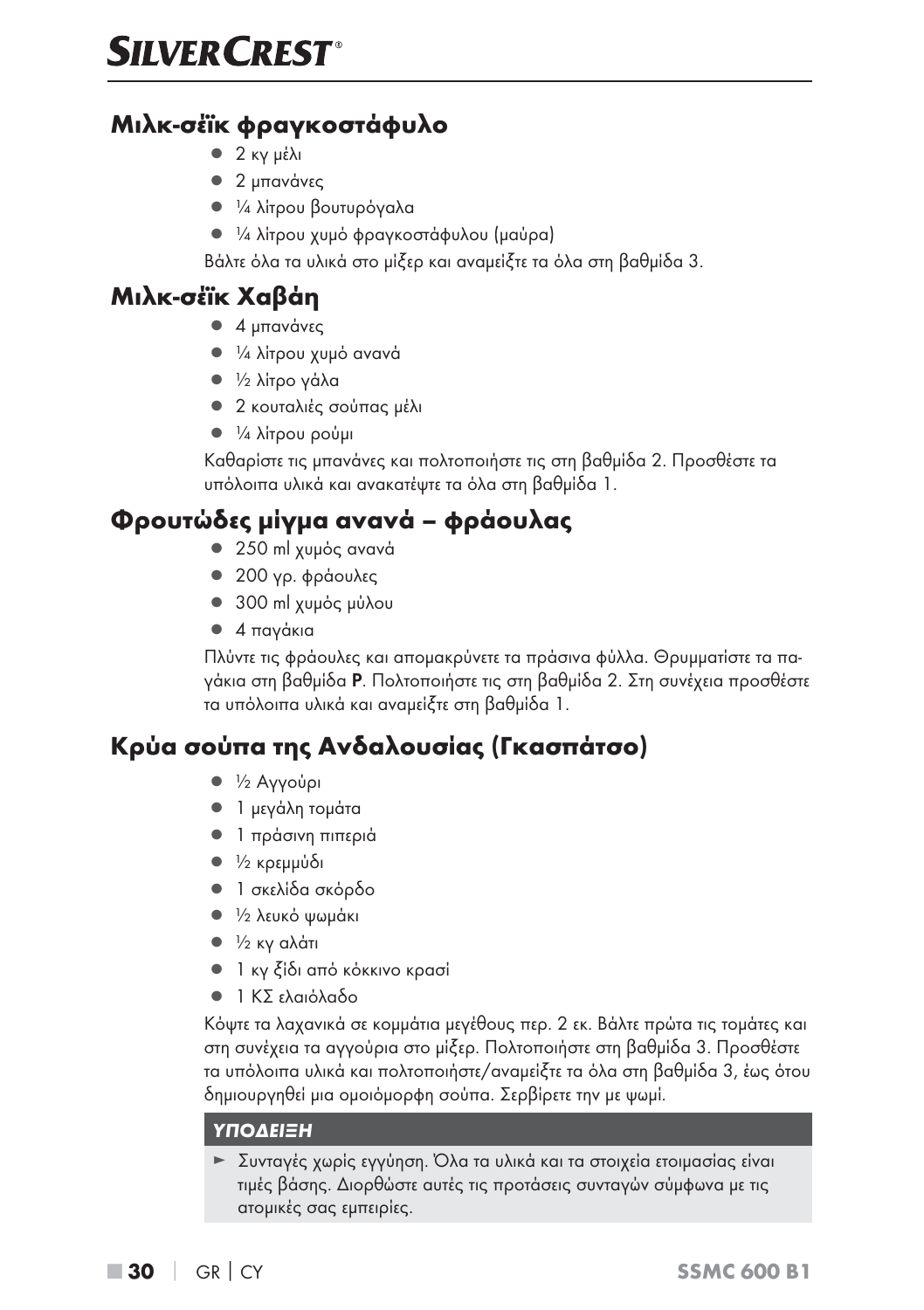#### ΥΠΟΔΕΙΞΗ

► Σε περίπτωση δυσανεξίας στη λακτόζη σας προτείνουμε να χρησιμοποιείτε γάλα χωρίς λακτόζη. Λάβετε όμως υπόψη ότι το γάλα χωρίς λακτόζη είναι λίγο πιο γλυκό.

## Καθαρισμός

#### ΠΡΟΕΙΔΟΠΟΙΗΣΗ! ΚΙΝΔΥΝΟΣ ΗΛΕΚΤΡΟΠΛΗΞΙΑΣ!

Πριν καθαρίσετε το μπλέντερ και τα εξαρτήματά του:

► Εξασφαλίστε ότι η συσκευή είναι απενεργοποιημένη και ότι το βύσμα έχει τραβηχτεί.

![](_page_33_Picture_7.jpeg)

 $\widehat{\mathcal{C}}$ ) Σε καμία περίπτωση δεν επιτρέπεται η μονάδα μοτέρ  $\bm{\Theta}$  να βυθιστεί σε νερό ή άλλα υγρά. Έτσι μπορεί να προκληθεί κίνδυνος θανάτου μέσω ηλεκτροπληξίας και να πάθει βλάβη η συσκευή.

► Μην ανοίγετε ποτέ το περίβλημα της συσκευής. Αλλιώς ίσως προκληθεί κίνδυνος θανάτου μέσω ηλεκτροπληξίας.

#### ΠΡΟΕΙΔΟΠΟΙΗΣΗ! ΚΙΝΔΥΝΟΣ ΤΡΑΥΜΑΤΙΣΜΟΥ!

Να είστε προσεκτικοί με τη λεπίδα κοπής <sup>4</sup>. Είναι πολύ κοφτερή!

#### ΠΡΟΣΟΧΗ! ΥΛΙΚΕΣ ΖΗΜΙΕΣ!

► Μη χρησιμοποιείτε διαλυτικά ή τριβικά μέσα για τις πλαστικές επιφάνειες, αλλιώς αυτές μπορεί να χαλάσουν.

### Καθαρισμός εξαρτήματος ανάμειξης

- Καθαρίζετε το εξάρτημα ανάμειξης μόνο με μια βούρτσα καθαρισμού με μεγάλη λαβή, έτσι ώστε να μην τραυματίζεστε στις λεπίδες κοπής  $\bullet$ .
- Καθαρίστε το καπάκι τροφοδοσίας και το καπάκι με ήπιο διάλυμα σαπουνάδας. Για τον καθαρισμό στο χέρι μπορείτε να απομακρύνετε το στεγανοποιητικό λάστιχο 9. Φροντίστε ώστε το στεγανοποιητικό λάστιχο 9 να τοποθετηθεί πάλι σωστά, πριν χρησιμοποιήσετε εκ νέου το καπάκι 2 (εικ. 3).

![](_page_33_Picture_17.jpeg)

Εικ. 3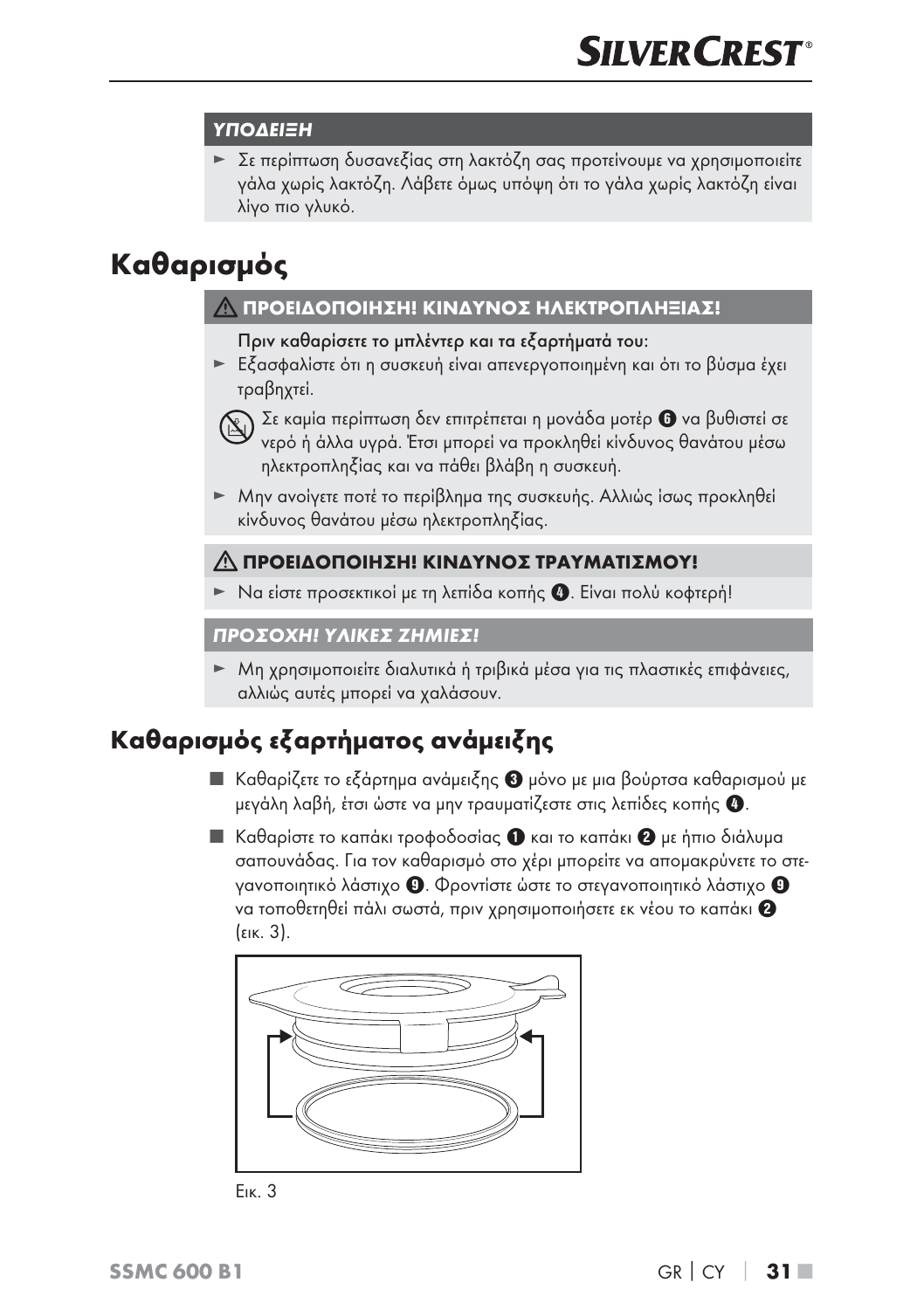## **SILVER CREST®**

#### **HINWEIS**

![](_page_34_Picture_2.jpeg)

Μπορείτε να πλένετε το καπάκι 2 μαζί με το στεγανοποιητικό λάστιχο <sup>4</sup> χο το καπάκι τροφοδοσίας <sup>1</sup> και το εξάρτημα ανάμειξης <sup>4</sup> με τη λεπίδα κοπής 4 και στο πλυντήριο πιάτων. Προτείνεται να μην αφαιρείτε το στεγανοποιητικό λάστιχο 9 για τον καθαρισμό στο πλυντήριο πιάτων, καθώς μπορεί να παραμορφωθεί. Εφόσον υπάρχει τέτοια δυνατότητα, τοποθετείτε τα πλαστικά εξαρτήματα στο επάνω καλάθι του πλυντηρίου πιάτων και φροντίζετε ώστε να μην μαγκώσουν πουθενά. Διαφορετικά, ενδέχεται να παρατηρηθούν παραμόρφωση και ρωγμές.

■ Όταν καθαρίζετε το μπλέντερ αμέσως μετά τη χρήση, επιτυγχάνετε στις περισσότερες περιπτώσεις έναν επαρκή υγιεινό καθαρισμό μέσω της ακόλουθης εναλλακτικής:

Γεμίστε το δοχείο ανάμειξης 3 με 750 ml νερό και προσθέστε μερικές σταγόνες ήπιου απορρυπαντικού. Κλείστε το καπάκι 2 και τοποθετήστε το εξάρτημα ανάμειξης  $\bigcirc$  στη μονάδα μοτέρ  $\bigcirc$ . Εισαγάγετε το βύσμα δικτύου στην πρίζα και ενεργοποιήστε μερικές φορές τη λειτουργία παλμού, ώστε η λεπίδα κοπής 4 να περάσει με μέγιστο αριθμό στροφών μέσα από το νερό. Στη συνέχεια, ξεπλύνετε το εξάρτημα ανάμειξης <sup>3</sup> με άφθονο καθαρό νερό, ώστε να απομακρυνθούν όλα τα υπολείμματα απορρυπαντικού.

- Στεγνώνετε όλα τα εξαρτήματα σχολαστικά πριν από τη νέα χρήση ή τη φύλαξή τους.
- Εάν δεν διαλύονται οι ακαθαρσίες, μπορείτε να χαλαρώσετε το κάτω πλαστικό τμήμα του εξαρτήματος ανάμειξης <sup>3</sup> με τη λεπίδα κοπής <sup>3</sup> από το γυάλινο τμήμα του εξαρτήματος ανάμειξης  $\bigcirc$ :

![](_page_34_Figure_8.jpeg)

![](_page_34_Figure_9.jpeg)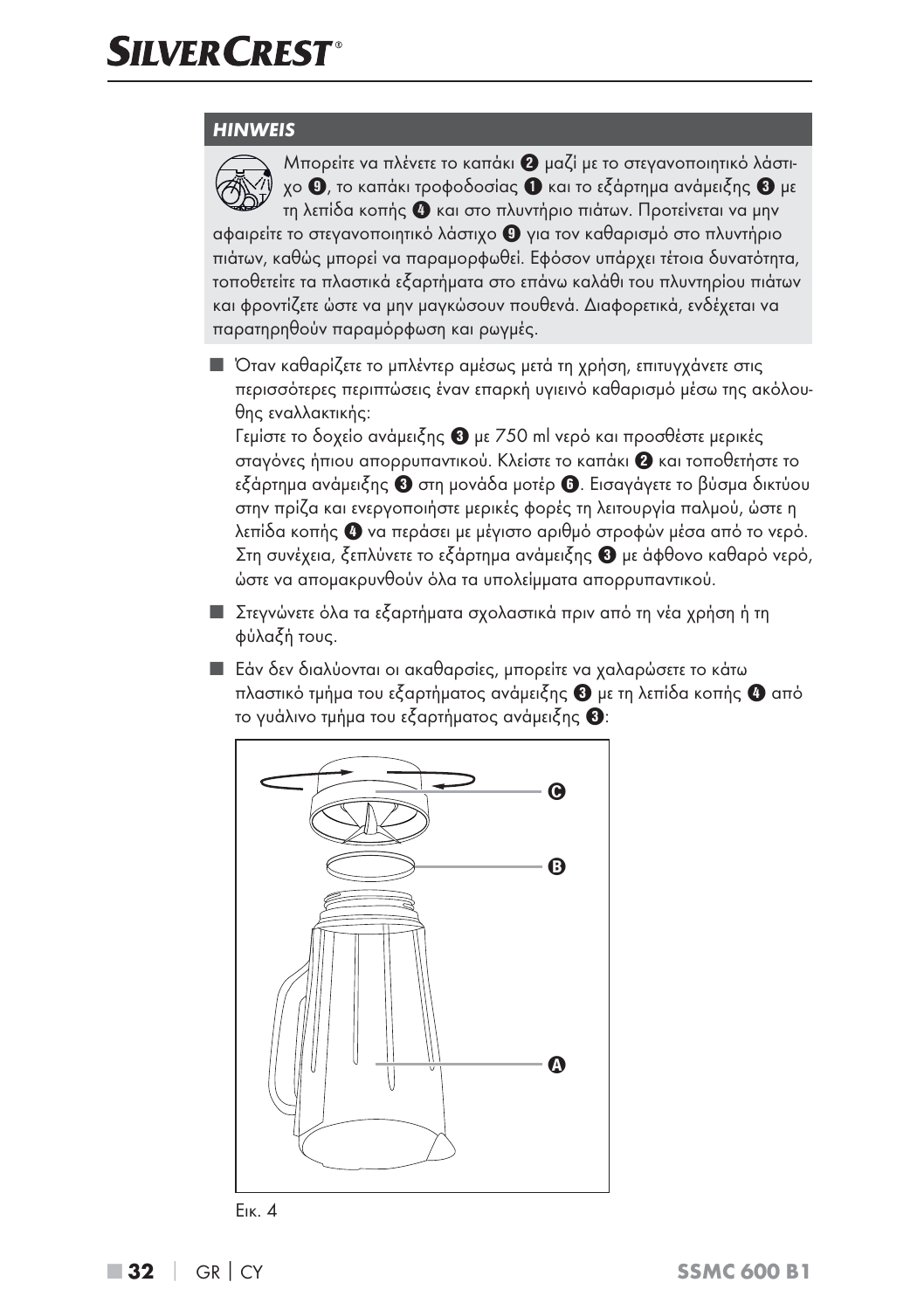A Γυάλινο τμήμα

B Στεγανοποιητικός δακτύλιος

C Πλαστικό τμήμα με λεπίδα

- 1) Αφαιρέστε το εξάρτημα ανάμειξης <sup>3</sup> από τη μονάδα μοτέρ **6.** Για καλύτερη σταθερότητα, αφαιρέστε το καπάκι 2, περιστρέφοντάς το τόσο αριστε- $\beta$ όστροφα προς τη θέση  $\sum$  (βλ. εικ. 1), μέχρι να μπορείτε να το αφαιρέσετε προς τα επάνω.
- 2) Γυρίστε τη συσκευή ανάποδα και περιστρέψτε το πλαστικό τμήμα  $\bigcirc$  του εξαρτήματος ανάμειξης <sup>3</sup> αριστερόστροφα, ώστε να μπορεί να λυθεί από το γυάλινο τμήμα  $\bm{\Omega}$  του εξαρτήματος ανάμειξης  $\bm{\Theta}$  (βλ. εικ. 4).
- 3) Καθαρίστε και τα δύο τμήματα σχολαστικά με ήπιο διάλυμα σαπουνάδας ή στο πλυντήριο πιάτων.
- 4) Εφόσον απαιτείται, μπορείτε να αφαιρέσετε τον στεγανοποιητικό δακτύλιο B προσεκτικά από το πλαστικό τμήμα C. Καθαρίστε τον στεγανοποιητικό δακτύλιο με ήπιο διάλυμα σαπουνάδας και ξεπλύνετέ τον με καθαρό νερό.
- 5) Στεγνώστε καλά όλα τα εξαρτήματα, πριν τα επανασυναρμολογήσετε.
- 6) Εφόσον απαιτείται, επαναφέρετε τον στεγανοποιητικό δακτύλιο B σωστά στο πλαστικό τμήμα C. Στη συνέχεια, επαναφέρετε το πλαστικό τμήμα  $\bm{\Theta}$  του εξαρτήματος ανάμειξης  $\bm{\Theta}$  στο γυάλινο τμήμα  $\bm{\Omega}$ του εξαρτήματος ανάμειξης <sup>3</sup> και συσφίξτε το πλαστικό τμήμα <sup>3</sup> δεξιόστροφα.

### Καθαρισμός μονάδας μοτέρ

- Εφόσον απαιτείται, καθαρίζετε τη μονάδα μοτέρ 6 και το καλώδιο σύνδεσης με ένα νωπό πανί. Σε περίπτωση επίμονων λεκέδων, προσθέστε ήπιο απορρυπαντικό στο πανί και ξεπλύνετέ το με πανί βρεγμένο μόνο με νερό. Στη συνέχεια, στεγνώστε τα πάντα σχολαστικά.
- Ελέγχετε σε κάθε καθαρισμό ότι ο διακόπτης επαφής στην υποδοχή για το εξάρτημα ανάμειξης 3 δεν είναι μπλοκαρισμένος μέσω υπολειμμάτων από βρομιές. Όταν δεν μπορείτε να διαλύσετε ενδεχόμενα μπλοκαρίσματα με τη γωνία ενός φύλλου χαρτιού, απευθυνθείτε στο τμήμα εξυπηρέτησης πελατών. Σε καμία περίπτωση μη χρησιμοποιείτε σκληρό αντικείμενο διότι ο διακόπτης επαφής θα μπορούσε έτσι να χαλάσει.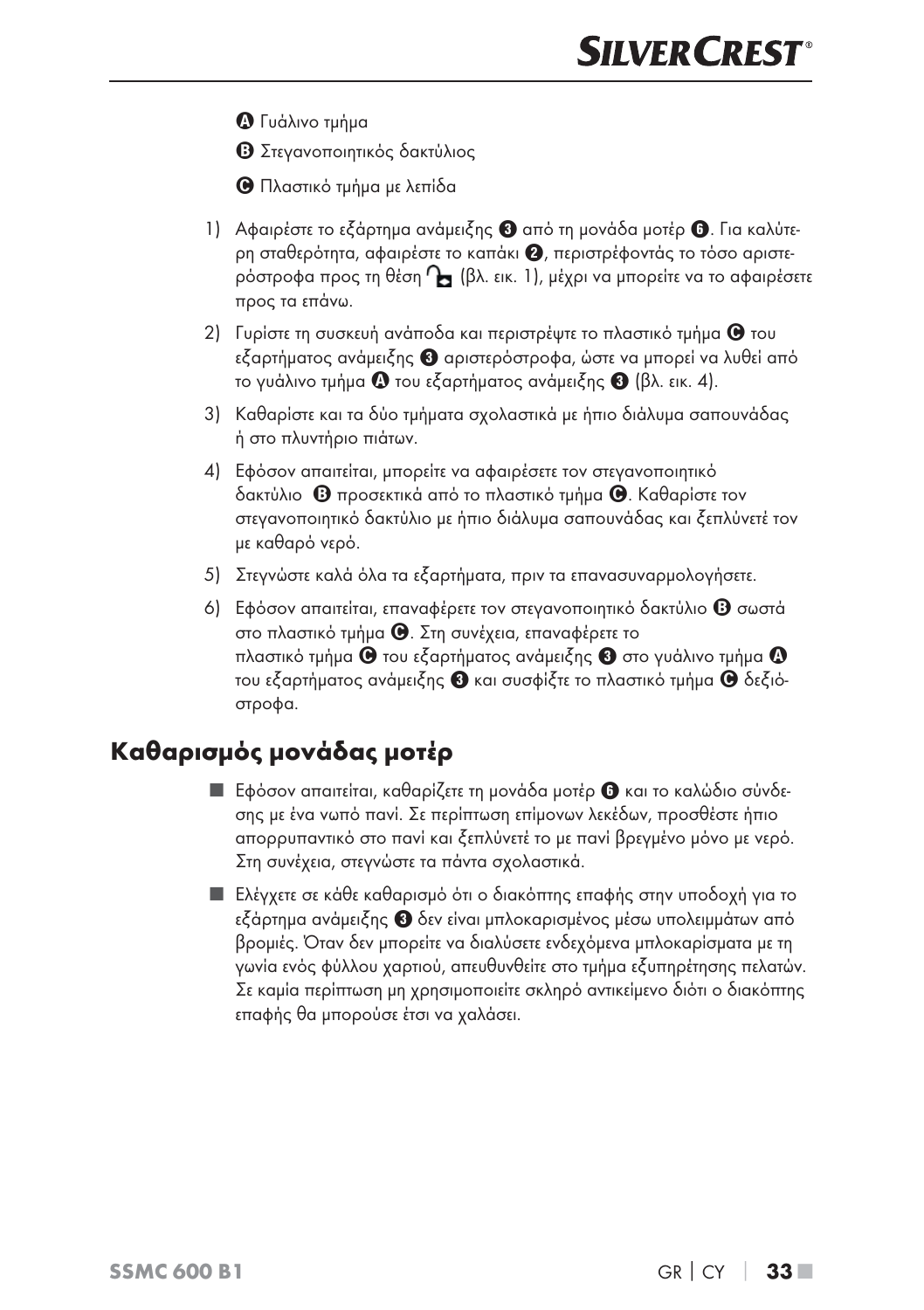## **SII VER CREST®**

## Φύλαξη

- 1) Όταν δε χρησιμοποιείτε το μπλέντερ για μεγάλο χρονικό διάστημα, καθαρίζετέ το λεπτομερώς (βλέπε Κεφάλαιο "Καθαρισμός").
- 2) Τυλίξτε το καλώδιο δικτύου γύρω από τη διάταξη τύλιξης καλωδίου 7 στο δάπεδο της μονάδας μοτέρ 6.
- 3) Φυλάτε το μπλέντερ σε ένα ψυχρό, στεγνό χώρο.

## Απομάκρυνση

![](_page_36_Picture_6.jpeg)

#### Σε καμία περίπτωση μην απορρίπτετε τη συσκευή στα οικιακά απορρίμματα. Αυτό το προϊόν υπόκειται στην Ευρωπαϊκή Οδηγία 2012/19/EU.

Απορρίπτετε τη συσκευή μέσω μιας εγκεκριμένης επιχείρησης απόρριψης ή μέσω της κοινοτικής επιχείρησης απόρριψης. Τηρείτε τις ισχύουσες προδιαγραφές. Σε περίπτωση αμφιβολιών επικοινωνείτε με την αρμόδια επιχείρηση απόρριψης.

![](_page_36_Picture_9.jpeg)

Για πληροφορίες σχετικά με τις δυνατότητες απόρριψης του προϊόντος που δεν χρησιμοποιείται πλέον, απευθυνθείτε στις αρμόδιες υπηρεσίες της κοινότητας ή του δήμου σας.

![](_page_36_Picture_11.jpeg)

 Απορρίπτετε τη συσκευασία με φιλικό τρόπο προς το περιβάλλον. Λαμβάνετε υπόψη τη σήμανση στα διαφορετικά υλικά συσκευασίας και, εφόσον απαιτείται, ξεχωρίζετέ τα. Τα υλικά συσκευασίας φέρουν σήμανση με συντομογραφίες (a) και ψηφία (b) με την εξής σημασία:

1–7: Πλαστικά,

20–22: Χαρτί και χαρτόνι,

80–98: Συνθετικά υλικά.

![](_page_36_Picture_16.jpeg)

Η συσκευασία αποτελείται από φιλικά προς το περιβάλλον υλικά, τα οποία μπορείτε να απορρίψετε μέσω των τοπικών σημείων ανακύκλωσης.

![](_page_36_Picture_18.jpeg)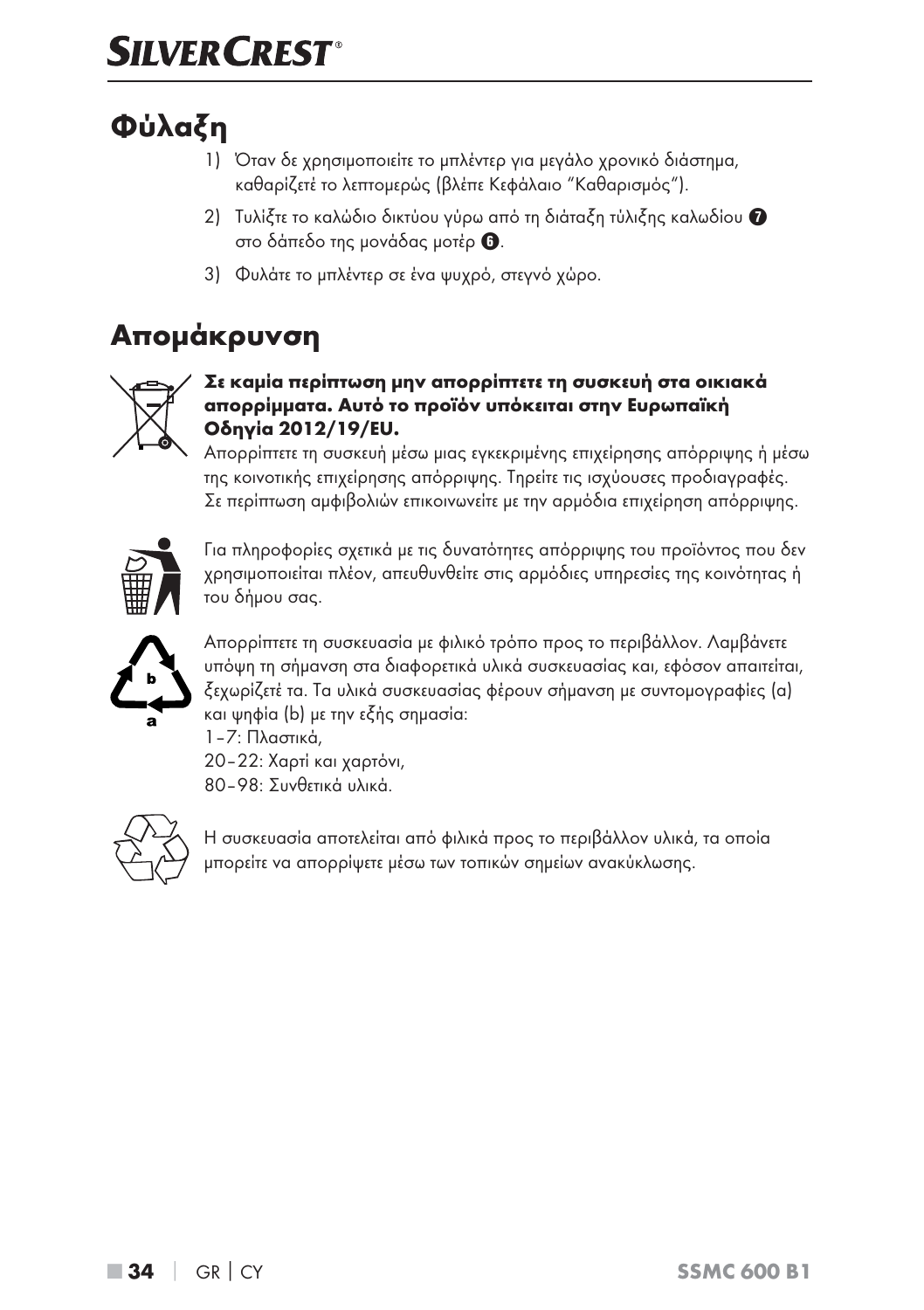### Εγγύηση της Kompernass Handels GmbH

Αξιότιμη πελάτισσα, αξιότιμε πελάτη,

Η παρούσα συσκευή διαθέτει 3 χρόνια εγγύηση από την ημερομηνία αγοράς. Στην περίπτωση ελλείψεων στο προϊόν έχετε νομικά δικαιώματα έναντι του πωλητή του προϊόντος. Αυτά τα νομικά δικαιώματα δεν περιορίζονται μέσω της κατωτέρω αναφερόμενης εγγύησης.

#### Προϋποθέσεις εγγύησης

Η περίοδος εγγύησης ξεκινά την ημερομηνία αγοράς. Φυλάσσετε την απόδειξη αγοράς. Απαιτείται ως αποδεικτικό αγοράς.

Εάν, εντός τριών ετών από την ημερομηνία αγοράς, παρατηρηθεί κάποιο σφάλμα υλικού ή κατασκευής στο προϊόν, θα επισκευάσουμε ή θα αντικαταστήσουμε (κατόπιν κρίσης μας) το προϊόν δωρεάν ή θα σας επιστραφεί το ποσό αγοράς. Η παρούσα εγγύηση προϋποθέτει ότι η ελαττωματική συσκευή και η απόδειξη αγοράς θα υποβληθούν μαζί με μια σύντομη περιγραφή αναφορικά με το πού βρίσκεται η έλλειψη και πότε παρατηρήθηκε, εντός της περιόδου των τριών ετών.

Εάν το ελάττωμα καλύπτεται από την εγγύησή μας, θα λάβετε το επισκευασμένο ή ένα νέο προϊόν.

#### Περίοδος εγγύησης και νομικές απαιτήσεις λόγω ελλείψεων

Ο χρόνος εγγύησης δεν παρατείνεται μέσω της παροχής εγγύησης. Αυτό ισχύει και για εξαρτήματα, τα οποία έχουν αντικατασταθεί και επισκευαστεί. Ενδεχόμενες ήδη υπάρχουσες ζημιές και ελλείψεις κατά την αγορά πρέπει να γνωστοποιούνται αμέσως μετά την αποσυσκευασία. Μετά τη λήξη του χρόνου εγγύησης, τυχόν εμφανιζόμενες επισκευές χρεώνονται.

#### Εύρος εγγύησης

Η συσκευή κατασκευάστηκε σύμφωνα με αυστηρές οδηγίες ποιότητας και ελέγχθηκε προσεκτικά πριν από την αποστολή.

Η εγγύηση ισχύει για σφάλματα υλικού ή κατασκευής. Η παρούσα εγγύηση δεν καλύπτει εξαρτήματα του προϊόντος που υπόκεινται σε φυσιολογική φθορά και, ως εκ τούτου, θεωρούνται αναλώσιμα εξαρτήματα ή ζημιές σε εύθραυστα εξαρτήματα, π.χ. διακόπτες, συσσωρευτές ή γυάλινα εξαρτήματα.

Η παρούσα εγγύηση ακυρώνεται εάν προκληθεί ζημιά στο προϊόν, εάν δεν γίνεται σωστή χρήση ή συντήρηση. Για μια σωστή χρήση του προϊόντος πρέπει να τηρούνται επακριβώς οι αναφερόμενες υποδείξεις στις οδηγίες χειρισμού. Σκοποί χρήσης και χειρισμοί που δεν συνιστώνται ή για τους οποίους υπάρχει προειδοποίηση πρέπει απαραίτητα να αποφεύγονται.

Το προϊόν προορίζεται μόνο για ιδιωτική και όχι για επαγγελματική χρήση. Σε περίπτωση κακής μεταχείρισης και ακατάλληλης χρήσης, χρήσης βίας και παρεμβάσεων, οι οποίες δεν διεξήχθησαν από το εξουσιοδοτημένο μας τμήμα σέρβις, η εγγύηση παύει να ισχύει.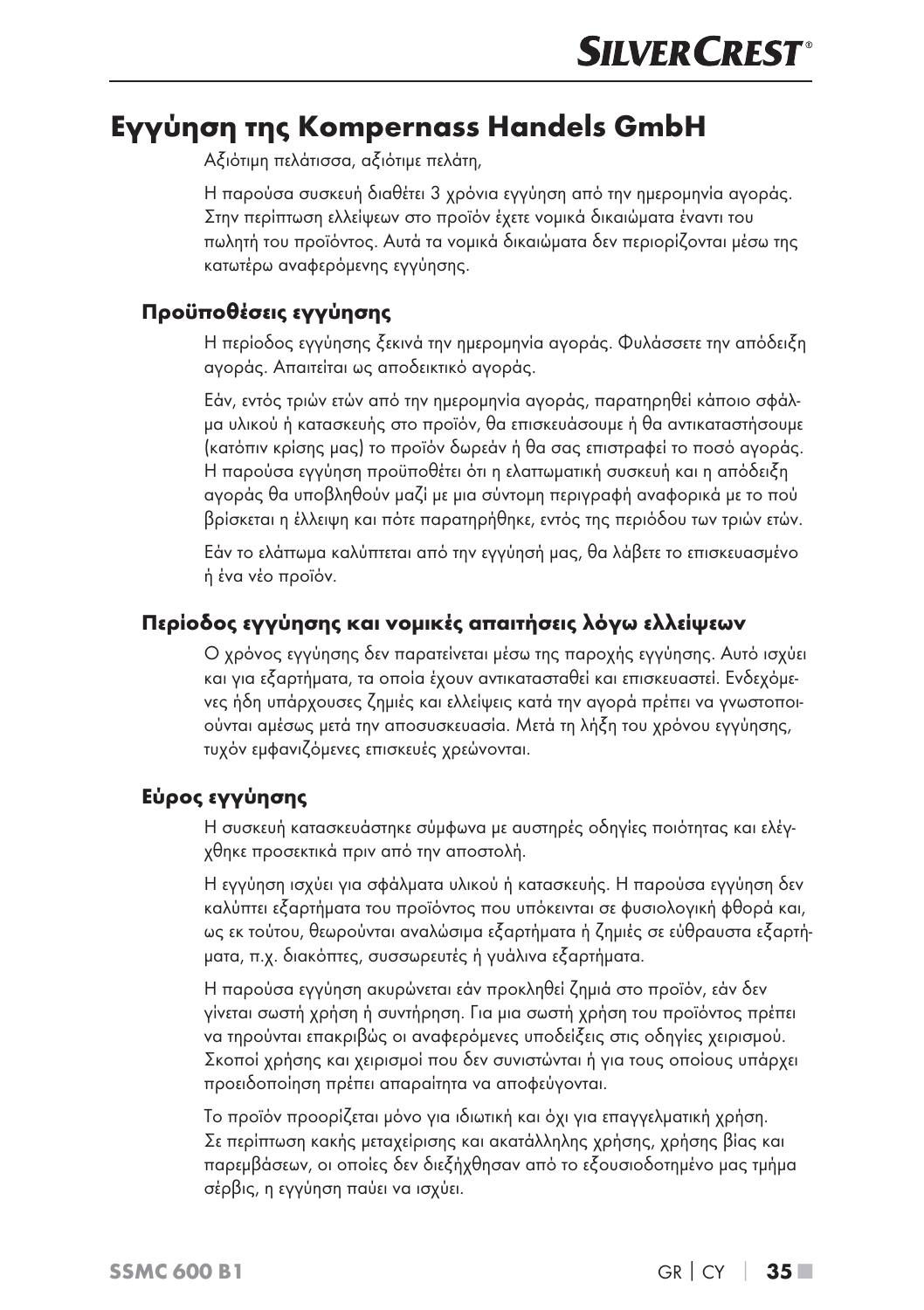#### Διαδικασία σε περίπτωση εγγύησης

Για την εξασφάλιση γρήγορης επεξεργασίας του ζητήματός σας, τηρείτε τις ακόλουθες υποδείξεις:

- Για όλες τις ερωτήσεις έχετε έτοιμη την απόδειξη αγοράς και τον κωδικό προϊόντος (π.χ. ΙΑΝ 123456\_7890) ως απόδειξη για την αγορά.
- Για τον κωδικό προϊόντος, ανατρέξτε στην πινακίδα τύπου στο προϊόν, σε μια ετικέτα στο προϊόν, στο εξώφυλλο των οδηγιών χρήσης (κάτω αριστερά) ή σε ένα αυτοκόλλητο στην πίσω ή κάτω πλευρά του προϊόντος.
- Εάν προκύψουν σφάλματα λειτουργίας ή άλλες ελλείψεις, επικοινωνήστε κατ' αρχήν με το ακόλουθο αναφερόμενο τμήμα σέρβις τηλεφωνικά ή με E-Mail.
- Ένα προϊόν που θεωρείται ελαττωματικό μπορείτε να το αποστείλετε ατελώς στην αναφερόμενη διεύθυνση του σέρβις επισυνάπτοντας την απόδειξη αγοράς (απόδειξη ταμείου) και αναφέροντας που βρίσκεται η έλλειψη και πότε εμφανίστηκε.

![](_page_38_Picture_7.jpeg)

 Στην ιστοσελίδα www.lidl-service.com μπορείτε να πραγματοποιήσετε λήψη των παρόντων ή άλλων οδηγιών χρήσης, βίντεο προϊόντων και λογισμικού.

Με αυτόν τον κωδικό QR μεταβαίνετε απευθείας στη σελίδα εξυπηρέτησης Lidl (www.lidl-service.com) και εισαγάγοντας τον κωδικό προϊόντος (IAN) 360503\_2010 μπορείτε να ανοίξετε τις αντίστοιχες οδηγίες χρήσης.

## Σέρβις

 Σέρβις Ελλάδα Tel.: 801 5000 019 (0,03 EUR / Min.) E-Mail: kompernass@lidl.gr

Σέρβις Κύπρος

Tel.: 8009 4409 E-Mail: kompernass@lidl.com.cy

IAN 360503\_2010

### Εισαγωγέας

Η ακόλουθη διεύθυνση δεν είναι διεύθυνση σέρβις. Επικοινωνήστε, κατ' αρχήν, με την αναφερόμενη υπηρεσία σέρβις.

KOMPERNASS HANDELS GMBH

BURGSTRASSE 21

44867 BOCHUM

ΓΕΡΜΑΝΙΑ

www.kompernass.com

■ 36 │ GR│CY SSMC 600 B1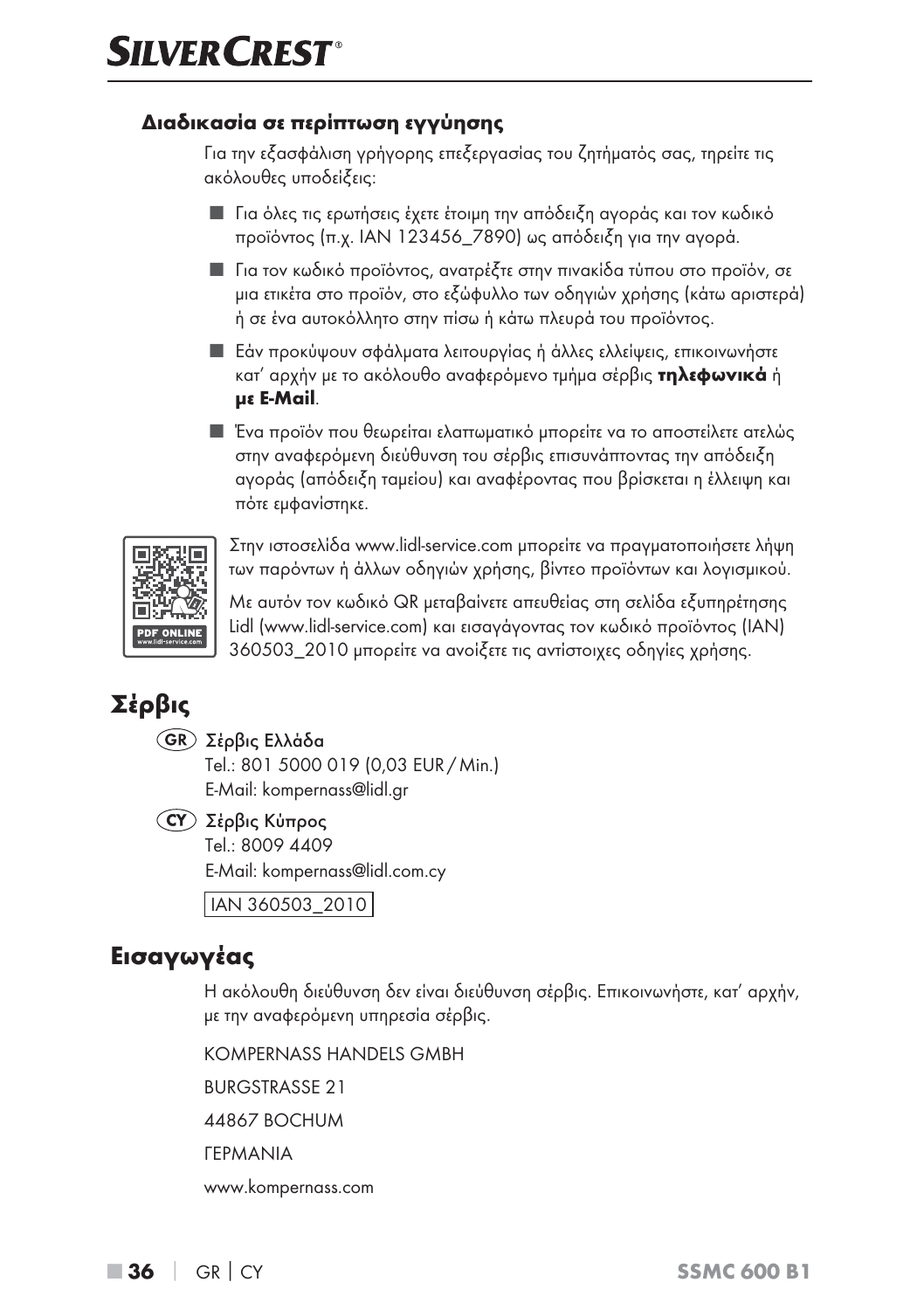## **Inhaltsverzeichnis**

| Bestimmungsgemäßer Gebrauch 38 |
|--------------------------------|
|                                |
|                                |
|                                |
|                                |
|                                |
|                                |
|                                |
|                                |
|                                |
|                                |
|                                |
|                                |
|                                |
|                                |
|                                |
|                                |
|                                |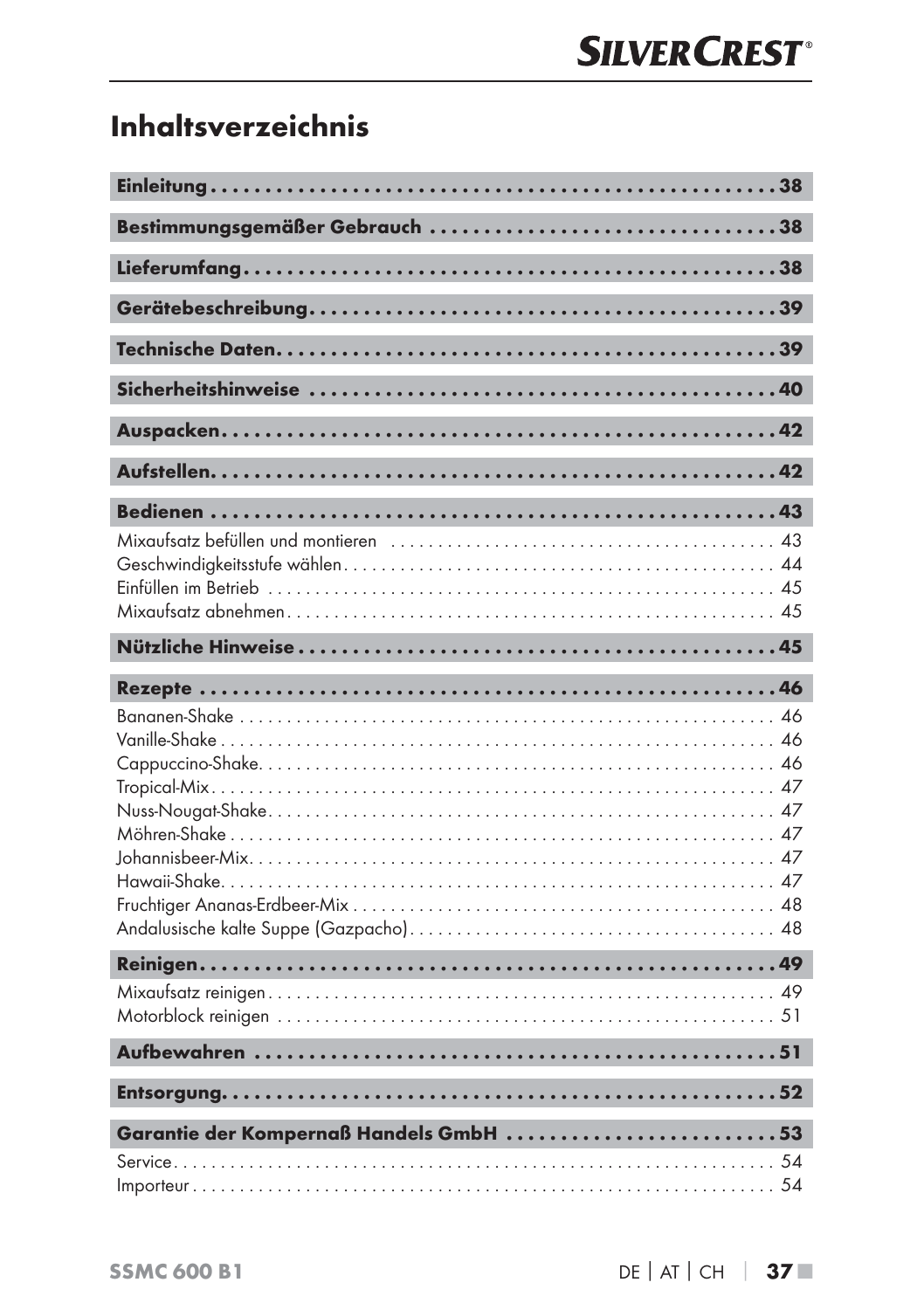### **Einleitung**

Herzlichen Glückwunsch zum Kauf Ihres neuen Gerätes. Sie haben sich damit für ein hochwertiges Produkt entschieden. Die Bedienungsanleitung ist Bestandteil dieses Produkts. Sie enthält wichtige Hinweise für Sicherheit, Gebrauch und Entsorgung. Machen Sie sich vor der Benutzung des Produkts mit allen Bedien- und Sicherheitshinweisen vertraut. Benutzen Sie das Produkt nur wie beschrieben und für die angegebenen Einsatzbereiche. Händigen Sie alle Unterlagen bei Weitergabe des Produkts an Dritte mit aus.

### Bestimmungsgemäßer Gebrauch

Dieses Gerät ist ausschließlich bestimmt für …

- das Mischen, Pürieren und Rühren von Lebensmitteln sowie Zerkleinern von Eiswürfeln (sog. "Crushen"),
- haushaltsübliche Mengen und nur in privaten Haushalten in trockenen Räumen.

Dieses Gerät ist nicht bestimmt für …

- das Zerkleinern von Kräutern, Zwiebeln, Fleisch und harten Lebensmittelanteilen, wie z. B. Nüsse, Kerne, große Körner oder Stiele,
- die Herstellung von Nussmus,
- das Verarbeiten von Materialien, die nicht Lebensmittel sind,
- den Einsatz für gewerbliche oder industrielle Zwecke,
- die Verwendung in feuchter Umgebung oder im Freien,
- das Verarbeiten von heißen/kochenden Flüssigkeiten.

Verwenden Sie nur Zubehör- und Ersatzteile, die für dieses Gerät bestimmt sind. Andere Teile sind möglicherweise nicht ausreichend geeignet oder sicher!

### Lieferumfang

Kontrollieren Sie nach dem Auspacken die Lieferung auf Vollständigkeit. Im Lieferumfang enthalten ist:

- Motorblock mit Netzkabel und Netzstecker
- Mixaufsatz
- Deckel
- Dosierkappe
- Bedienungsanleitung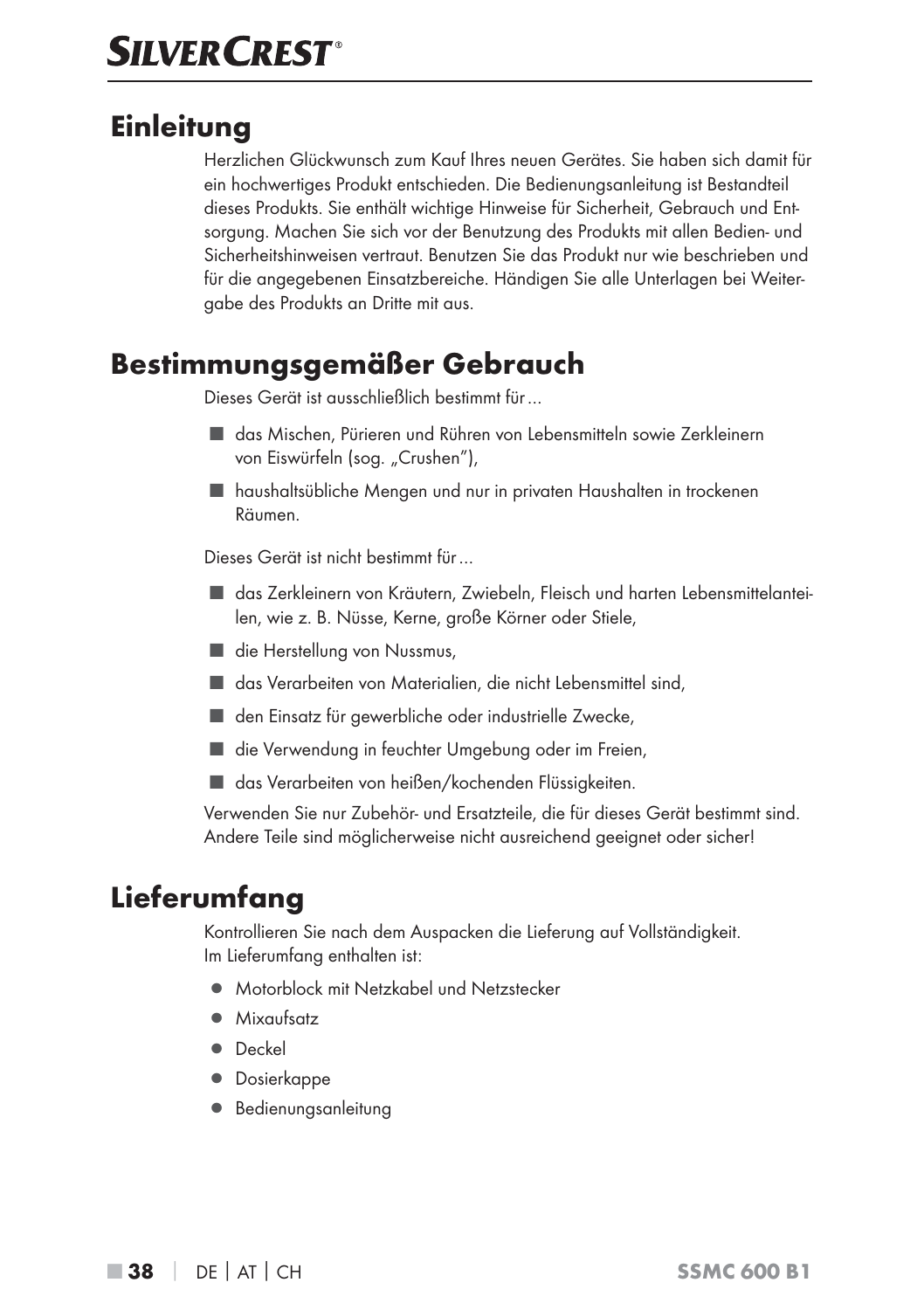### Gerätebeschreibung

- **1** Dosierkappe
- **2** Deckel
- **6** Mixaufsatz
- **4** Schneidmesser
- **6** Schalter
- **6** Motorblock
- **<sup>7</sup>** Kabelaufwicklung
- **8** Skala
- **9 Gummidichtung Deckel**

### Technische Daten

| Nennspannung      | 220-240 V ~ (Wechselstrom), 50-60 Hz                                                            |
|-------------------|-------------------------------------------------------------------------------------------------|
| Nennleistung      | 600 W                                                                                           |
| Fassungsvermögen  | ca. 2,3 Liter                                                                                   |
| Max. Einfüllmenge | 1,75 Liter                                                                                      |
| Schutzklasse      | $II / \Box$ (Doppelisolierung)                                                                  |
| KB-Zeit           | 3 Minuten                                                                                       |
|                   | Alle Teile dieses Gerätes, die mit Lebensmitteln<br>in Berührung kommen, sind lebensmittelecht. |

Die KB-Zeit (Kurzbetriebszeit) gibt an, wie lange man ein Gerät betreiben kann, ohne dass der Motor überhitzt und Schaden nimmt. Nach der angegebenen KB-Zeit muss das Gerät so lange ausgeschaltet werden, bis sich der Motor auf Raumtemperatur abgekühlt hat.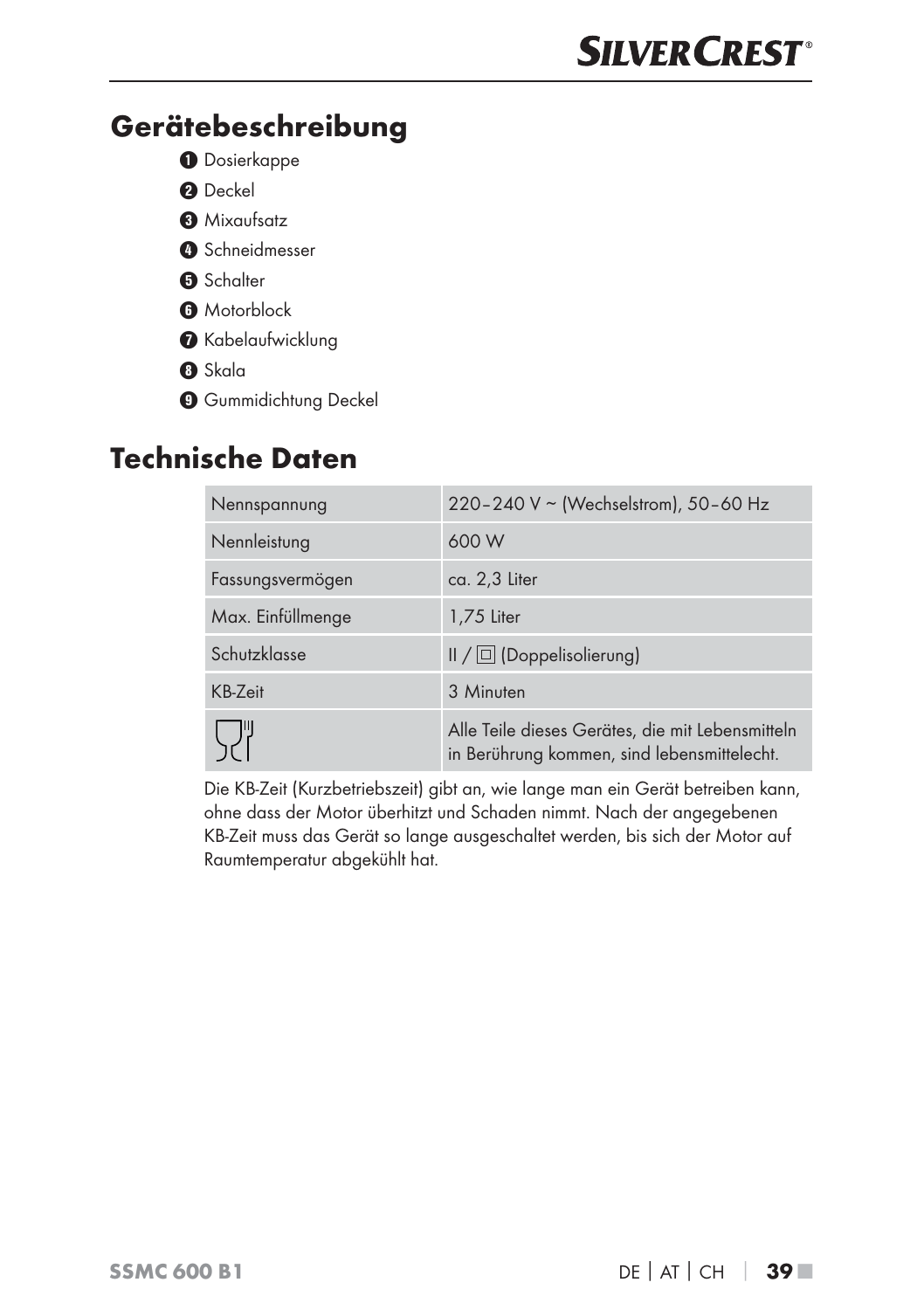## Sicherheitshinweise

## GEFAHR! ELEKTRISCHER SCHLAG!

- ► Stellen Sie sicher, dass der Motorblock, das Netzkabel oder der Netzstecker niemals in Wasser oder andere Flüssigkeiten getaucht wird.
- ► Verwenden Sie das Gerät ausschließlich in trockenen Räumen, niemals im Freien oder in feuchter Umgebung.
- ► Achten Sie darauf, dass im Betrieb das Netzkabel niemals nass oder feucht wird. Führen Sie es so, dass es nicht eingeklemmt oder anderweitig beschädigt werden kann.
- ► Lassen Sie beschädigte Netzstecker oder Netzkabel sofort von autorisiertem Fachpersonal oder dem Kundenservice austauschen, um Gefährdungen zu vermeiden.
- ► Ziehen Sie nach Gebrauch immer den Stecker aus der Steckdose. Ausschalten alleine genügt nicht, weil noch immer Netzspannung im Gerät anliegt, solange der Netzstecker in der Steckdose steckt.
- ► Kontrollieren Sie vor jedem Gebrauch das Gerät auf seinen einwandfreien Zustand. Das Gerät darf nicht verwendet werden, wenn Schäden erkennbar sind, insbesondere am Motorblock oder Mixaufsatz.
- ► Ziehen Sie sofort den Netzstecker aus der Steckdose, wenn Sie eine ungewöhnliche Geräusch- oder Geruchsentwicklung wahrnehmen oder bei erkennbarer Fehlfunktion.

## WARNUNG! VERLETZUNGSGEFAHR!

- ► Greifen Sie niemals in den Mixaufsatz, insbesondere nicht im Betrieb. Die Messer sind extrem scharf!
- ► Öffnen Sie nicht den Deckel, wenn das Gerät in Betrieb ist.
- ► Lassen Sie das Gerät nicht unbeaufsichtigt arbeiten, um bei Gefahr sofort reagieren zu können.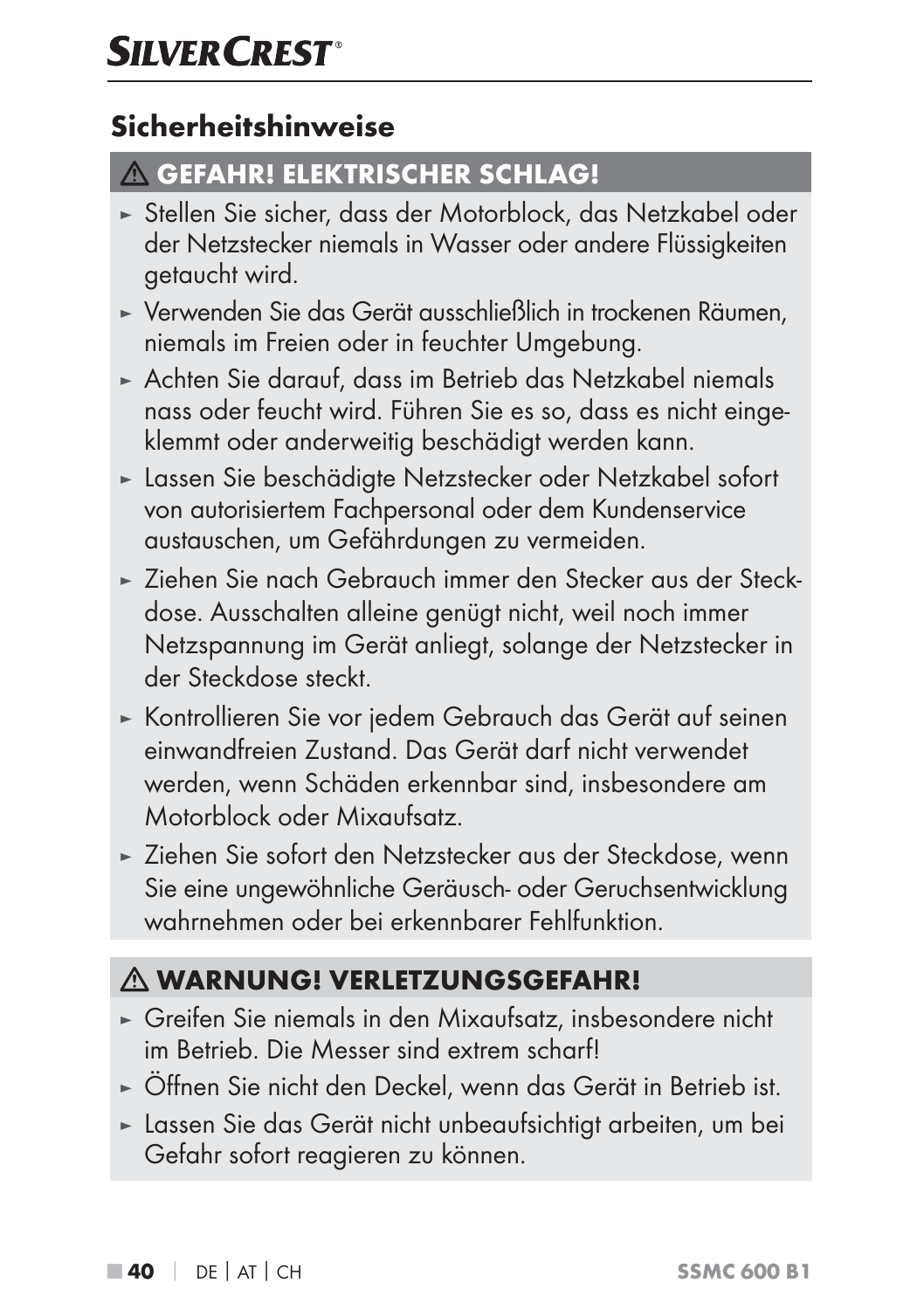## WARNUNG! VERLETZUNGSGEFAHR!

- ► Führen Sie niemals Besteckteile oder Rührgegenstände in den Mixaufsatz, solange das Gerät in Betrieb ist. Es besteht erhebliche Verletzungsgefahr, wenn diese das sich sehr schnell drehende Messer berühren!
- ► Kinder sollten beaufsichtigt werden, um sicherzustellen, dass sie nicht mit dem Gerät spielen.
- ► Missbrauchen Sie das Gerät nicht für andere Zwecke, als in dieser Anleitung beschrieben.
- ► Bei Missbrauch des Gerätes besteht Verletzungsgefahr.
- ► Das Gerät ist bei nicht vorhandener Aufsicht und vor dem Zusammenbau, dem Auseinandernehmen oder Reinigen stets vom Netz zu trennen.
- ► Das Gerät darf nicht von Kindern benutzt werden.
- ► Das Gerät und seine Anschlussleitung sind von Kindern fernzuhalten.
- ► Dieses Gerät kann von Personen mit reduzierten physischen, sensorischen oder mentalen Fähigkeiten oder Mangel an Erfahrung und/oder Wissen benutzt werden, wenn sie beaufsichtigt oder bezüglich des sicheren Gebrauchs des Gerätes unterwiesen wurden und die daraus resultierenden Gefahren verstanden haben.
- ► Kinder dürfen nicht mit dem Gerät spielen.
- ► Seien Sie vorsichtig beim Umgang mit dem Gerät. Die Messer sind sehr scharf!
- ► Gehen Sie vorsichtig beim Leeren des Mixaufsatzes vor! Die Messer sind sehr scharf!
- ► Gehen Sie vorsichtig beim Reinigen des Gerätes vor! Die Messer sind sehr scharf!
- ► Schalten Sie das Gerät aus und ziehen Sie den Netzstecker, bevor Sie Zubehör wechseln oder Teile anfassen, die sich während des Betriebs bewegen.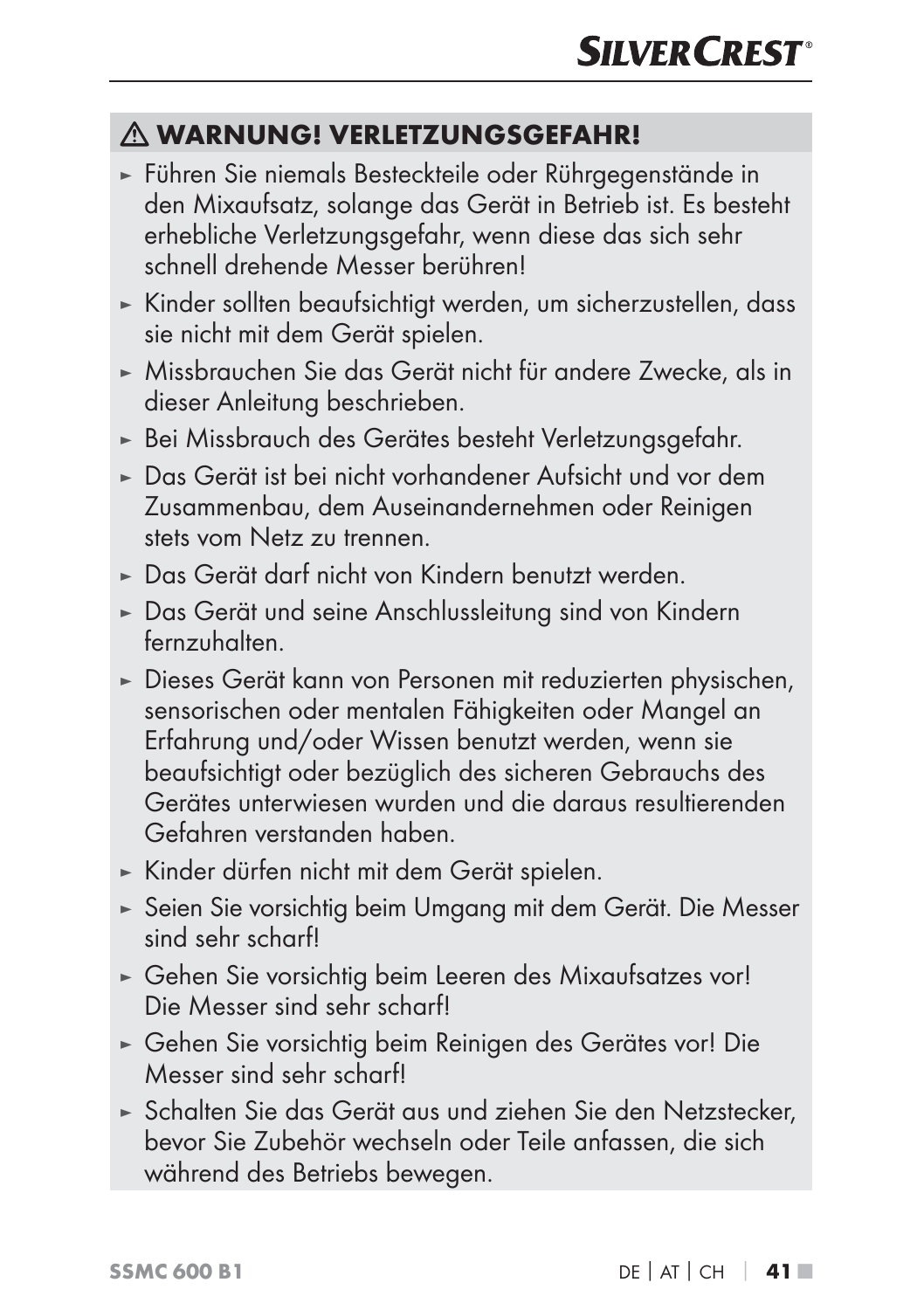### WARNUNG! VERLETZUNGSGEFAHR!

- ► Stellen Sie sicher, dass der Mixer immer ausgeschaltet ist, bevor Sie ihn vom Motorblock heben!
- ► Verwenden Sie den Mixaufsatz nur mit dem mitgelieferten Motorblock!

## ACHTUNG! SACHSCHADEN!

- ► Verwenden Sie das Gerät nicht im Bereich direkter Sonneneinstrahlung oder Wärmeeinwirkung hitzeerzeugender Geräte.
- ► Füllen Sie niemals kochende Flüssigkeiten oder sehr heiße Lebensmittel in den Mixaufsatz! Lassen Sie diese erst auf handwarme Temperatur abkühlen!
- ► Betreiben Sie das Gerät niemals im Leerzustand, d. h. ohne Zutaten im Mixaufsatz.

## Auspacken

- Entfernen Sie alle Verpackungsteile oder Schutzfolien vom Gerät. Bewahren Sie die Verpackung auf, um das Gerät geschützt lagern oder einsenden zu können, z. B. im Reparaturfall.
- Bevor Sie das Gerät verwenden, überzeugen Sie sich davon, dass das Gerät unbeschädigt ist, ebenso das Netzkabel mit Netzstecker und alle Zubehörund Geräteteile.
- Reinigen Sie sorgfältig alle Bestandteile vor dem ersten Gebrauch des Standmixers (siehe "Reinigen").

## Aufstellen

Wenn Sie alle Teile gereinigt haben, wie unter "Reinigen" beschrieben:

- Stellen Sie das Gerät so auf, …
	- dass das Netzkabel durch die Aussparung an der Rückseite geführt wird,
	- dass der Netzstecker sofort erreichbar ist, um diesen bei Gefahr aus der Steckdose ziehen zu können,
	- dass es stabil und rutschfest steht, so dass die Saugnäpfe Halt finden, damit bei Vibrationen das Gerät nicht umkippt,
	- dass das Netzkabel nicht in den Arbeitsbereich ragt und durch versehentliches Ziehen daran das Gerät umkippen kann.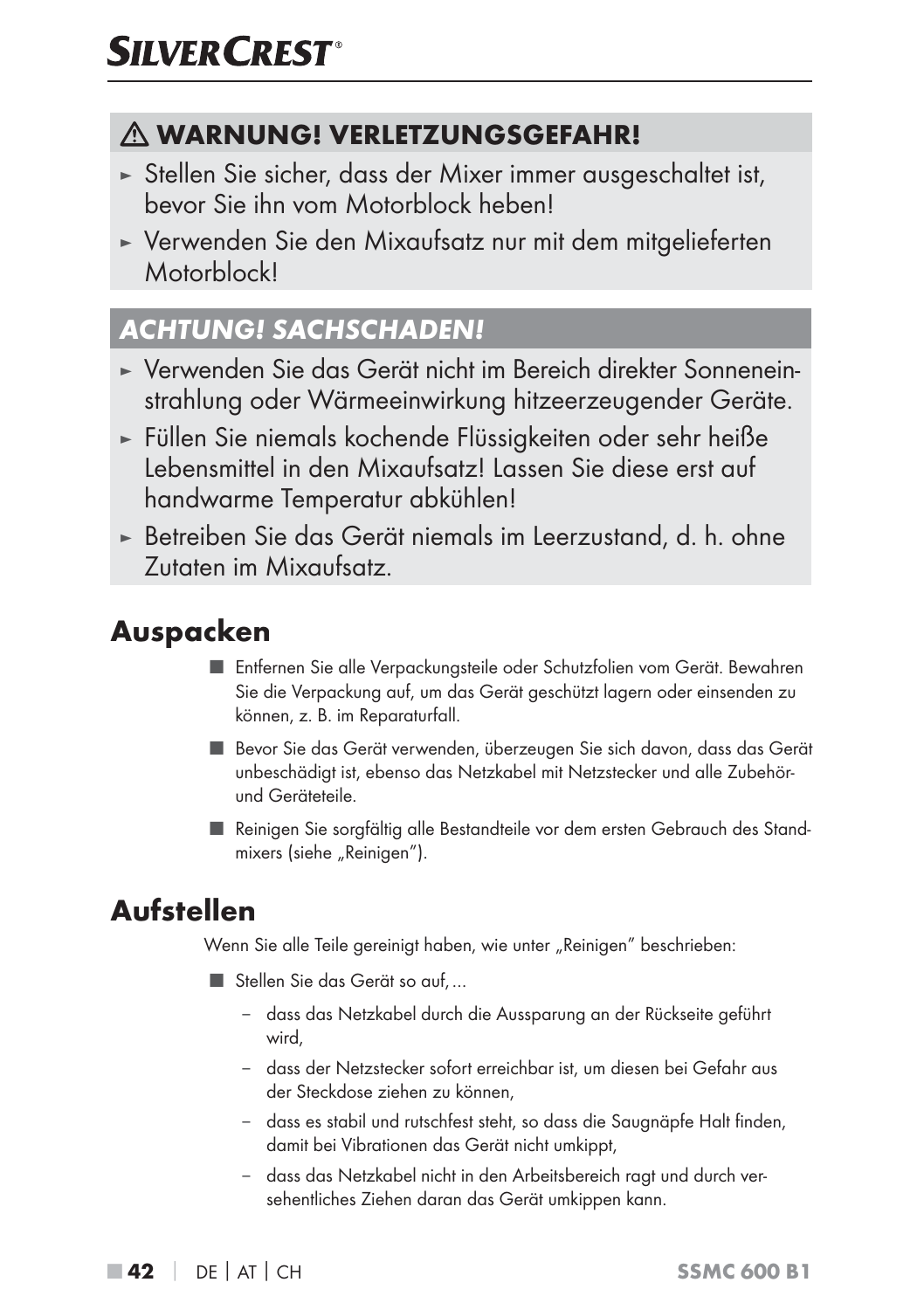### Bedienen

#### WARNUNG

► Der Motor schaltet sich aus, sobald der Mixaufsatz <sup>3</sup> vom Motorblock <sup>1</sup> entfernt oder der Deckel @ geöffnet wird. Es wird dann vielleicht übersehen, dass die Maschine noch eingeschaltet ist. Der Motor startet dann unvermutet, sobald der Mixaufsatz <sup>3</sup> montiert oder der Deckel <sup>3</sup> wieder geschlossen wird:

Deshalb:

- Stecken Sie den Netzstecker erst dann in die Steckdose, sobald der Mixaufsatz  $\bigcirc$  fertig befüllt und verschlossen montiert ist.
- Vergewissern Sie sich vor dem Montieren stets, dass das Gerät ausgeschaltet oder der Netzstecker gezogen ist.
- Schalten Sie erst aus, ziehen Sie den Netzstecker und warten Sie den Stillstand des Motors ab, bevor Sie den Mixaufsatz <sup>3</sup> abnehmen oder den Deckel 2 öffnen.

### Mixaufsatz befüllen und montieren

- 1) Nehmen Sie den Mixaufsatz <sup>3</sup> gerade nach oben vom Motorblock <sup>3</sup> ab.
- 2) Entfernen Sie den Deckel <sup>2</sup>, indem Sie ihn so weit gegen den Uhrzeigersinn Richtung Position  $\sqrt[3]{\infty}$  drehen (siehe Abb. 1), bis Sie ihn nach oben abziehen können.
- 3) Befüllen Sie den Mixaufsatz <sup>3</sup> mindestens bis zum untersten Strich der Skala <sup>3</sup> und maximal bis zur Markierung MAX. Für optimale Ergebnisse empfehlen wir folgende maximale Füllmengen:

| <b>Lebensmittel</b>        | Maximale<br><b>Füllmenge</b> | <b>Empfohlene</b><br><b>Stufe</b> | <b>Empfohlene</b><br><b>Bearbeitungs-</b><br>zeit |
|----------------------------|------------------------------|-----------------------------------|---------------------------------------------------|
| Flüssigkeiten              | 1750 ml                      | $1 - 3$                           | 60 Sek.                                           |
| Joghurt-Mischge-<br>tränke | 1250 ml                      | $2 - 5$                           | 90 Sek.                                           |
| Milchshakes/<br>Smoothies  | 1250 ml                      | $2 - 5$                           | 60-90 Sek.                                        |
| Pfannkuchenteig            | 1250 ml                      | $3 - 5$                           | 90 Sek.                                           |
| Babybrei                   | 750 ml                       | 5                                 | $3$ Min.                                          |
| Mayonnaise                 | 2 Eier<br>250 ml Öl          | $3 - 5$                           | 90-120 Sek.                                       |
| Gemüsesuppe                | 1500 ml                      | $3 - 5$                           | 3 Min.                                            |
| Eiswürfel                  | 250 ml                       | P                                 | 12x                                               |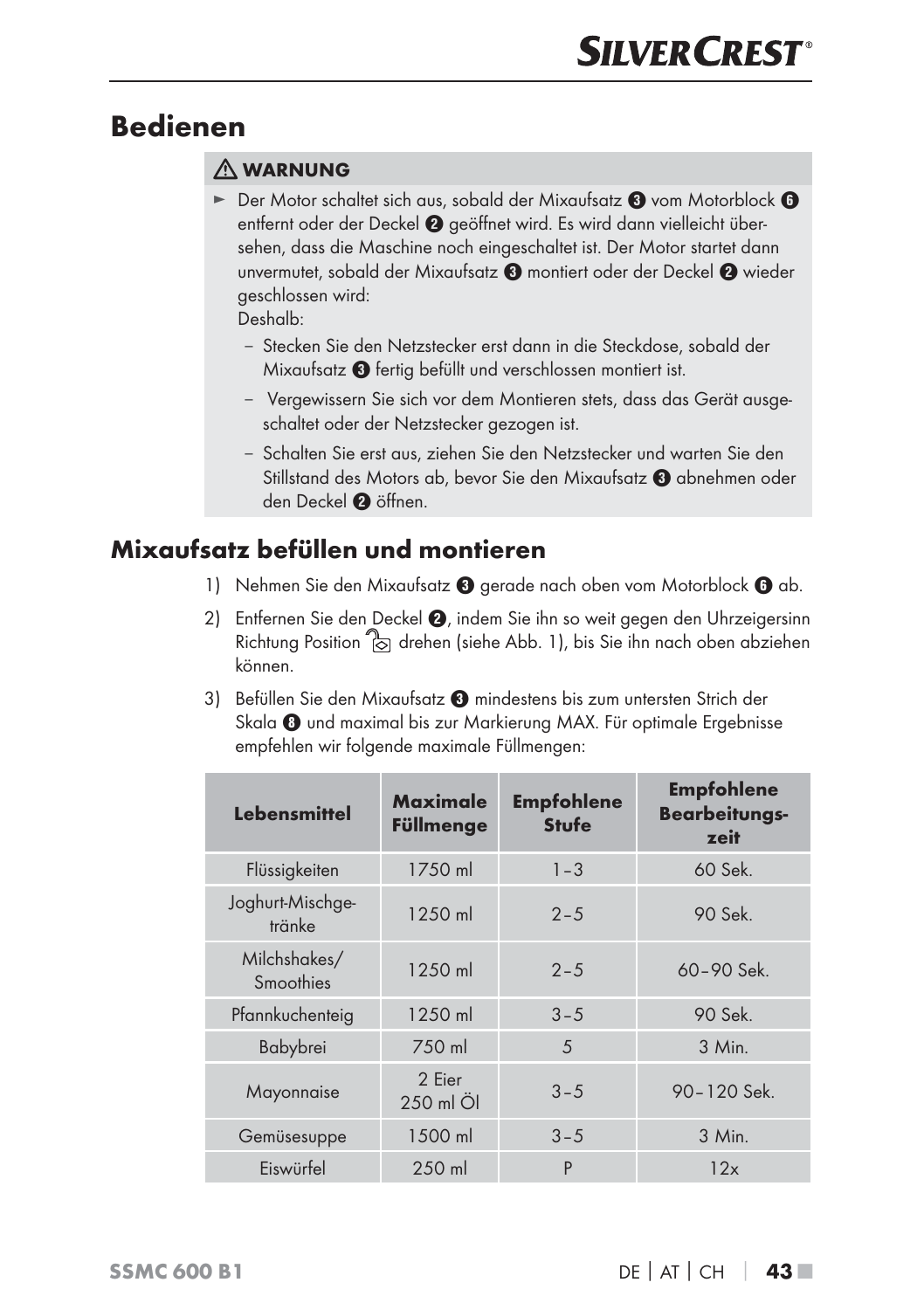4) Drücken Sie den Deckel @ versetzt wieder fest auf den Mixaufsatz @ auf. Schließen Sie den Deckel <sup>2</sup>. indem Sie ihn im Uhrzeigersinn in die Position <sup>(2)</sup> drehen, bis er hörbar einrastet (siehe Abb. 2). Achten Sie darauf, dass die Ausgießnase am Mixaufsatz <sup>3</sup> verschlossen ist. Nur wenn der Deckel <sup>3</sup> bündig aufgesetzt ist, kann der Motor starten.

![](_page_46_Figure_2.jpeg)

- 5) Drücken Sie die Dosierkappe <sup>1</sup> bis zum Anschlag in die Deckelöffnung.
	- 6) Setzen Sie den fertig befüllten und verschlossenen Mixaufsatz <sup>3</sup> mit dem Griff nach rechts auf den Motorblock  $\bigoplus$ . Achten Sie dabei darauf, dass der Pfeil ▼ am Mixaufsatz <sup>3</sup> auf den Pfeil ▲ am Motorblock <sup>3</sup> zeigt. Drehen Sie den Mixaufsatz  $\bigcirc$  ein wenig hin und her, wenn er nicht sofort richtig sitzt. Nur wenn der Mixaufsatz <sup>3</sup> bündig aufgesetzt ist, kann der Motor starten.

### Geschwindigkeitsstufe wählen

Wenn der Mixaufsatz <sup>3</sup> fertig befüllt und vollständig verschlossen auf dem Motorblock 6 steht, können Sie das Gerät einschalten.

Stellen Sie den Schalter **6** auf …

 $\blacksquare$  Stufe 1 – 3

für flüssige oder mittelfeste Lebensmittel, zum Mischen, Pürieren und Rühren

 $\blacksquare$  Stufe  $3 - 5$ 

für festere Lebensmittel oder zum Zerkleinern

#### ■ Stufe P (Pulsfunktion)

für kurzen, kraftvollen Impulsbetrieb, z. B. zum Crushen von Eiswürfeln oder zur Reinigung. Der Schalter  $\bigoplus$  rastet in dieser Stellung nicht ein, um den Motor nicht zu überlasten. Halten Sie den Schalter  $\bigoplus$  deshalb nur kurz in dieser Stellung.

#### **HINWEIS**

► Befüllen Sie den Mixaufsatz <sup>3</sup> mit maximal 250 ml Eiswürfeln. Ansonsten zerkleinert das Gerät die Eiswürfel nicht optimal.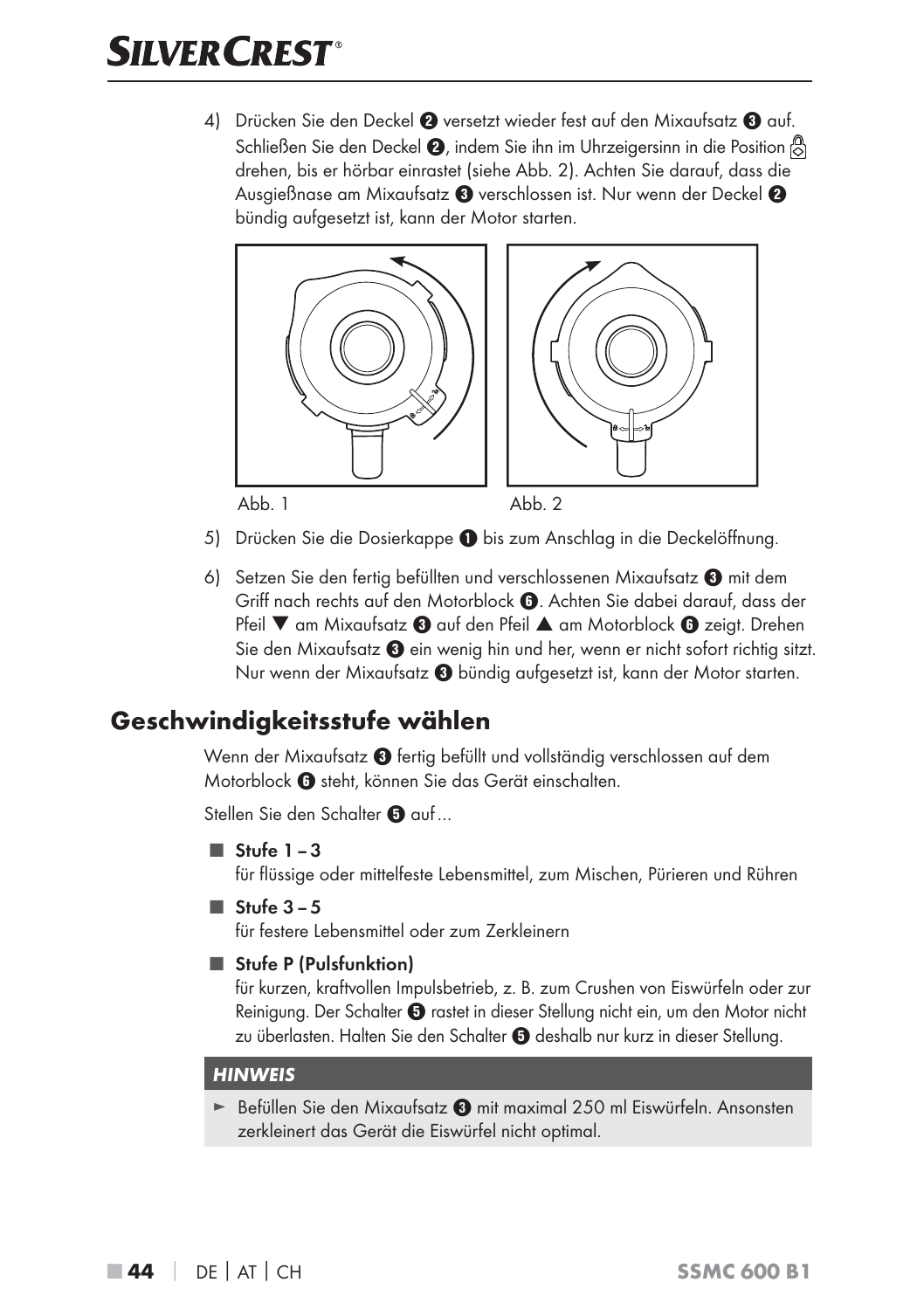### Einfüllen im Betrieb

#### A WARNUNG

- ► Wenn Sie bei laufendem Betrieb etwas einfüllen möchten, dürfen Sie ausschließlich die dafür eigens vorgesehene Dosierkappe @ öffnen. Öffnen Sie keinesfalls den Deckel <sup>2</sup>.
- ► Führen Sie niemals Besteckteile oder Rührgegenstände in den Mixaufsatz <sup>3</sup>, solange das Gerät in Betrieb ist. Es besteht erhebliche Verletzungsgefahr, wenn diese das sich sehr schnell drehende Schneidmesser @ berühren!

Um bei laufendem Betrieb etwas einfüllen zu können, …

- 1) Ziehen Sie die Dosierkappe 1 aus dem Deckel 2 heraus.
- 2) Füllen Sie die Zutaten ein.
- 3) Drücken Sie die Dosierkappe @ anschließend wieder in die Deckelöffnung.

### Mixaufsatz abnehmen

Wenn Sie den Mixaufsatz <sup>3</sup> vom Motorblock **6 abnehmen möchten:** 

- 1) Stellen Sie immer erst den Schalter  $\bullet$  in Aus-Stellung ("0") und ziehen Sie den Netzstecker.
- 2) Warten Sie erst den Stillstand des Motors ab, bevor Sie den Mixaufsatz  $\bigcirc$ vom Motorblock  $\bigcirc$  nehmen. Nehmen Sie den Mixaufsatz  $\bigcirc$  gerade nach oben vom Motorblock 6 ab.

## Nützliche Hinweise

- Um beim Pürieren fester Zutaten beste Ergebnisse zu erzielen, geben Sie nach und nach nur kleine Portionen in den Mixaufsatz <sup>3</sup>, anstatt eine große Menge auf einmal einzufüllen.
- Wenn Sie feste Zutaten verarbeiten, schneiden Sie diese in kleine Stücke  $(2 - 3$  cm).
- Geben Sie beim Pürieren von Obst oder Gemüse mindestens 50 ml Flüssigkeit hinzu.
- Füllen Sie dickflüssigere Zutaten wie z. B. Joghurt zuerst in den Mixaufsatz  $\bigcirc$ ein. Sollten während des Mixens nicht alle Zutaten erfasst werden, nehmen Sie den Mixaufsatz <sup>3</sup> vom Motorblock **6** ab, entfernen Sie den Deckel **2** und rühren Sie die Zutaten z. B. mit einem Löffel um. Setzen Sie den Mixaufsatz <sup>3</sup> mit verschlossenem Deckel <sup>2</sup> wieder auf den Motorblock <sup>3</sup> auf und setzen Sie den Mixvorgang fort.
- Beim Mixen flüssiger Zutaten beginnen Sie zunächst mit einer geringen Menge Flüssigkeit. Geben Sie dann nach und nach mehr Flüssigkeit durch die Deckelöffnung hinzu.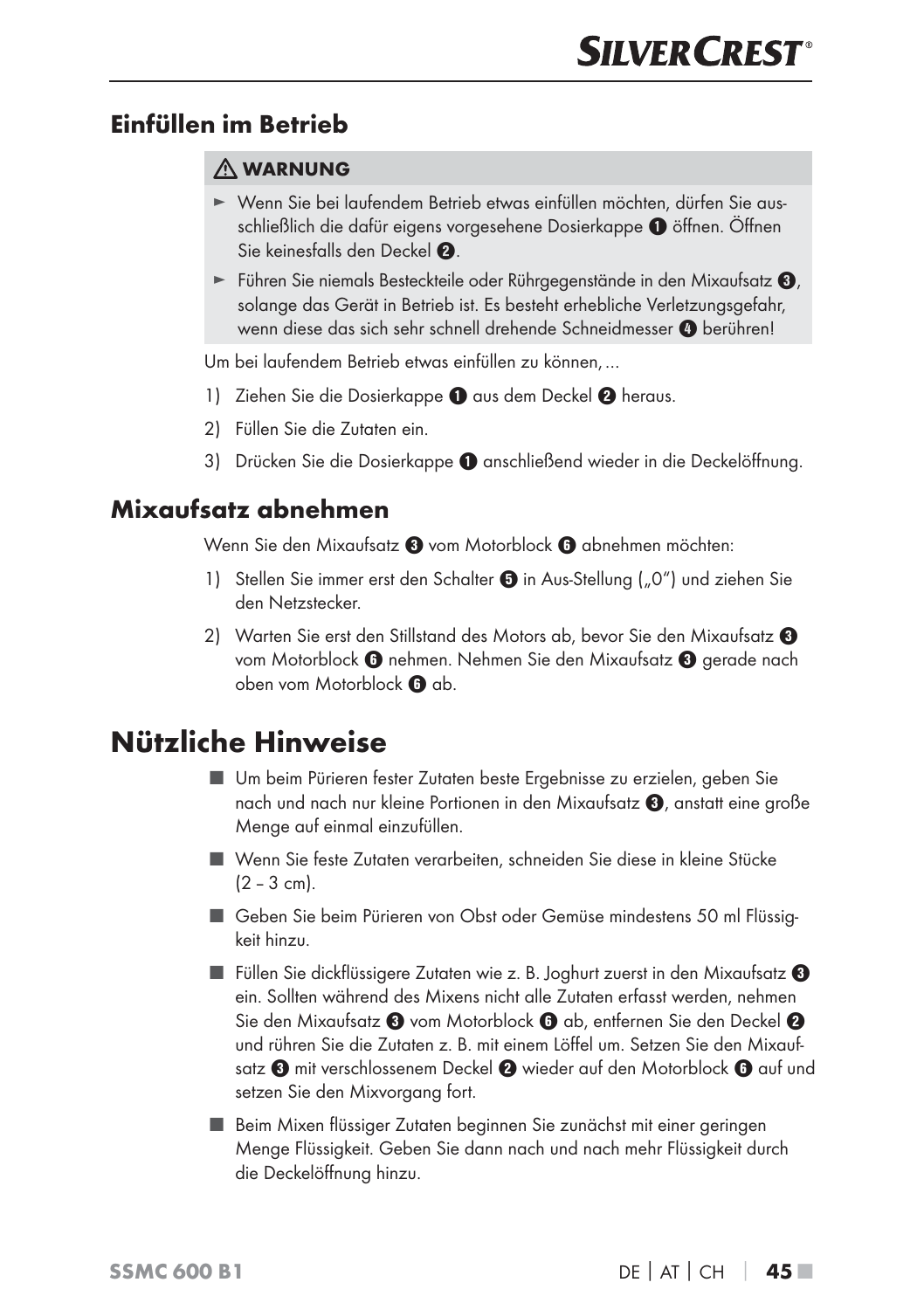- Wenn Sie bei laufendem Betrieb Ihre Hand oben auf den verschlossenen Standmixer legen, können Sie das Gerät damit gut stabilisieren.
- Für das Rühren von festen oder sehr dickflüssigen Lebensmitteln kann es nützlich sein, die Stufe P zu verwenden, um ein Festsetzen des Schneidmessers **4** zu verhindern.

#### **HINWEIS**

► Benutzen Sie das Gerät nicht, um die Körnung von Speisesalz, Raffinadezucker oder weißem Zucker zu verfeinern. Zum Beispiel, um Puderzucker herzustellen.

### Rezepte

#### Bananen-Shake

- 2 Bananen
- ca. 2 Esslöffel Zucker (je nach Reifegrad der Bananen und persönlichem Geschmack)
- ½ Liter Milch
- 1 Spritzer Zitronensaft

Schälen Sie die Bananen und pürieren Sie sie auf Stufe 2. Geben Sie nach und nach die Milch, dann den Zucker und den Zitronensaft hinzu. Mixen Sie alles so lange, bis eine gleichmäßige Flüssigkeit entsteht. Servieren Sie den Shake eisgekühlt.

#### Vanille-Shake

- $\bullet$   $\frac{1}{4}$  Liter Milch
- 250 g Vanilleeis
- 125 g Eiswürfel
- 1 ½ Teelöffel Zucker

Crushen Sie die Eiswürfel mit der Stufe P. Füllen Sie die restlichen Zutaten in den Mixer. Mixen Sie alles so lange auf Stufe 2, bis eine gleichmäßige Flüssigkeit entsteht.

### Cappuccino-Shake

- 65 ml kalten Espresso (oder sehr starken Kaffee)
- 65 ml Milch
- 15 g Zucker
- 65 g Vanilleeis
- 100 g Eiswürfel

Crushen Sie die Eiswürfel mit der Stufe P. Geben Sie den Espresso, die Milch und den Zucker hinzu. Mixen Sie alles auf der Stufe 2, bis sich der Zucker aufgelöst hat. Geben Sie zum Schluss das Vanilleeis hinzu und mixen Sie alles kurz auf der Stufe 1 durch.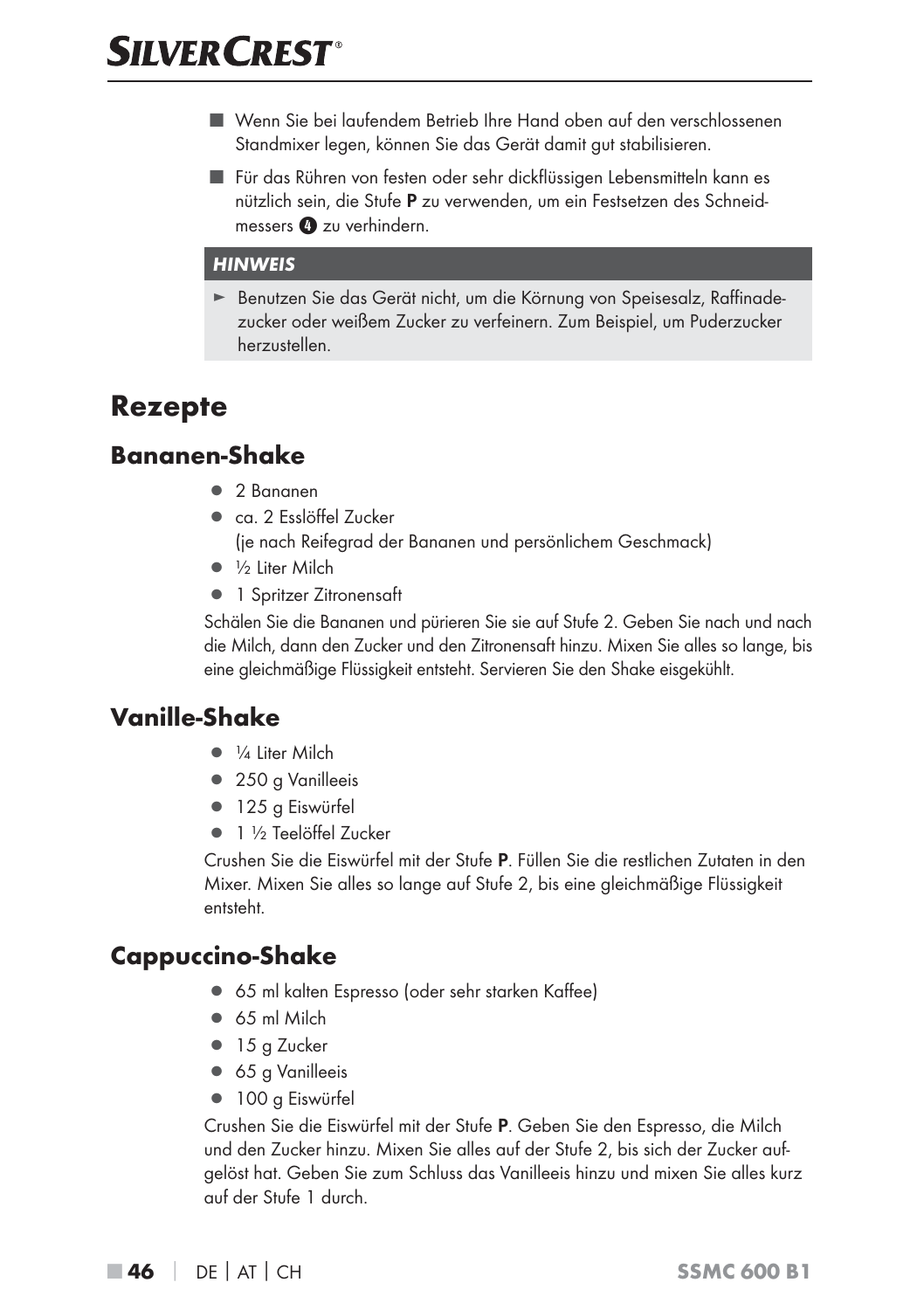### Tropical-Mix

- 125 ml Ananassaft
- 60 ml Papayasaft
- 50 ml Orangensaft
- ½ kleine Dose Pfirsiche mit Saft
- 125 g Eiswürfel

Crushen Sie die Eiswürfel mit der Stufe P. Geben Sie alle Zutaten in den Mixer und mischen Sie alles auf Stufe 3 durch.

### Nuss-Nougat-Shake

- ½ Liter Milch
- 200 g Nuss-Nougat-Creme
- 1 Kugel Vanilleeis
- 50 ml Sahne

Vermengen Sie alle Zutaten im Mixer auf Stufe 3, bis alles gleichmäßig vermengt ist.

### Möhren-Shake

- 300 ml Apfelsaft
- 500 ml Möhrensaft
- 4 Esslöffel Öl (Weizenkeim- oder Rapsöl)
- 4 Esslöffel Zitronensaft
- Ingwerpulver
- Pfeffer

Geben Sie den Apfelsaft, das Öl und den Zitronensaft in den Mixer und mischen Sie alles auf Stufe 2. Geben Sie dann den Möhrensaft hinzu und mixen Sie alles auf Stufe 2 durch. Schmecken Sie dann den Shake mit Ingwerpulver und Pfeffer ab.

### Johannisbeer-Mix

- 2 Teelöffel Honig
- 2 Bananen
- ¼ Liter Buttermilch
- ¼ Liter Johannisbeersaft (schwarz)

Geben Sie alle Zutaten in den Mixer und mixen Sie alles auf Stufe 3 durch.

### Hawaii-Shake

- 4 Bananen
- ¼ Liter Ananassaft
- ½ Liter Milch
- 2 EL Honig
- ¼ Liter Rum

Schälen Sie die Bananen und pürieren Sie sie auf Stufe 2. Geben Sie die weiteren Zutaten hinzu und vermengen Sie alles auf Stufe 1.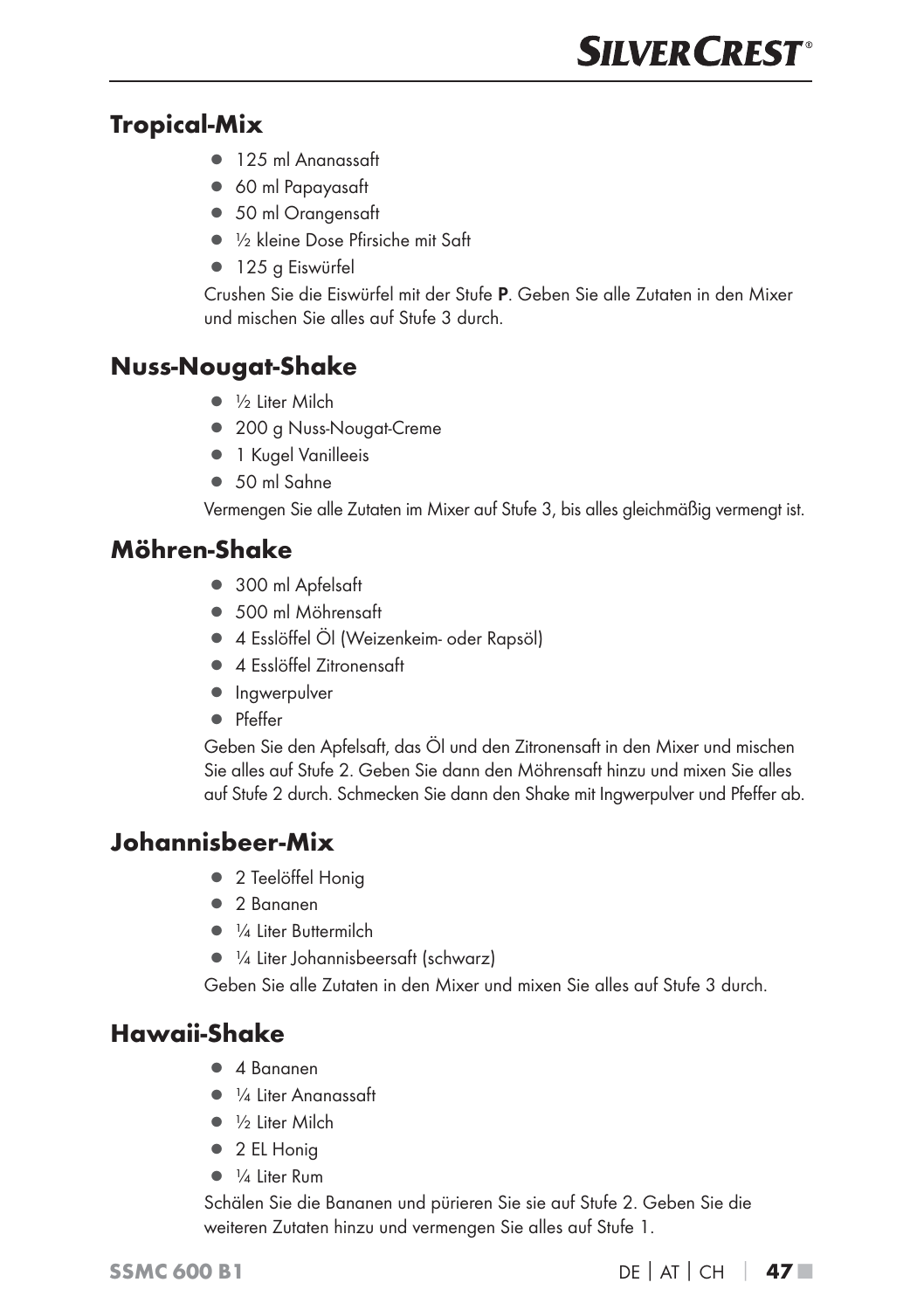### Fruchtiger Ananas-Erdbeer-Mix

- 250 ml Ananassaft
- 200 g Erdbeeren
- 300 ml Apfelsaft
- 4 Fiswürfel

Waschen Sie die Erdbeeren und entfernen Sie das Grün. Crushen Sie die Eiswürfel mit der Stufe P. Pürieren Sie sie auf Stufe 2. Geben Sie dann die restlichen Zutaten hinzu und mixen Sie alles auf Stufe 1.

### Andalusische kalte Suppe (Gazpacho)

- $\bullet$  ½ Gurke
- 1 Fleischtomate
- 1 grüne Paprika
- ½ Zwiebel
- 1 Knoblauchzehe
- ▯ ½ weißes Brötchen
- 1/<sub>2</sub> Teelöffel Salz
- 1 Teelöffel Rotweinessig
- ▯ 1 Esslöffel Olivenöl

Schneiden Sie das Gemüse in ca. 2 cm große Stücke. Geben Sie zuerst die To maten stücke und danach die Gurke in den Mixer. Pürieren Sie diese auf Stufe 3. Fügen Sie die restlichen Zutaten hinzu und pürieren/durchmengen Sie alles auf Stufe 3, bis eine gleichmäßige Suppe entsteht. Servieren Sie das ganze mit Brot.

#### **HINWEIS**

► Rezepte ohne Gewähr. Alle Zutaten- und Zubereitungsangaben sind Anhaltswerte. Ergänzen Sie diese Rezeptvorschläge um Ihre persönlichen Erfahrungswerte.

#### **HINWEIS**

► Bei Laktose-Intoleranz empfehlen wir Ihnen, laktosefreie Milch zu verwenden. Bedenken Sie dabei jedoch, dass laktosefreie Milch ein wenig süßer schmeckt.

■ 48 │ DE│AT│CH SSMC 600 B1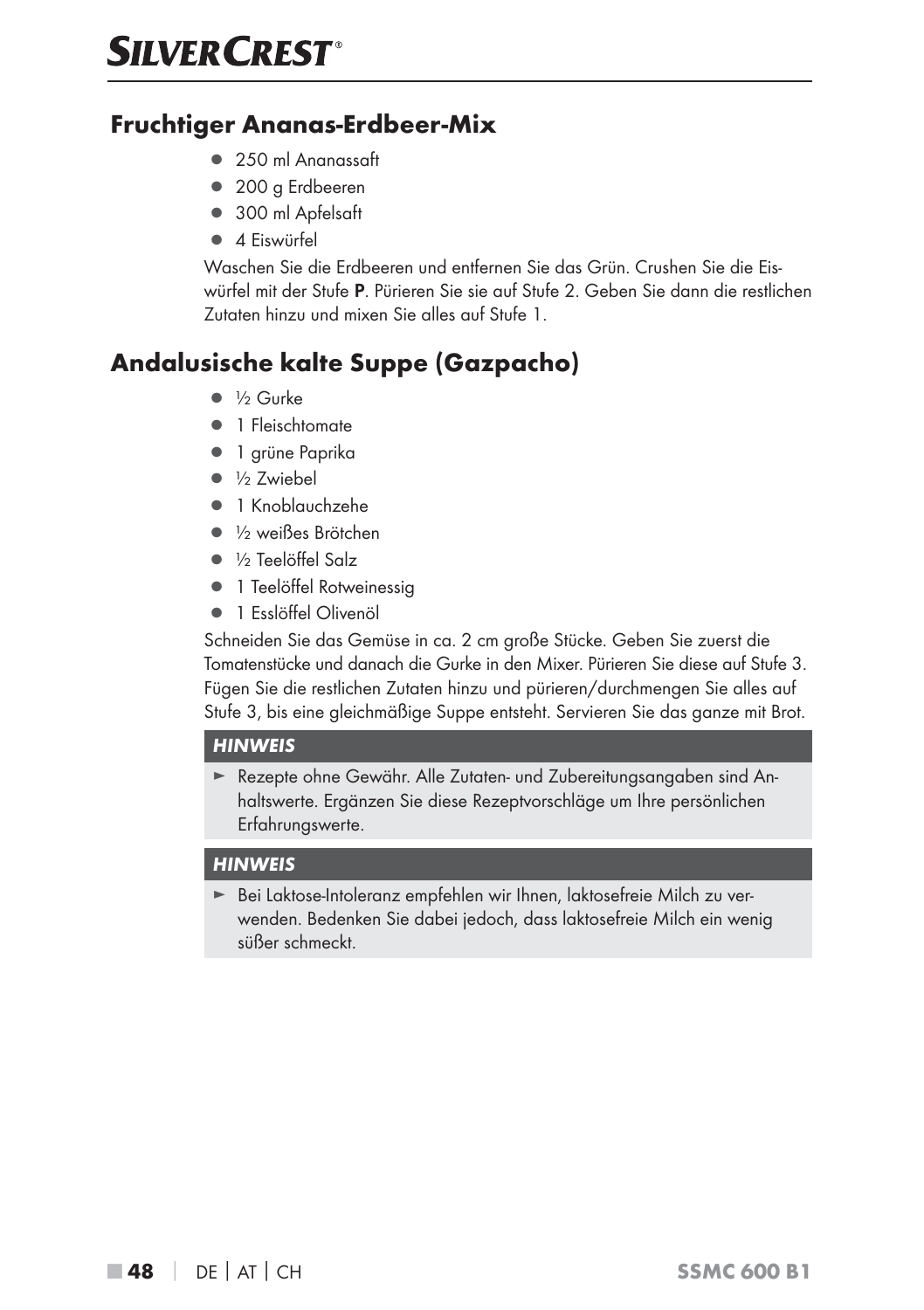### Reinigen

#### **A STROMSCHLAGGEFAHR!**

Bevor Sie den Standmixer und seine Teile reinigen:

- ► Stellen Sie sicher, dass das Gerät ausgeschaltet und der Netzstecker gezogen ist.
- ► Auf keinen Fall darf der Motorblock 6 in Wasser oder andere Flüssig keiten getaucht werden. Hierdurch kann Lebensgefahr durch elektrischen Schlag entstehen und das Gerät kann beschädigt werden.
- ► Öffnen Sie niemals das Gehäuse des Gerätes. Andernfalls kann Lebensgefahr bestehen durch elektrischen Schlag.

#### WARNUNG! VERLETZUNGSGEFAHR!

► Gehen Sie vorsichtig mit dem Schneidmesser ( um. Es ist sehr scharf!

#### ACHTUNG! SACHSCHADEN!

► Verwenden Sie keine Lösungs- oder Scheuermittel für die Kunststoffflächen, diese können andernfalls beschädigt werden.

### Mixaufsatz reinigen

- Reinigen Sie den Mixaufsatz <sup>3</sup> nur mit einer langstieligen Spülbürste, so dass Sie sich nicht am Schneidmesser 4 verletzen können.
- Reinigen Sie die Dosierkappe und den Deckel in milder Seifenlauge. Für die Reinigung mit der Hand können Sie die Gummidichtung @ entfernen. Achten Sie darauf, dass die Gummidichtung @ wieder richtig aufgesetzt ist, bevor Sie den Deckel @ erneut verwenden (Abb. 3).

![](_page_51_Figure_14.jpeg)

Abb. 3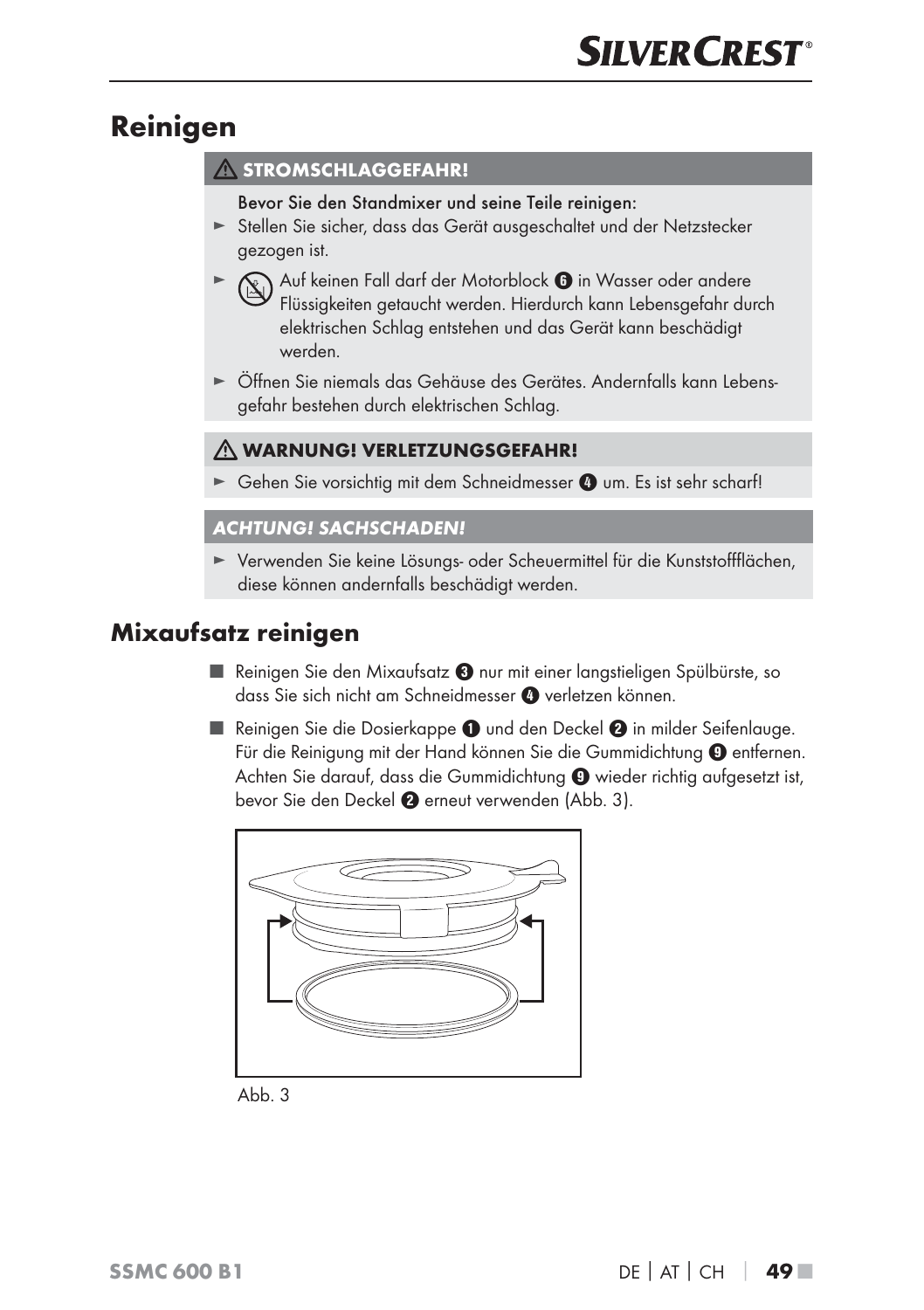#### **HINWEIS**

![](_page_52_Picture_2.jpeg)

Sie können den Deckel 2 samt Gummidichtung <sup>9</sup>. die Dosierkappe  $\bullet$  und den Mixaufsatz  $\bullet$  mit dem Schneidmesser  $\bullet$  auch in der Spülmaschine reinigen. Wir empfehlen, die Gummidichtung  $\boldsymbol{\Theta}$ für die Reinigung in der Spülmaschine nicht abzunehmen, da diese sich sonst verformen könnte. Legen Sie die Plastikteile möglichst in den oberen Korb der Spülmaschine und achten Sie darauf, sie nicht einzuklemmen. Ansonsten kann es zu Verformungen und Spannungsrissen kommen.

■ Wenn Sie direkt nach der Benutzung den Standmixer reinigen, erzielen Sie eine in den meisten Fällen ausreichende hygienische Reinigung durch folgende Alternative:

Füllen Sie den Mixaufsatz <sup>3</sup> mit 750 ml Wasser und geben Sie einige Tropfen eines milden Spülmittels dazu. Schließen Sie den Deckel @ und setzen Sie den Mixaufsatz <sup>3</sup> auf den Motorblock <sup>3</sup>. Stecken Sie den Netzstecker in die Steckdose und betätigen Sie ein paar Mal die Pulsfunktion, so dass das Schneidmesser @ mit maximaler Drehzahl durch das Wasser pflügt. Spülen Sie danach den Mixaufsatz <sup>3</sup> mit viel klarem Wasser aus, so dass alle Spülmittelreste beseitigt sind.

- Trocknen Sie alle Teile gründlich ab, bevor Sie sie wieder verwenden oder verstauen.
- Sollte sich der Schmutz nicht lösen, können Sie den unteren Plastikteil des Mixaufsatzes <sup>3</sup> mit dem Schneidmesser <sup>3</sup> vom Glasteil des Mixaufsatzes <sup>3</sup> abnehmen:

![](_page_52_Figure_8.jpeg)

Abb. 4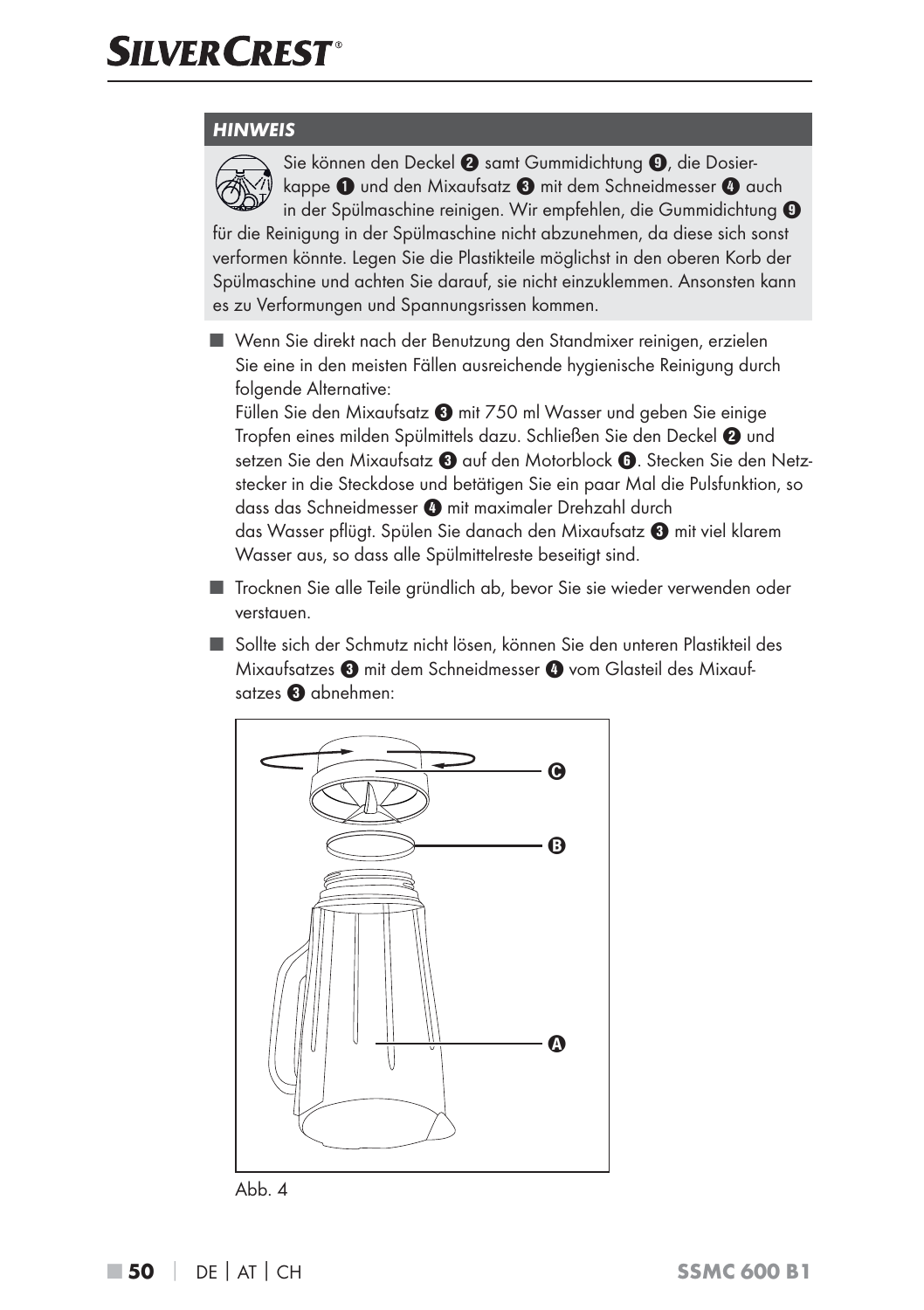- **A** Glasteil
- **B** Dichtungsring
- C Plastikteil mit Messer
- 1) Nehmen Sie den Mixaufsatz <sup>3</sup> vom Motorblock <sup>3</sup>. Entfernen Sie für eine bessere Standfestigkeit den Deckel 2, indem Sie ihn so weit gegen den Uhrzeigersinn Richtung Position  $\mathbf \Omega$  drehen (siehe Abb. 1), bis Sie ihn nach oben abziehen können.
- 2) Stellen Sie das Gerät auf den Kopf und drehen Sie das Plastikteil @ des Mixaufsatzes <sup>3</sup> gegen den Uhrzeigersinn, so dass es sich vom Glasteil <sup>3</sup> des Mixaufsatzes <sup>3</sup> lösen lässt (siehe Abb. 4).
- 3) Reinigen Sie beide Teile gründlich in milder Seifenlauge oder in der Spülmaschine.
- 4) Sie können den Dichtungsring  $\bm{\Theta}$  bei Bedarf vorsichtig aus dem Plastikteil  $\bm{\Theta}$ entnehmen. Reinigen Sie ihn in milder Seifenlauge und spülen Sie ihn mit klarem Wasser ab.
- 5) Trocknen Sie alle Teile gründlich ab, bevor Sie sie wieder zusammenbauen.
- 6) Setzen Sie den Dichtungsring  $\bm{\Theta}$  ggf. wieder richtig in das Plastikteil  $\bm{\Theta}$  ein. Setzen Sie dann das Plastikteil @ wieder auf den Glasteil @ des Mixaufsatzes <sup>3</sup> und drehen Sie das Plastikteil <sup>3</sup> im Uhrzeigersinn fest.

### Motorblock reinigen

- Reinigen Sie den Motorblock **■** Reinigen Sie den Motorblock

Reinigen Sie den Motorblock

einem feuchten Tuch. Geben Sie bei hartnäckigen Verschmutzungen ein mildes Spülmittel auf das Tuch und wischen Sie mit einem nur mit Wasser befeuchtetem Tuch nach. Trocknen Sie anschließend alles gut ab.
- Kontrollieren Sie bei jeder Reinigung, dass der Kontaktschalter in der Aufnahme für den Mixaufsatz <sup>3</sup> nicht durch Schmutzreste blockiert ist. Wenn Sie eventuelle Blockierungen nicht mit der Ecke von einem Blatt Papier lösen können, wenden Sie sich an den Kundendienst. Verwenden Sie auf keinen Fall einen harten Gegenstand, der Kontaktschalter könnte dadurch beschädigt werden.

### Aufbewahren

- 1) Wenn Sie den Standmixer längere Zeit nicht verwenden, reinigen Sie ihn gründlich (siehe Kapitel "Reinigen").
- 2) Wickeln Sie das Netzkabel um die Kabelaufwicklung @ am Boden des Motorblocks **n**
- 3) Bewahren Sie den Standmixer an einem kühlen, trockenen Ort auf.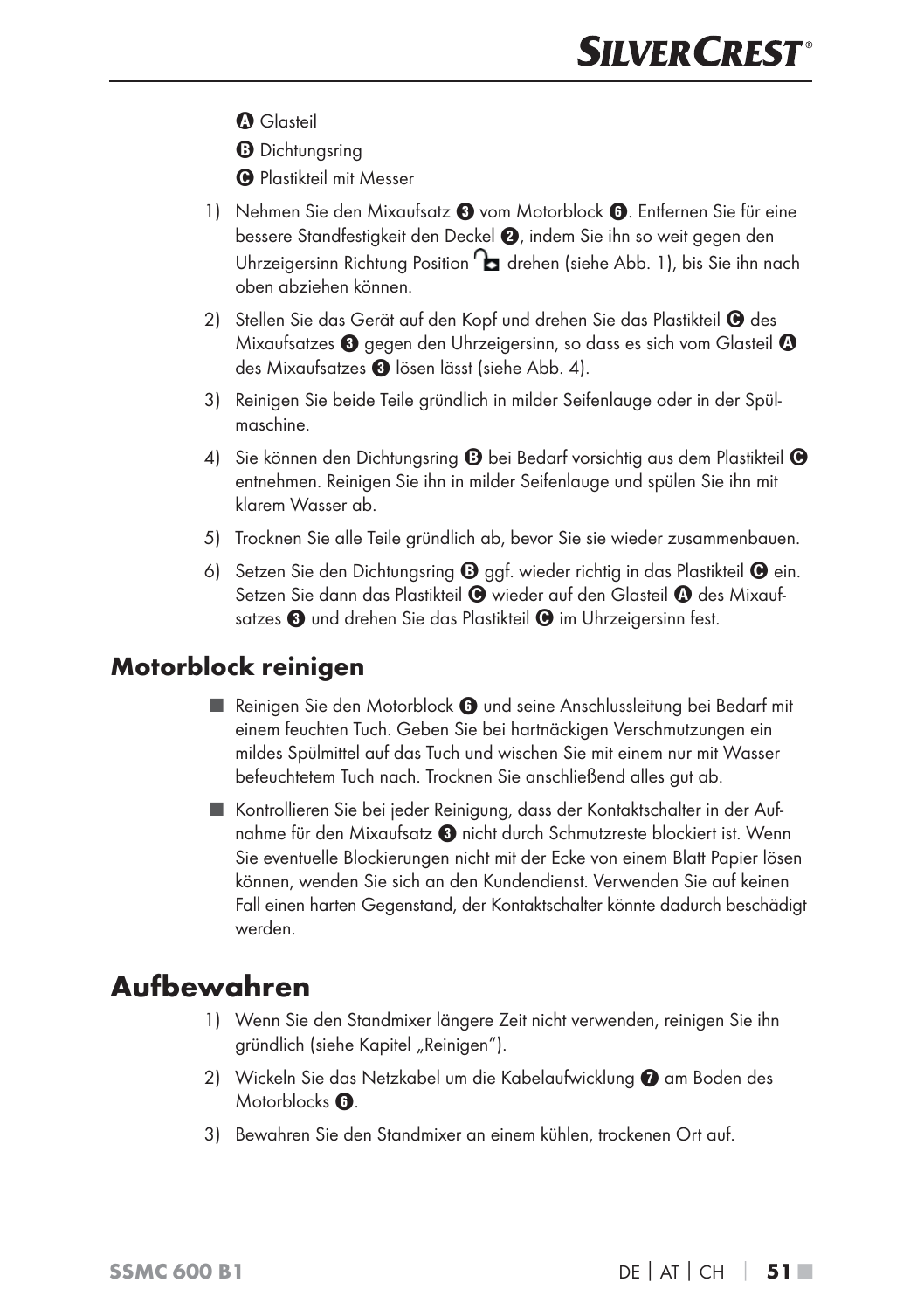## Entsorgung

![](_page_54_Picture_2.jpeg)

Werfen Sie das Gerät keinesfalls in den normalen Hausmüll. Dieses Produkt unterliegt der europäischen Richtlinie 2012/19/EU. Entsorgen Sie das Gerät über einen zugelassenen Entsorgungsbetrieb oder über Ihre kommunale Entsorgungseinrichtung. Beachten Sie die aktuell geltenden Vorschriften. Setzen Sie sich im Zweifelsfall mit Ihrer Entsorgungseinrichtung in Verbindung.

![](_page_54_Picture_4.jpeg)

Möglichkeiten zur Entsorgung des ausgedienten Produkts erfahren Sie bei Ihrer Gemeinde- oder Stadtverwaltung.

![](_page_54_Picture_6.jpeg)

 Beachten Sie die Kennzeichnung auf den verschiedenen Materialien und trennen Sie diese gegebenenfalls gesondert. Die Materialien sind gekennzeichnet mit Abkürzungen (a) und Ziffern (b) mit folgender Bedeutung: 1–7: Kunststoffe,

20–22: Papier und Pappe,

80–98: Verbundstoffe.

![](_page_54_Picture_10.jpeg)

Die Verpackung besteht aus umweltfreundlichen Materialien, die Sie über die örtlichen Recyclingstellen entsorgen können.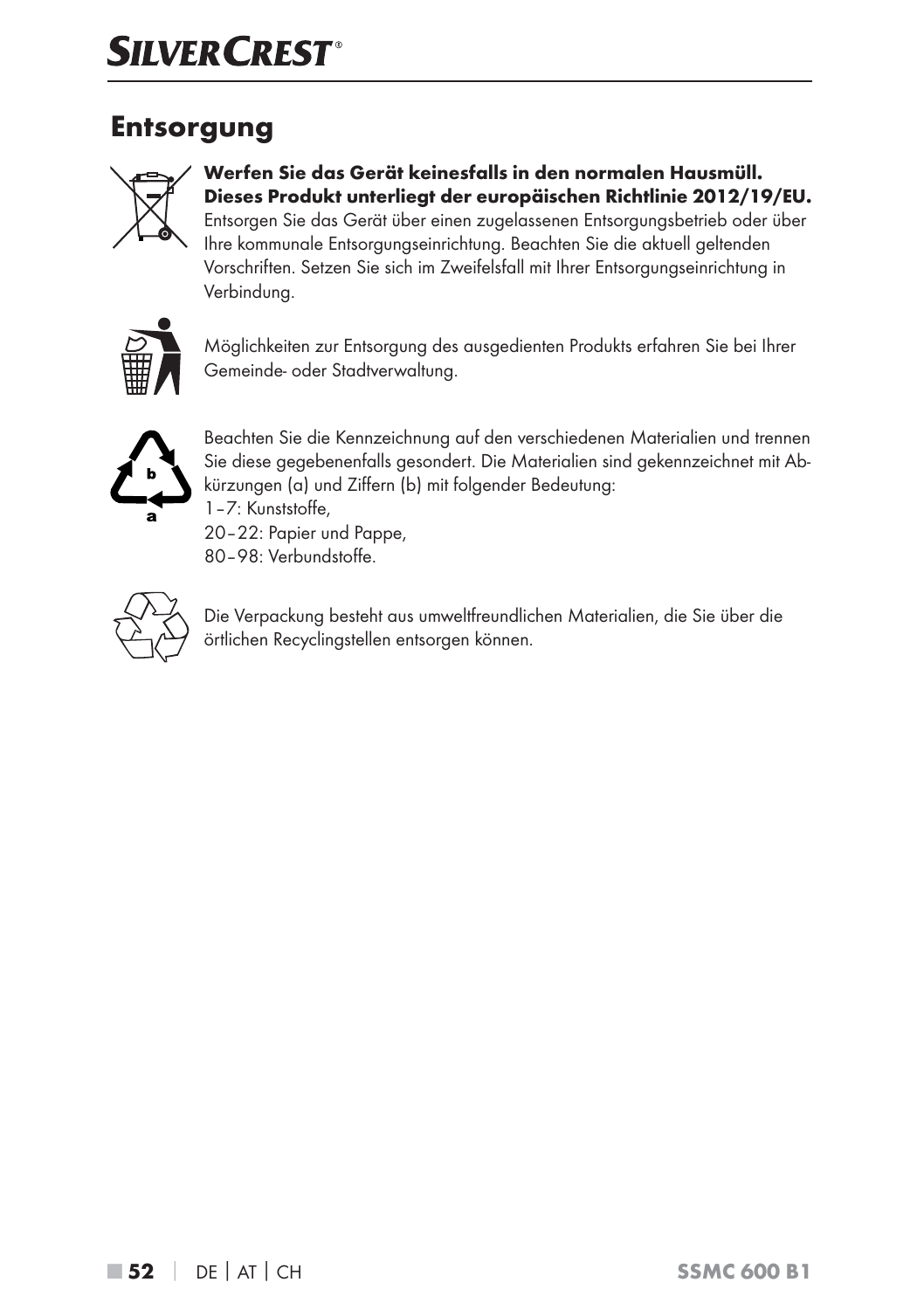### Garantie der Kompernaß Handels GmbH

Sehr geehrte Kundin, sehr geehrter Kunde,

Sie erhalten auf dieses Gerät 3 Jahre Garantie ab Kaufdatum. Im Falle von Mängeln dieses Produkts stehen Ihnen gegen den Verkäufer des Produkts gesetzliche Rechte zu. Diese gesetzlichen Rechte werden durch unsere im Folgenden dargestellte Garantie nicht eingeschränkt.

#### Garantiebedingungen

Die Garantiefrist beginnt mit dem Kaufdatum. Bitte bewahren Sie den Kassenbon gut auf. Dieser wird als Nachweis für den Kauf benötigt.

Tritt innerhalb von drei Jahren ab dem Kaufdatum dieses Produkts ein Materialoder Fabrikationsfehler auf, wird das Produkt von uns – nach unserer Wahl – für Sie kostenlos repariert, ersetzt oder der Kaufpreis erstattet. Diese Garantieleistung setzt voraus, dass innerhalb der Dreijahresfrist das defekte Gerät und der Kaufbeleg (Kassenbon) vorgelegt und schriftlich kurz beschrieben wird, worin der Mangel besteht und wann er aufgetreten ist.

Wenn der Defekt von unserer Garantie gedeckt ist, erhalten Sie das reparierte oder ein neues Produkt zurück. Mit Reparatur oder Austausch des Produkts beginnt kein neuer Garantiezeitraum.

#### Garantiezeit und gesetzliche Mängelansprüche

Die Garantiezeit wird durch die Gewährleistung nicht verlängert. Dies gilt auch für ersetzte und reparierte Teile. Eventuell schon beim Kauf vorhandene Schäden und Mängel müssen sofort nach dem Auspacken gemeldet werden. Nach Ablauf der Garantiezeit anfallende Reparaturen sind kostenpflichtig.

#### Garantieumfang

Das Gerät wurde nach strengen Qualitätsrichtlinien sorgfältig produziert und vor Auslieferung gewissenhaft geprüft.

Die Garantieleistung gilt für Material- oder Fabrikationsfehler. Diese Garantie erstreckt sich nicht auf Produktteile, die normaler Abnutzung ausgesetzt sind und daher als Verschleißteile angesehen werden können oder für Beschädigungen an zerbrechlichen Teilen, z. B. Schalter, Akkus oder Teile, die aus Glas gefertigt sind.

Diese Garantie verfällt, wenn das Produkt beschädigt, nicht sachgemäß benutzt oder gewartet wurde. Für eine sachgemäße Benutzung des Produkts sind alle in der Bedienungsanleitung aufgeführten Anweisungen genau einzuhalten. Verwendungszwecke und Handlungen, von denen in der Bedienungsanleitung abgeraten oder vor denen gewarnt wird, sind unbedingt zu vermeiden.

Das Produkt ist nur für den privaten und nicht für den gewerblichen Gebrauch bestimmt. Bei missbräuchlicher und unsachgemäßer Behandlung, Gewaltanwendung und bei Eingriffen, die nicht von unserer autorisierten Serviceniederlassung vorgenommen wurden, erlischt die Garantie.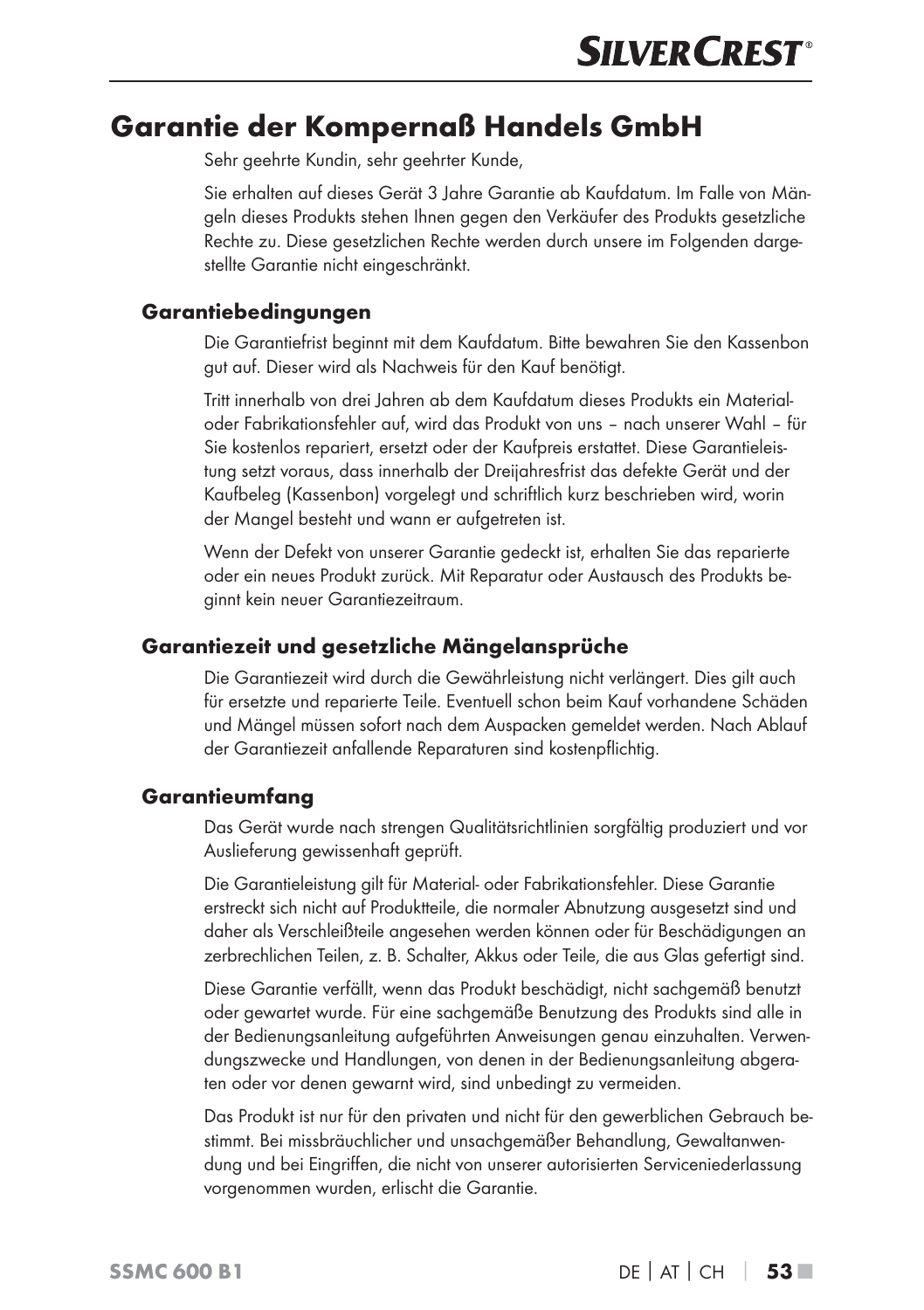#### Abwicklung im Garantiefall

Um eine schnelle Bearbeitung Ihres Anliegens zu gewährleisten, folgen Sie bitte den folgenden Hinweisen:

- Bitte halten Sie für alle Anfragen den Kassenbon und die Artikelnummer (z. B. IAN 123456\_7890) als Nachweis für den Kauf bereit.
- Die Artikelnummer entnehmen Sie bitte dem Typenschild am Produkt, einer Gravur am Produkt, dem Titelblatt der Bedienungsanleitung (unten links) oder dem Aufkleber auf der Rück- oder Unterseite des Produktes.
- Sollten Funktionsfehler oder sonstige Mängel auftreten, kontaktieren Sie zunächst die nachfolgend benannte Serviceabteilung **telefonisch** oder per E-Mail.
- Ein als defekt erfasstes Produkt können Sie dann unter Beifügung des Kaufbelegs (Kassenbon) und der Angabe, worin der Mangel besteht und wann er aufgetreten ist, für Sie portofrei an die Ihnen mitgeteilte Serviceanschrift übersenden.

![](_page_56_Picture_7.jpeg)

 Auf www.lidl-service.com können Sie diese und viele weitere Handbücher, Produktvideos und Installationssoftware herunterladen.

 Mit diesem QR-Code gelangen Sie direkt auf die Lidl-Service-Seite (www.lidl-service.com) und können mittels der Eingabe der Artikelnummer (IAN) 360503 2010 Ihre Bedienungsanleitung öffnen.

### Service

#### (DE) Service Deutschland

Tel.: 0800 5435 111 (kostenfrei aus dem dt. Festnetz / Mobilfunknetz) E-Mail: kompernass@lidl.de

#### Service Österreich

Tel.: 0820 201 222 (0,15 EUR / Min.) E-Mail: kompernass@lidl.at

#### (CH) Service Schweiz

Tel.: 0842 665566 (0,08 CHF / Min., Mobilfunk max. 0,40 CHF / Min.) E-Mail: kompernass@lidl.ch

IAN 360503\_2010

#### Importeur

Bitte beachten Sie, dass die folgende Anschrift keine Serviceanschrift ist. Kontaktieren Sie zunächst die benannte Servicestelle.

KOMPERNASS HANDELS GMBH

BURGSTRASSE 21

44867 BOCHUM

DEUTSCHLAND

www.kompernass.com